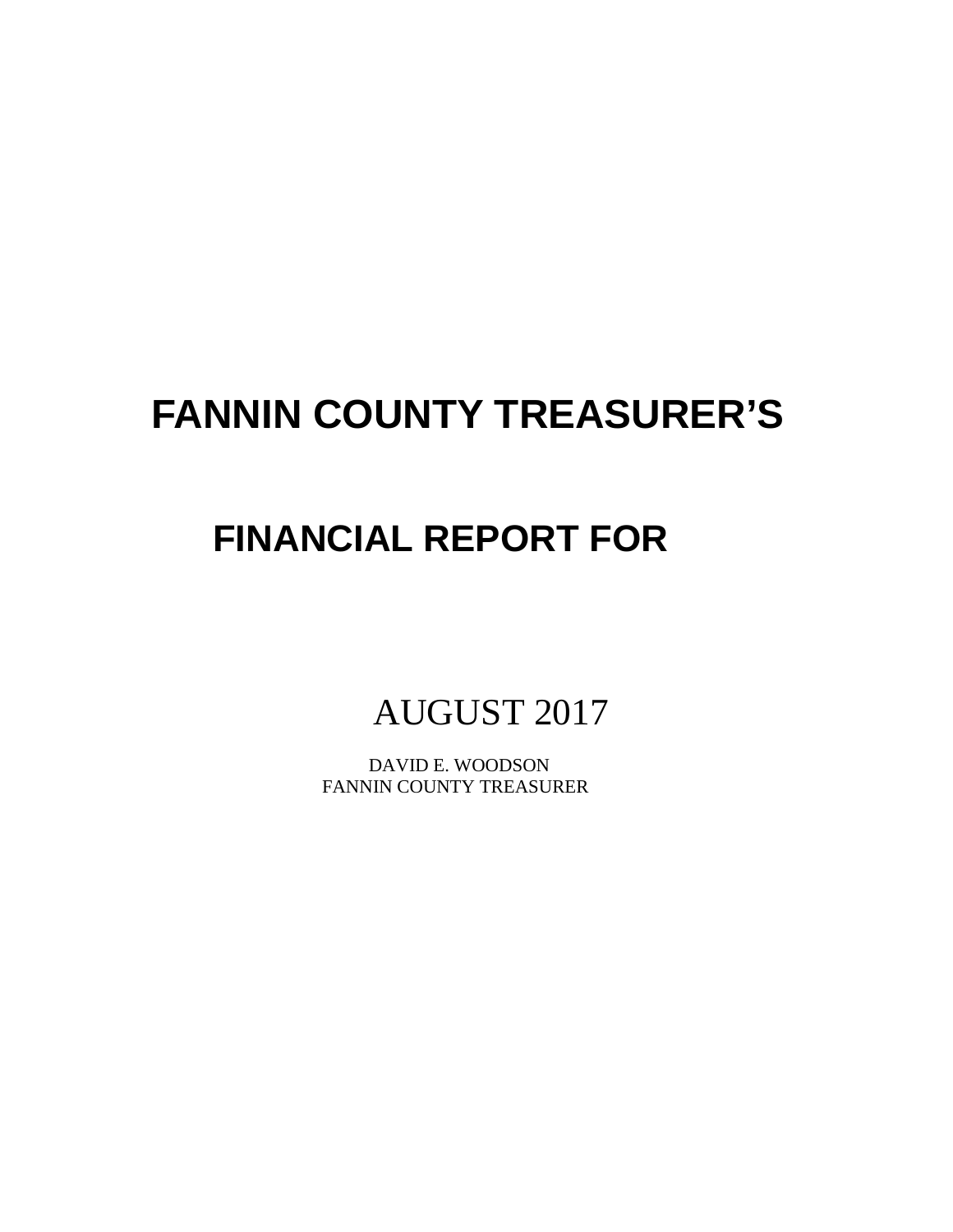## 09/05/2017 FUND DEPOSIT LISTING PAGE 1

| RECEIPT | RECEIVED | DATE     | DATE    | DESCRIPTION       | <b>BANK</b> | INCOME  | <b>REPORT</b> | AMOUNT          |
|---------|----------|----------|---------|-------------------|-------------|---------|---------------|-----------------|
| NUMBER  | FROM     | RECEIVED | DEPOSIT | OF MONEY RECEIVED | ACCOUNT     | ACCOUNT | CODES         | <b>RECEIVED</b> |
|         |          |          |         |                   |             |         |               |                 |

GENERAL FUND

|                           | =====================================                                                        |                                 |                                                      |                  |                  |            |
|---------------------------|----------------------------------------------------------------------------------------------|---------------------------------|------------------------------------------------------|------------------|------------------|------------|
| 0000170913-01 TEXPOOL     |                                                                                              |                                 | 08-01-2017 08-01-2017 JULY 2017 INTEREST 10-103-175  |                  | $10 - 360 - 100$ | 2,924.69   |
|                           | 0000170915-01 EMBASSY SUITES                                                                 |                                 | 08-01-2017 08-01-2017 TRAVEL REIMBURSEMEN 10-103-100 |                  | $10 - 435 - 427$ | 71.30      |
| 0000170916-01 SECURUS     |                                                                                              |                                 | 08-01-2017 08-01-2017 JUNE 2017 JAIL PHON 10-103-100 |                  | $10 - 319 - 420$ | 1,899.03   |
| 0000170917-01 TAX A/C     |                                                                                              |                                 | 08-01-2017 08-01-2017 WEEK OF 07/21/17 18 10-103-100 |                  | $10 - 321 - 250$ | 930.00     |
| 0000170918-01 TAX A/C     |                                                                                              |                                 | 08-01-2017 08-01-2017 WEEK OF 07/21/17               | $10 - 103 - 100$ | $10 - 321 - 200$ | 1,731.85   |
| 0000170919-01 COMPTROLLER |                                                                                              |                                 | 08-01-2017 08-01-2017 OFFENDER TRANSPORT 10-103-100  |                  | $10 - 370 - 562$ | 3,174.00   |
|                           | 0000170920-01 RICHARD E. GLASER                                                              |                                 | 08-02-2017 08-02-2017 REIMBURSEMENT FOR P 10-103-100 |                  | $10 - 475 - 427$ | 30.60      |
|                           | 0000170921-01 DISTRICT ATTORNEY TRUST                                                        |                                 | 08-02-2017 08-02-2017 ADMIN. FEES                    | $10 - 103 - 100$ | $10 - 340 - 475$ | 6.00       |
|                           | 0000170921-02 DISTRICT ATTORNEY TRUST                                                        |                                 | 08-02-2017 08-02-2017 CERTIFIED MAIL                 | $10 - 103 - 100$ | $10 - 475 - 311$ | 19.81      |
|                           | 0000170923-01 VISION MEDIA GROUP, INC.                                                       |                                 | 08-02-2017 08-02-2017 AUG. 2017 TOWER REN 10-103-100 |                  | $10 - 370 - 100$ | 200.00     |
|                           | 0000170925-01 OFFICE OF COURT                                                                |                                 | 08-02-2017 08-02-2017 FY17 FORMULA GRANT 10-103-100  |                  | $10 - 330 - 437$ | 8,679.00   |
|                           | 0000170926-01 COMPTROLLER - JUDICIARY                                                        | 08-02-2017 08-02-2017 LONGEVITY |                                                      | $10 - 103 - 100$ | $10 - 370 - 151$ | 1,260.00   |
|                           | 0000170927-01 APPRAISAL DISTRICT                                                             | 08-03-2017 08-03-2017 TAXES     |                                                      | $10 - 103 - 100$ | 10-310-110       | 34, 416.81 |
|                           | 0000170927-02 APPRAISAL DISTRICT                                                             | 08-03-2017 08-03-2017 TAXES     |                                                      | $10 - 103 - 100$ | $10 - 321 - 901$ | 476.54     |
|                           | 0000170927-07 APPRAISAL DISTRICT                                                             | 08-03-2017 08-03-2017 TAXES     |                                                      | $10 - 103 - 100$ | $10 - 310 - 120$ | 5,259.29   |
|                           | 0000170928-01 TEXAS ASSOCIATION OF                                                           |                                 | 08-03-2017 08-03-2017 2015 SURPLUS PAYMEN 10-103-100 |                  | $10 - 370 - 135$ | 4,208.77   |
|                           | 0000170932-01 BOND SUPERVISION                                                               |                                 | 08-07-2017 08-07-2017 WEEK OF 07/31/17 TH 10-103-100 |                  | $10 - 340 - 573$ | 1,000.00   |
| 0000170933-01 LEGEND BANK |                                                                                              |                                 | 08-07-2017 08-07-2017 JULY 2017 INTEREST 10-103-100  |                  | $10 - 360 - 100$ | 611.08     |
| 0000170933-29 LEGEND BANK |                                                                                              |                                 | 08-07-2017 08-07-2017 JULY 2017 INTEREST 10-100-100  |                  | $10 - 360 - 100$ | 1.58       |
|                           | 0000170945-01 FANNIN COUNTY HEALTH INSP 08-08-2017 08-08-2017 JULY 2017 PERMITS & 10-103-100 |                                 |                                                      |                  | $10 - 320 - 300$ | 10,356.27  |
|                           | 0000170946-01 DISTRICT CLERK                                                                 |                                 | 08-09-2017 08-09-2017 JULY 1-31, 2017                | $10 - 103 - 100$ | $10 - 318 - 130$ | 5,098.32   |
|                           | 0000170946-02 DISTRICT CLERK                                                                 |                                 | 08-09-2017 08-09-2017 JULY 1-31, 2017                | $10 - 103 - 100$ | $10 - 318 - 132$ | 41.56      |
|                           | 0000170946-03 DISTRICT CLERK                                                                 |                                 | 08-09-2017 08-09-2017 JULY 1-31, 2017                | $10 - 103 - 100$ | $10 - 340 - 135$ | 180.00     |
|                           | 0000170946-04 DISTRICT CLERK                                                                 |                                 | 08-09-2017 08-09-2017 JULY1-31, 2017                 | $10 - 103 - 100$ | $10 - 340 - 450$ | 4,917.41   |
|                           | 0000170946-05 DISTRICT CLERK                                                                 |                                 | 08-09-2017 08-09-2017 JULY 1-31, 2017                | $10 - 103 - 100$ | $10 - 340 - 560$ | 1,383.32   |
|                           | 0000170946-06 DISTRICT CLERK                                                                 |                                 | 08-09-2017 08-09-2017 JULY 1-31, 2017                | $10 - 103 - 100$ | $10 - 340 - 600$ | 145.00     |
|                           | 0000170946-07 DISTRICT CLERK                                                                 |                                 | 08-09-2017 08-09-2017 JULY 1-31, 2017                | $10 - 103 - 100$ | $10 - 370 - 130$ | 106.25     |
|                           | 0000170946-08 DISTRICT CLERK                                                                 |                                 | 08-09-2017 08-09-2017 JULY 1-31, 2017                | 10-103-100       | $10 - 370 - 162$ | 435.00     |
|                           | 0000170946-09 DISTRICT CLERK                                                                 |                                 | 08-09-2017 08-09-2017 JULY 1-31, 2017                | $10 - 103 - 100$ | $10 - 370 - 163$ | 7.22       |
|                           | 0000170946-10 DISTRICT CLERK                                                                 |                                 | 08-09-2017 08-09-2017 JULY 1-31, 2017                | $10 - 103 - 100$ | $10 - 370 - 164$ | 28.86      |
|                           | 0000170946-11 DISTRICT CLERK                                                                 |                                 | 08-09-2017 08-09-2017 JULY 1-31, 2017                | 10-103-100       | $10 - 370 - 166$ | 1.37       |
|                           | 0000170946-12 DISTRICT CLERK                                                                 |                                 | 08-09-2017 08-09-2017 JULY 1-31, 2017                | $10 - 103 - 100$ | $10 - 370 - 167$ | 9.22       |
|                           | 0000170946-13 DISTRICT CLERK                                                                 |                                 | 08-09-2017 08-09-2017 JULY 1-31, 2017                | 10-103-100       | $10 - 360 - 100$ | 276.16     |
| 0000170947-01 TAX A/C     |                                                                                              |                                 | 08-09-2017 08-09-2017 WEEK OF 07/28/17               | $10 - 103 - 100$ | $10 - 321 - 200$ | 2,266.75   |
| 0000170948-01 TAX A/C     |                                                                                              |                                 | 08-09-2017 08-09-2017 WEEK OF 07/28/17 16 10-103-100 |                  | 10-321-250       | 815.00     |
|                           | 0000170949-01 APPRAISAL DISTRICT                                                             | 08-10-2017 08-10-2017 TAXES     |                                                      | $10 - 103 - 100$ | $10 - 310 - 110$ | 6,154.51   |
|                           | 0000170949-06 APPRAISAL DISTRICT                                                             | 08-10-2017 08-10-2017 TAXES     |                                                      | $10 - 103 - 100$ | $10 - 310 - 120$ | 1,033.03   |
|                           | 0000170950-01 FANNIN COUNTY CSCD                                                             |                                 | 08-10-2017 08-10-2017 RESTITUTION-RONNIE 10-103-100  |                  | $10 - 370 - 130$ | 4,334.07   |
| 0000170953-01 COMPTROLLER |                                                                                              |                                 | 08-11-2017 08-11-2017 JUNE 2017 LOCAL SAL 10-103-100 |                  | $10 - 318 - 160$ | 61,266.19  |
|                           | 0000170956-01 BOND SUPERVISION                                                               |                                 | 08-14-2017 08-14-2017 WEEK OF 08/07/17 TH 10-103-100 |                  | $10 - 340 - 573$ | 1,180.00   |
|                           | 0000170959-01 THE GEO GROUP, INC.                                                            |                                 | 08-14-2017 08-14-2017 ANNUAL PAYMENT INV. 10-103-100 |                  | $10 - 319 - 551$ | 10,000.00  |
| 0000170960-01 US BANK     |                                                                                              |                                 | 08-14-2017 08-14-2017 JUNE 2017 INMATE PE 10-103-100 |                  | $10 - 319 - 553$ | 22,712.50  |
|                           | 0000170961-01 AMERICAN TOWER                                                                 |                                 | 08-14-2017 08-14-2017 SEPT. 2017 TOWER RE 10-103-100 |                  | $10 - 370 - 115$ | 925.75     |
| 0000170967-01 TAX A/C     |                                                                                              |                                 | 08-16-2017 08-16-2017 WEEK OF 08/04/17 16 10-103-100 |                  | $10 - 321 - 250$ | 800.00     |
|                           | 0000170968-01 DA FEE, SHERIFF FOREFEITU 08-16-2017 08-16-2017 BANK FEES FY 16-17 10-103-100  |                                 |                                                      |                  | $10 - 409 - 499$ | 925.00     |
| 0000170970-01 TAX A/C     |                                                                                              |                                 | 08-16-2017 08-16-2017 TABC- JULY 2017                | $10 - 103 - 100$ | $10 - 320 - 200$ | 20.00      |
| 0000170971-01 TAX A/C     |                                                                                              |                                 | 08-16-2017 08-16-2017 WEEK OF 08/11/17               | $10 - 103 - 100$ | $10 - 321 - 200$ | 1,973.80   |
| 0000170972-01 TAX A/C     |                                                                                              |                                 | 08-16-2017 08-16-2017 WEEK OF 08/04/17               | $10 - 103 - 100$ | $10 - 321 - 200$ | 89.70      |
| 0000170973-01 TAX A/C     |                                                                                              |                                 | 08-16-2017 08-16-2017 WEEK OF 07/21/17               | $10 - 103 - 100$ | $10 - 321 - 200$ | 4.60       |
| 0000170974-01 TAX A/C     |                                                                                              |                                 | 08-16-2017 08-16-2017 WEEK OF 08/11/17 18 10-103-100 |                  | $10 - 321 - 250$ | 925.00     |
| 0000170976-01 COMPTROLLER |                                                                                              |                                 | 08-17-2017 08-17-2017 WITNESS FEES                   | $10 - 103 - 100$ | $10 - 475 - 439$ | 3,190.81   |
|                           | 0000170977-01 APPRAISAL DISTRICT                                                             | 08-17-2017 08-17-2017 TAXES     |                                                      | 10-103-100       | $10 - 310 - 110$ | 4,793.34   |
|                           |                                                                                              |                                 |                                                      |                  |                  |            |
|                           | 0000170977-02 APPRAISAL DISTRICT                                                             | 08-17-2017 08-17-2017 TAXES     |                                                      | $10 - 103 - 100$ | $10 - 321 - 901$ | 418.17     |
|                           | 0000170977-07 APPRAISAL DISTRICT                                                             | 08-17-2017 08-17-2017 TAXES     |                                                      | $10 - 103 - 100$ | $10 - 310 - 120$ | 5,255.47   |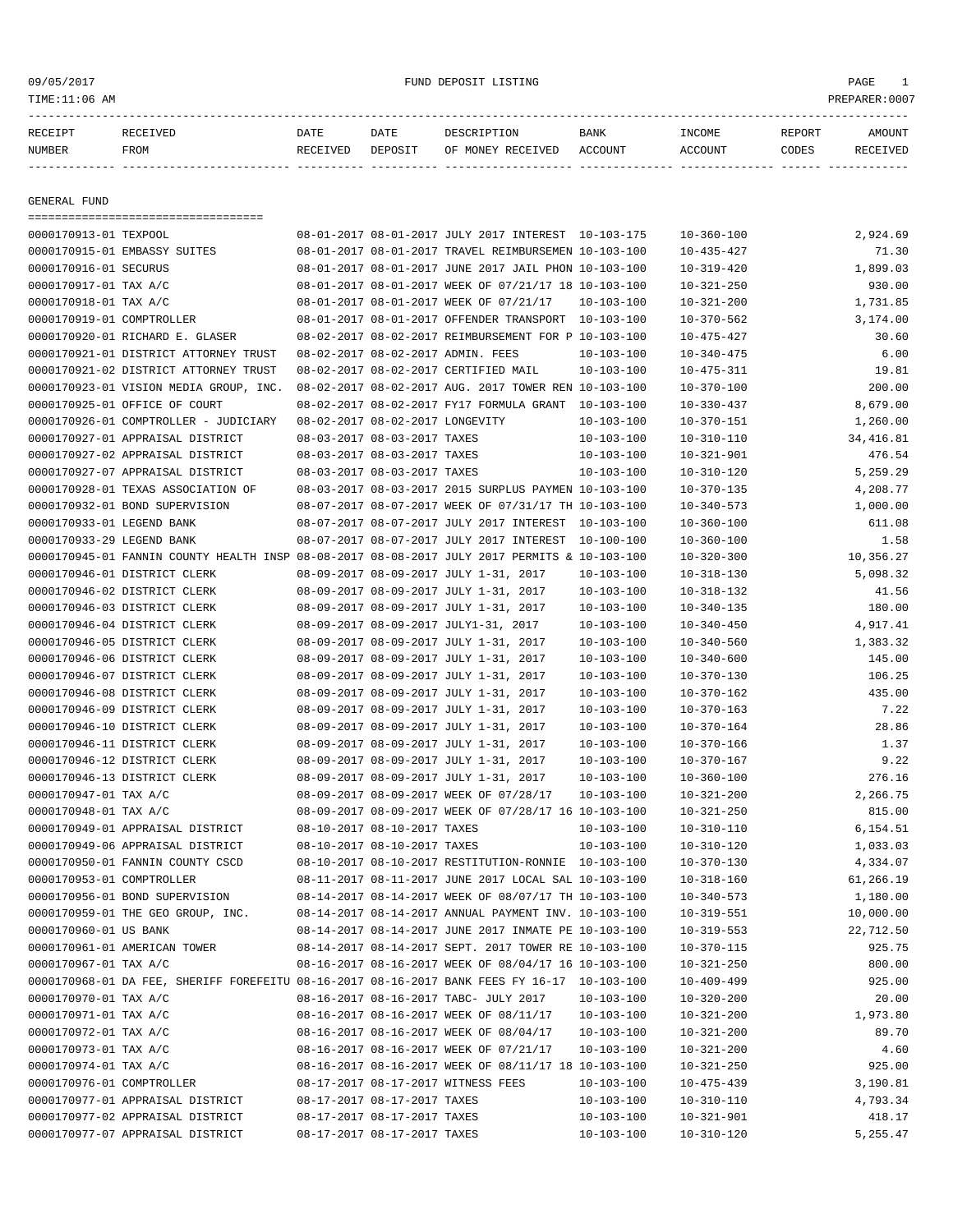-----------------------------------------------------------------------------------------------------------------------------------

| RECEIPT                                                | <b>RECEIVED</b>                                                                              | DATE     | DATE                                                               | DESCRIPTION                                          | BANK                                 | INCOME                               | REPORT | AMOUNT            |
|--------------------------------------------------------|----------------------------------------------------------------------------------------------|----------|--------------------------------------------------------------------|------------------------------------------------------|--------------------------------------|--------------------------------------|--------|-------------------|
| NUMBER                                                 | FROM                                                                                         | RECEIVED | DEPOSIT                                                            | OF MONEY RECEIVED                                    | ACCOUNT                              | ACCOUNT                              | CODES  | RECEIVED          |
|                                                        |                                                                                              |          |                                                                    |                                                      |                                      |                                      |        |                   |
| GENERAL FUND                                           | =====================================                                                        |          |                                                                    |                                                      |                                      |                                      |        |                   |
| 0000170978-01 JP PCT # 1                               |                                                                                              |          | 08-17-2017 08-17-2017 JUNE 2017                                    |                                                      | $10 - 103 - 100$                     | $10 - 318 - 130$                     |        | 4,427.84          |
| 0000170978-02 JP PCT # 1                               |                                                                                              |          | 08-17-2017 08-17-2017 JUNE 2017                                    |                                                      | $10 - 103 - 100$                     | $10 - 340 - 560$                     |        | 65.69             |
| 0000170978-03 JP PCT # 1                               |                                                                                              |          | 08-17-2017 08-17-2017 JUNE 2017                                    |                                                      | $10 - 103 - 100$                     | $10 - 350 - 455$                     |        | 1,062.56          |
| 0000170978-04 JP PCT # 1                               |                                                                                              |          | 08-17-2017 08-17-2017 JUNE 2017                                    |                                                      | $10 - 103 - 100$                     | $10 - 370 - 163$                     |        | 5.04              |
| 0000170978-05 JP PCT # 1                               |                                                                                              |          | 08-17-2017 08-17-2017 JUNE 2017                                    |                                                      | $10 - 103 - 100$                     | $10 - 370 - 164$                     |        | 20.16             |
| 0000170978-06 JP PCT # 1                               |                                                                                              |          | 08-17-2017 08-17-2017 JUNE 2017                                    |                                                      | $10 - 103 - 100$                     | $10 - 370 - 166$                     |        | 27.77             |
| 0000170978-07 JP PCT # 1                               |                                                                                              |          | 08-17-2017 08-17-2017 JUNE 2017                                    |                                                      | $10 - 103 - 100$                     | $10 - 370 - 167$                     |        | 184.92            |
| 0000170978-08 JP PCT # 1                               |                                                                                              |          | 08-17-2017 08-17-2017 JUNE 2017                                    |                                                      | $10 - 103 - 100$                     | $10 - 340 - 455$                     |        | 1,346.46          |
| 0000170978-09 JP PCT # 1                               |                                                                                              |          | 08-17-2017 08-17-2017 JUNE 2017                                    |                                                      | $10 - 103 - 100$                     | $10 - 340 - 551$                     |        | 775.00            |
| 0000170978-10 JP PCT # 1                               |                                                                                              |          | 08-17-2017 08-17-2017 JUNE 2017                                    |                                                      | $10 - 103 - 100$                     | $10 - 360 - 100$                     |        | 0.25              |
| 0000170979-01 JP PCT. # 1                              |                                                                                              |          | 08-17-2017 08-17-2017 JULY 2017                                    |                                                      | $10 - 103 - 100$                     | $10 - 318 - 130$                     |        | 5,521.31          |
| 0000170979-02 JP PCT. # 1                              |                                                                                              |          | 08-17-2017 08-17-2017 JULY 2017                                    |                                                      | $10 - 103 - 100$                     | $10 - 340 - 560$                     |        | 72.53             |
| 0000170979-03 JP PCT. # 1                              |                                                                                              |          | 08-17-2017 08-17-2017 JULY 2017                                    |                                                      | $10 - 103 - 100$                     | $10 - 350 - 455$                     |        | 690.45            |
| 0000170979-04 JP PCT. # 1                              |                                                                                              |          | 08-17-2017 08-17-2017 JULY 2017                                    |                                                      | $10 - 103 - 100$                     | $10 - 370 - 163$                     |        | 2.56              |
| 0000170979-05 JP PCT. # 1                              |                                                                                              |          | 08-17-2017 08-17-2017 JULY 2017                                    |                                                      | $10 - 103 - 100$                     | $10 - 370 - 164$                     |        | 10.25             |
| 0000170979-06 JP PCT. # 1                              |                                                                                              |          | 08-17-2017 08-17-2017 JULY 2017                                    |                                                      | $10 - 103 - 100$                     | $10 - 370 - 166$                     |        | 35.67             |
| 0000170979-07 JP PCT. # 1                              |                                                                                              |          | 08-17-2017 08-17-2017 JULY 2017                                    |                                                      | $10 - 103 - 100$                     | $10 - 370 - 167$                     |        | 237.77            |
| 0000170979-08 JP PCT. # 1                              |                                                                                              |          | 08-17-2017 08-17-2017 JULY 2017                                    |                                                      | $10 - 103 - 100$                     | $10 - 340 - 455$                     |        | 1,828.13          |
| 0000170979-09 JP PCT. # 1                              |                                                                                              |          | 08-17-2017 08-17-2017 JULY 2017                                    |                                                      | $10 - 103 - 100$                     | 10-340-551                           |        | 500.00            |
| 0000170979-10 JP PCT. # 1                              |                                                                                              |          | 08-17-2017 08-17-2017 JULY 2017                                    |                                                      | $10 - 103 - 100$                     | $10 - 340 - 553$                     |        | 100.00            |
| 0000170979-11 JP PCT. # 1                              |                                                                                              |          | 08-17-2017 08-17-2017 JULY 2017                                    |                                                      | $10 - 103 - 100$                     | $10 - 360 - 100$                     |        | 0.20              |
|                                                        | 0000170982-01 FANNIN COUNTY HEALTH DEPT 08-18-2017 08-18-2017 JULY 2017 PERMITS & 10-103-100 |          |                                                                    |                                                      |                                      | $10 - 320 - 545$                     |        | 2,075.00          |
|                                                        | 0000170983-01 THE AMERICAN BOTTLING COM 08-18-2017 08-18-2017 DR. PEPPER COMMISSI 10-103-100 |          |                                                                    |                                                      |                                      | $10 - 370 - 510$                     |        | 56.00             |
|                                                        | 0000170984-01 COMPTROLLER-JUDICIARY                                                          |          |                                                                    | 08-21-2017 08-21-2017 JUROR REIMBURSEMENT 10-103-100 |                                      | $10 - 370 - 139$                     |        | 6,120.00          |
| 0000170986-01 COMPTROLLER                              |                                                                                              |          |                                                                    | 08-21-2017 08-21-2017 WITNESS REIMBURSEME 10-103-100 |                                      | $10 - 475 - 439$                     |        | 397.76            |
| 0000170987-01 COMPTROLLER                              |                                                                                              |          |                                                                    | 08-21-2017 08-21-2017 UTILITY REIMBURSEME 10-103-100 |                                      | $10 - 370 - 147$                     |        | 1,140.79          |
| 0000170988-01 COMPTROLLER                              |                                                                                              |          |                                                                    | 08-22-2017 08-22-2017 WITNESS FEES                   | $10 - 103 - 100$                     | $10 - 475 - 439$                     |        | 2,274.15          |
| 0000170989-01 COMPTROLLER                              |                                                                                              |          |                                                                    | 08-22-2017 08-22-2017 WITNESS FEES                   | $10 - 103 - 100$                     | $10 - 475 - 439$                     |        | 795.48            |
|                                                        | 0000170990-01 BOND SUPERVISION                                                               |          |                                                                    | 08-22-2017 08-22-2017 WEEK OF 08/14/17 TH 10-103-100 |                                      | $10 - 340 - 573$                     |        | 830.00            |
|                                                        | 0000170991-01 COMPTROLLER- JUDICIARY                                                         |          |                                                                    | 08-22-2017 08-22-2017 AUG. 2017 COUNTY SU 10-103-100 |                                      | $10 - 370 - 152$                     |        | 359.81            |
| 0000170996-01 TAC A/C                                  |                                                                                              |          |                                                                    | 08-23-2017 08-23-2017 WEEK OF 02/17/17               | $10 - 103 - 100$                     | $10 - 321 - 200$                     |        | 1,617.85          |
| 0000170997-01 TAX A/C                                  |                                                                                              |          |                                                                    | 08-23-2017 08-23-2017 WEEK OF 04/21/17               | $10 - 103 - 100$                     | $10 - 321 - 200$                     |        | 9.20              |
| 0000170998-01 TAX A/C                                  |                                                                                              |          |                                                                    | 08-23-2017 08-23-2017 WEEK OF 04/14/17               | 10-103-100                           | $10 - 321 - 200$                     |        | 18.40             |
| 0000170999-01 TAX A/C                                  |                                                                                              |          |                                                                    | 08-23-2017 08-23-2017 WEEK OF 08/18/17               | $10 - 103 - 100$                     | $10 - 321 - 200$                     |        | 1,800.55          |
| 0000171000-01 TAX A/C                                  |                                                                                              |          |                                                                    | 08-23-2017 08-23-2017 WEEK OF 08/18/17 18 10-103-100 |                                      | $10 - 321 - 250$                     |        | 935.00            |
|                                                        | 0000171001-01 APPRAISAL DISTRICT                                                             |          | 08-24-2017 08-24-2017 TAXES                                        |                                                      | $10 - 103 - 100$                     | $10 - 310 - 110$                     |        | 6,294.18          |
|                                                        | 0000171001-06 APPRAISAL DISTRICT                                                             |          | 08-24-2017 08-24-2017 TAXES                                        |                                                      | $10 - 103 - 100$                     | $10 - 310 - 120$                     |        | 6,891.48          |
| 0000171002-01 JP PCT. # 3                              |                                                                                              |          | 08-24-2017 08-24-2017 JUNE 2017                                    |                                                      | $10 - 103 - 100$                     | $10 - 318 - 130$                     |        | 2,030.35          |
| 0000171002-02 JP PCT. # 3                              |                                                                                              |          | 08-24-2017 08-24-2017 JUNE 2017                                    |                                                      | $10 - 103 - 100$                     | $10 - 340 - 560$                     |        | 7.87              |
| 0000171002-03 JP PCT. # 3                              |                                                                                              |          | 08-24-2017 08-24-2017 JUNE 2017                                    |                                                      | $10 - 103 - 100$                     | $10 - 350 - 457$                     |        | 14.60             |
| 0000171002-04 JP PCT. # 3                              |                                                                                              |          | 08-24-2017 08-24-2017 JUNE 2017                                    |                                                      | $10 - 103 - 100$                     | $10 - 370 - 163$                     |        | 11.61             |
| 0000171002-05 JP PCT. # 3<br>0000171002-06 JP PCT. # 3 |                                                                                              |          | 08-24-2017 08-24-2017 JUNE 2017<br>08-24-2017 08-24-2017 JUNE 2017 |                                                      | $10 - 103 - 100$<br>$10 - 103 - 100$ | $10 - 370 - 164$<br>$10 - 370 - 166$ |        | 46.44             |
| 0000171002-07 JP PCT. # 3                              |                                                                                              |          | 08-24-2017 08-24-2017 JUNE 2017                                    |                                                      | $10 - 103 - 100$                     |                                      |        | 12.28             |
| 0000171002-08 JP PCT. # 3                              |                                                                                              |          | 08-24-2017 08-24-2017 JUNE 2017                                    |                                                      | $10 - 103 - 100$                     | $10 - 370 - 167$<br>$10 - 340 - 457$ |        | 82.04<br>846.30   |
|                                                        |                                                                                              |          |                                                                    |                                                      |                                      |                                      |        |                   |
| 0000171003-01 JP PCT. # 3<br>0000171003-02 JP PCT. # 3 |                                                                                              |          | 08-24-2017 08-24-2017 JULY 2017<br>08-24-2017 08-24-2017 JULY 2017 |                                                      | $10 - 103 - 100$<br>$10 - 103 - 100$ | $10 - 318 - 130$<br>$10 - 340 - 560$ |        | 2,450.04<br>67.94 |
| 0000171003-03 JP PCT. # 3                              |                                                                                              |          | 08-24-2017 08-24-2017 JULY 2017                                    |                                                      | $10 - 103 - 100$                     | $10 - 350 - 457$                     |        | 31.35             |
|                                                        |                                                                                              |          | 08-24-2017 08-24-2017 JULY 2017                                    |                                                      | $10 - 103 - 100$                     |                                      |        | 4.69              |
| 0000171003-04 JP PCT. # 3<br>0000171003-05 JP PCT. # 3 |                                                                                              |          | 08-24-2017 08-24-2017 JULY 2017                                    |                                                      | $10 - 103 - 100$                     | $10 - 370 - 163$<br>$10 - 370 - 164$ |        | 18.74             |
| 0000171003-06 JP PCT. # 3                              |                                                                                              |          | 08-24-2017 08-24-2017 JULY 2017                                    |                                                      | $10 - 103 - 100$                     | $10 - 370 - 166$                     |        | 16.59             |
| 0000171003-07 JP PCT. # 3                              |                                                                                              |          | 08-24-2017 08-24-2017 JULY 2017                                    |                                                      | $10 - 103 - 100$                     | $10 - 370 - 167$                     |        | 110.60            |
| 0000171003-08 JP PCT. # 3                              |                                                                                              |          | 08-24-2017 08-24-2017 JULY 2017                                    |                                                      | $10 - 103 - 100$                     | $10 - 340 - 457$                     |        | 681.60            |
| 0000171003-09 JP PCT. # 3                              |                                                                                              |          | 08-24-2017 08-24-2017 JULY 2017                                    |                                                      |                                      |                                      |        | 70.00             |
|                                                        |                                                                                              |          |                                                                    |                                                      | $10 - 103 - 100$                     | $10 - 340 - 553$                     |        |                   |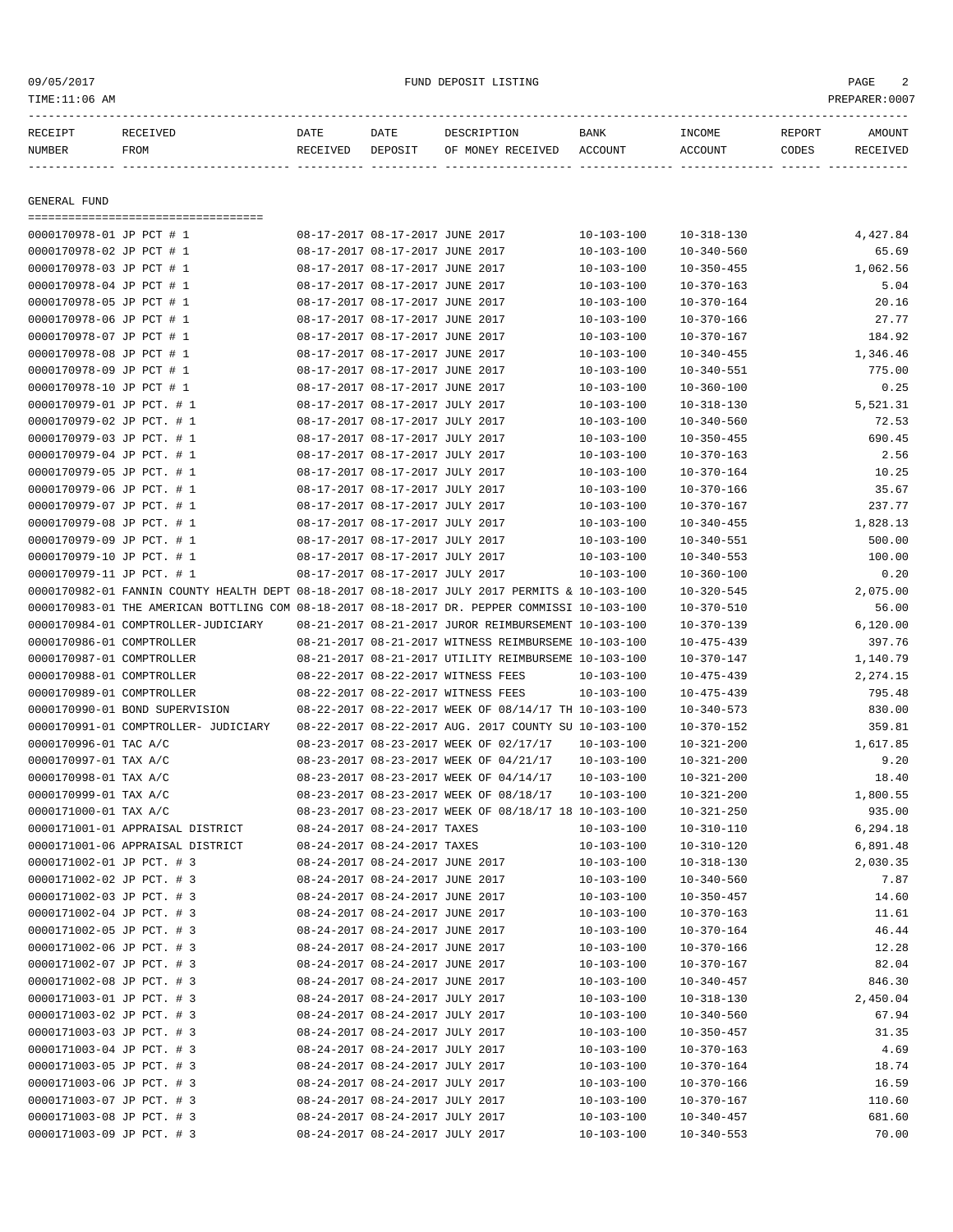| TIME:11:06 AM              |                                        |          |                                 |                                                      |                  |                  |        | PREPARER: 0007 |
|----------------------------|----------------------------------------|----------|---------------------------------|------------------------------------------------------|------------------|------------------|--------|----------------|
| RECEIPT                    | <b>RECEIVED</b>                        | DATE     | DATE                            | DESCRIPTION                                          | BANK             | INCOME           | REPORT | AMOUNT         |
| NUMBER                     | FROM                                   | RECEIVED | DEPOSIT                         | OF MONEY RECEIVED                                    | ACCOUNT          | <b>ACCOUNT</b>   | CODES  | RECEIVED       |
|                            |                                        |          |                                 |                                                      |                  |                  |        |                |
| GENERAL FUND               | ====================================   |          |                                 |                                                      |                  |                  |        |                |
| 0000171005-01 JP PCT. # 2  |                                        |          | 08-25-2017 08-25-2017 JUNE 2017 |                                                      | $10 - 103 - 100$ | $10 - 318 - 130$ |        | 2,806.54       |
| 0000171005-02 JP PCT. # 2  |                                        |          | 08-25-2017 08-25-2017 JUNE 2017 |                                                      | $10 - 103 - 100$ | $10 - 340 - 560$ |        | 10.00          |
| 0000171005-03 JP PCT. # 2  |                                        |          | 08-25-2017 08-25-2017 JUNE 2017 |                                                      | $10 - 103 - 100$ | $10 - 350 - 456$ |        | 69.00          |
| 0000171005-04 JP PCT. # 2  |                                        |          | 08-25-2017 08-25-2017 JUNE 2017 |                                                      | $10 - 103 - 100$ | $10 - 370 - 166$ |        | 18.50          |
| 0000171005-05 JP PCT. # 2  |                                        |          | 08-25-2017 08-25-2017 JUNE 2017 |                                                      | $10 - 103 - 100$ | $10 - 370 - 167$ |        | 127.29         |
| 0000171005-06 JP PCT. # 2  |                                        |          | 08-25-2017 08-25-2017 JUNE 2017 |                                                      | $10 - 103 - 100$ | $10 - 340 - 456$ |        | 1,046.20       |
| 0000171005-07 JP PCT. # 2  |                                        |          | 08-25-2017 08-25-2017 JUNE 2017 |                                                      | $10 - 103 - 100$ | $10 - 340 - 552$ |        | 284.00         |
| 0000171006-01 JP PCT. # 2  |                                        |          | 08-25-2017 08-25-2017 JULY 2017 |                                                      | $10 - 103 - 100$ | $10 - 318 - 130$ |        | 3,778.49       |
| 0000171006-02 JP PCT. # 2  |                                        |          | 08-25-2017 08-25-2017 JULY 2017 |                                                      | $10 - 103 - 100$ | $10 - 340 - 560$ |        | 3.01           |
| 0000171006-03 JP PCT. # 2  |                                        |          | 08-25-2017 08-25-2017 JULY 2017 |                                                      | $10 - 103 - 100$ | $10 - 370 - 166$ |        | 25.64          |
| 0000171006-04 JP PCT. # 2  |                                        |          | 08-25-2017 08-25-2017 JULY 2017 |                                                      | $10 - 103 - 100$ | $10 - 370 - 167$ |        | 170.95         |
| 0000171006-05 JP PCT. # 2  |                                        |          | 08-25-2017 08-25-2017 JULY 2017 |                                                      | $10 - 103 - 100$ | $10 - 340 - 456$ |        | 1,415.03       |
| 0000171006-06 JP PCT. # 2  |                                        |          | 08-25-2017 08-25-2017 JULY 2017 |                                                      | $10 - 103 - 100$ | $10 - 340 - 552$ |        | 220.00         |
|                            | 0000171007-01 TEXAS STATE UNIVERSITY   |          |                                 | 08-25-2017 08-25-2017 REFUND OF REGISTRAT 10-103-100 |                  | $10 - 456 - 427$ |        | 150.00         |
|                            | 0000171011-01 COMPTROLLER- JUDICIARY   |          |                                 | 08-28-2017 08-28-2017 2017 CONSTITUTIONAL 10-103-100 |                  | $10 - 370 - 144$ |        | 5,050.00       |
|                            | 0000171012-01 COMPTROLLER- JUDICIARY   |          |                                 | 08-28-2017 08-28-2017 2017 CCL JUDGE SUPP 10-103-100 |                  | $10 - 370 - 410$ |        | 21,000.00      |
|                            | 0000171013-01 BOND SUPERVISION         |          |                                 | 08-28-2017 08-28-2017 WEEK OF 08/21/17 TH 10-103-100 |                  | $10 - 340 - 573$ |        | 1,465.00       |
| 0000171014-01 TAX A/C      |                                        |          |                                 | 08-29-2017 08-29-2017 WEEK OF 08/04/17               | $10 - 103 - 100$ | $10 - 321 - 200$ |        | 2,746.50       |
| 0000171015-01 TAX A/C      |                                        |          |                                 | 08-29-2017 08-29-2017 WEEK OF 08/18/17               | $10 - 103 - 100$ | $10 - 321 - 200$ |        | 9.40           |
| 0000171016-01 TAX A/C      |                                        |          |                                 | 08-29-2017 08-29-2017 2017 TERP SURCHARGE 10-103-100 |                  | $10 - 321 - 251$ |        | 486.43         |
| 0000171017-01 TAX A/C      |                                        |          |                                 | 08-29-2017 08-29-2017 WEEK OF 08/11/17               | $10 - 103 - 100$ | $10 - 321 - 200$ |        | 4.60           |
| 0000171018-01 COUNTY CLERK |                                        |          | 08-30-2017 08-30-2017 MAY 2017  |                                                      | $10 - 103 - 100$ | $10 - 318 - 130$ |        | 4,354.28       |
| 0000171018-02 COUNTY CLERK |                                        |          | 08-30-2017 08-30-2017 MAY 2017  |                                                      | $10 - 103 - 100$ | $10 - 340 - 560$ |        | 1,196.44       |
| 0000171018-03 COUNTY CLERK |                                        |          | 08-30-2017 08-30-2017 MAY 2017  |                                                      | $10 - 103 - 100$ | $10 - 340 - 403$ |        | 21,959.34      |
| 0000171018-04 COUNTY CLERK |                                        |          | 08-30-2017 08-30-2017 MAY 2017  |                                                      | $10 - 103 - 100$ | $10 - 370 - 162$ |        | 30.00          |
| 0000171018-05 COUNTY CLERK |                                        |          | 08-30-2017 08-30-2017 MAY 2017  |                                                      | $10 - 103 - 100$ | $10 - 370 - 163$ |        | 32.95          |
| 0000171018-06 COUNTY CLERK |                                        |          | 08-30-2017 08-30-2017 MAY 2017  |                                                      | $10 - 103 - 100$ | $10 - 370 - 164$ |        | 131.84         |
| 0000171018-07 COUNTY CLERK |                                        |          | 08-30-2017 08-30-2017 MAY 2017  |                                                      | $10 - 103 - 100$ | $10 - 370 - 166$ |        | 9.98           |
| 0000171018-08 COUNTY CLERK |                                        |          | 08-30-2017 08-30-2017 MAY 2017  |                                                      | $10 - 103 - 100$ | $10 - 370 - 167$ |        | 66.62          |
| 0000171018-09 COUNTY CLERK |                                        |          | 08-30-2017 08-30-2017 MAY 2017  |                                                      | $10 - 103 - 100$ | $10 - 340 - 400$ |        | 30.00          |
| 0000171018-10 COUNTY CLERK |                                        |          | 08-30-2017 08-30-2017 MAY 2017  |                                                      | $10 - 103 - 100$ | $10 - 340 - 475$ |        | 462.82         |
| 0000171018-11 COUNTY CLERK |                                        |          | 08-30-2017 08-30-2017 MAY 2017  |                                                      | $10 - 103 - 100$ | $10 - 340 - 601$ |        | 60.00          |
| 0000171018-12 COUNTY CLERK |                                        |          | 08-30-2017 08-30-2017 MAY 2017  |                                                      | $10 - 103 - 100$ | $10 - 318 - 132$ |        | 1,330.82       |
| 0000171018-13 COUNTY CLERK |                                        |          | 08-30-2017 08-30-2017 MAY 2017  |                                                      | $10 - 103 - 100$ | $10 - 360 - 100$ |        | 1.61           |
| 0000171018-14 COUNTY CLERK |                                        |          | 08-30-2017 08-30-2017 MAY 2017  |                                                      | $10 - 103 - 100$ | $10 - 425 - 319$ |        | 42.50          |
|                            | 0000171020-01 DAMERON LAND COMPANY LLC |          |                                 | 08-30-2017 08-30-2017 PHASE 2 PRELIM. PLA 10-103-100 |                  | $10 - 340 - 652$ |        | 374.90         |
|                            | 0000171024-01 APPRAISAL DISTRICT       |          | 08-31-2017 08-31-2017 TAXES     |                                                      | $10 - 103 - 100$ | $10 - 310 - 110$ |        | 1,156.49       |

0000171024-06 APPRAISAL DISTRICT 08-31-2017 08-31-2017 TAXES 10-103-100 10-310-120 669.49 0000171025-01 T. J. J. D. 68-31-2017 08-31-2017 POSTAGE 10-103-100 10-575-311 4.06 0000171025-02 T. J. J. D. 68-31-2017 08-31-2017 LONG DISTANCE 10-103-100 10-575-420 34.43 0000171026-01 COMPTROLLER 08-31-2017 08-31-2017 PHYSICAL EVID. ANAL 10-103-100 10-425-465 483.00 0000171027-01 COMPTROLLER 08-31-2017 08-31-2017 PHYSICAL EVID. ANAL 10-103-100 10-425-465 533.00 0000171028-01 COMPTROLLER 08-31-2017 08-31-2017 PHYSICAL EVID. ANAL 10-103-100 10-425-465 608.00 0000171029-01 COMPTROLLER 08-31-2017 08-31-2017 PHYSICAL EVID. ANAL 10-103-100 10-425-465 533.00

FUND TOTAL 348,995.40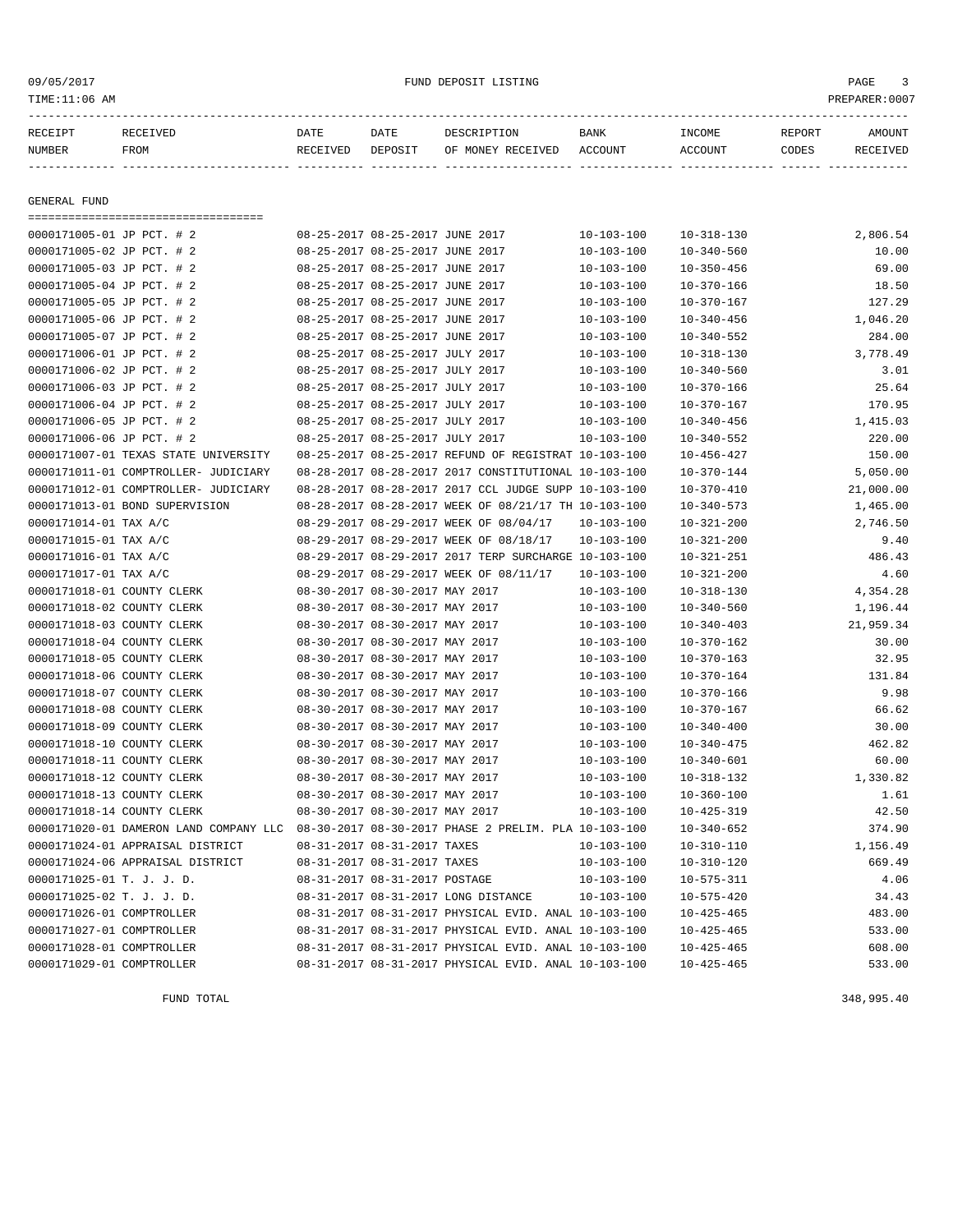09/05/2017 FUND DEPOSIT LISTING PAGE 1

| RECEIPT | RECEIVED | DATE     | DATE    | DESCRIPTION               | BANK | INCOME  | REPORT | AMOUNT   |
|---------|----------|----------|---------|---------------------------|------|---------|--------|----------|
| NUMBER  | FROM     | RECEIVED | DEPOSIT | OF MONEY RECEIVED ACCOUNT |      | ACCOUNT | CODES  | RECEIVED |
|         |          |          |         |                           |      |         |        |          |
|         |          |          |         |                           |      |         |        |          |

#### COURTHOUSE SECURITY

| ============================ |                                          |                  |                  |        |
|------------------------------|------------------------------------------|------------------|------------------|--------|
| 0000170933-02 LEGEND BANK    | 08-07-2017 08-07-2017 JULY 2017 INTEREST | $11 - 103 - 100$ | $11 - 360 - 100$ | 7.04   |
| 0000170946-14 DISTRICT CLERK | 08-09-2017 08-09-2017 JULY 1-31, 2017    | $11 - 103 - 100$ | $11 - 340 - 650$ | 186.97 |
| 0000170978-11 JP PCT # 1     | 08-17-2017 08-17-2017 JUNE 2017          | $11 - 103 - 100$ | $11 - 340 - 651$ | 138.69 |
| 0000170979-12 JP PCT. # 1    | 08-17-2017 08-17-2017 JULY 2017          | $11 - 103 - 100$ | $11 - 340 - 651$ | 181.31 |
| 0000171002-09 JP PCT. # 3    | 08-24-2017 08-24-2017 JUNE 2017          | $11 - 103 - 100$ | $11 - 340 - 651$ | 61.53  |
| 0000171003-10 JP PCT. # 3    | 08-24-2017 08-24-2017 JULY 2017          | $11 - 103 - 100$ | $11 - 340 - 651$ | 82.95  |
| 0000171005-08 JP PCT. # 2    | 08-25-2017 08-25-2017 JUNE 2017          | $11 - 103 - 100$ | $11 - 340 - 651$ | 95.46  |
| 0000171006-07 JP PCT. # 2    | 08-25-2017 08-25-2017 JULY 2017          | $11 - 103 - 100$ | $11 - 340 - 651$ | 128.21 |
| 0000171018-15 COUNTY CLERK   | 08-30-2017 08-30-2017 MAY 2017           | $11 - 103 - 100$ | $11 - 340 - 600$ | 939.11 |

FUND TOTAL  $1,821.27$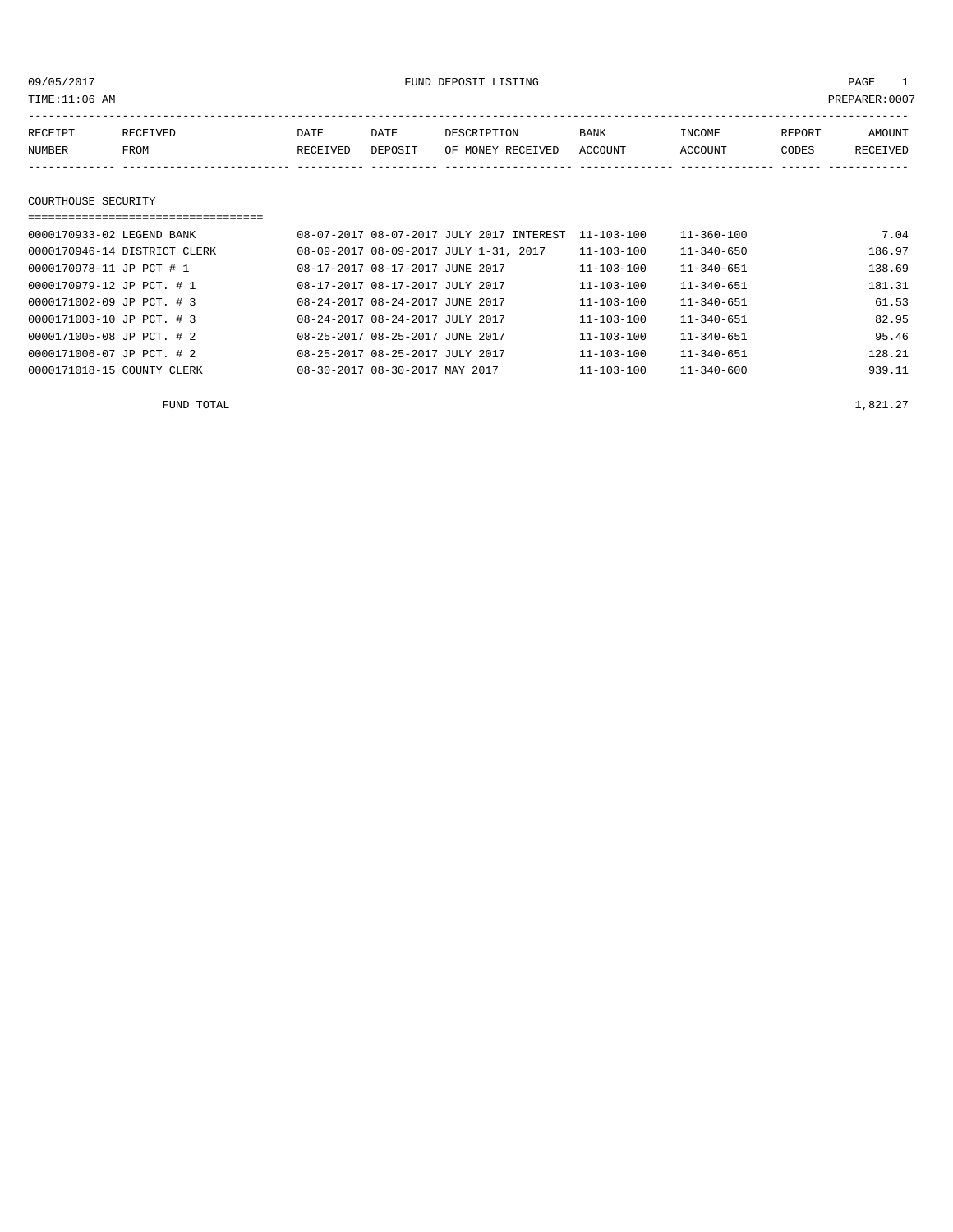TIME:11:06 AM PREPARER:0007

| RECEIPT               | RECEIVED | DATE     | DATE    | DESCRIPTION       | <b>BANK</b> | INCOME  | REPORT | AMOUNT   |
|-----------------------|----------|----------|---------|-------------------|-------------|---------|--------|----------|
| NUMBER                | FROM     | RECEIVED | DEPOSIT | OF MONEY RECEIVED | ACCOUNT     | ACCOUNT | CODES  | RECEIVED |
|                       |          |          |         |                   |             |         |        |          |
|                       |          |          |         |                   |             |         |        |          |
| CO.CLK.VITAL STAT.FEE |          |          |         |                   |             |         |        |          |

===================================

| 0000170933-03 LEGEND BANK  | 08-07-2017 08-07-2017 JULY 2017 INTEREST 12-103-100 |                  | $12 - 360 - 100$ |        |
|----------------------------|-----------------------------------------------------|------------------|------------------|--------|
| 0000171018-16 COUNTY CLERK | 08-30-2017 08-30-2017 MAY 2017                      | $12 - 103 - 100$ | $12 - 370 - 134$ | 108.00 |

FUND TOTAL 108.43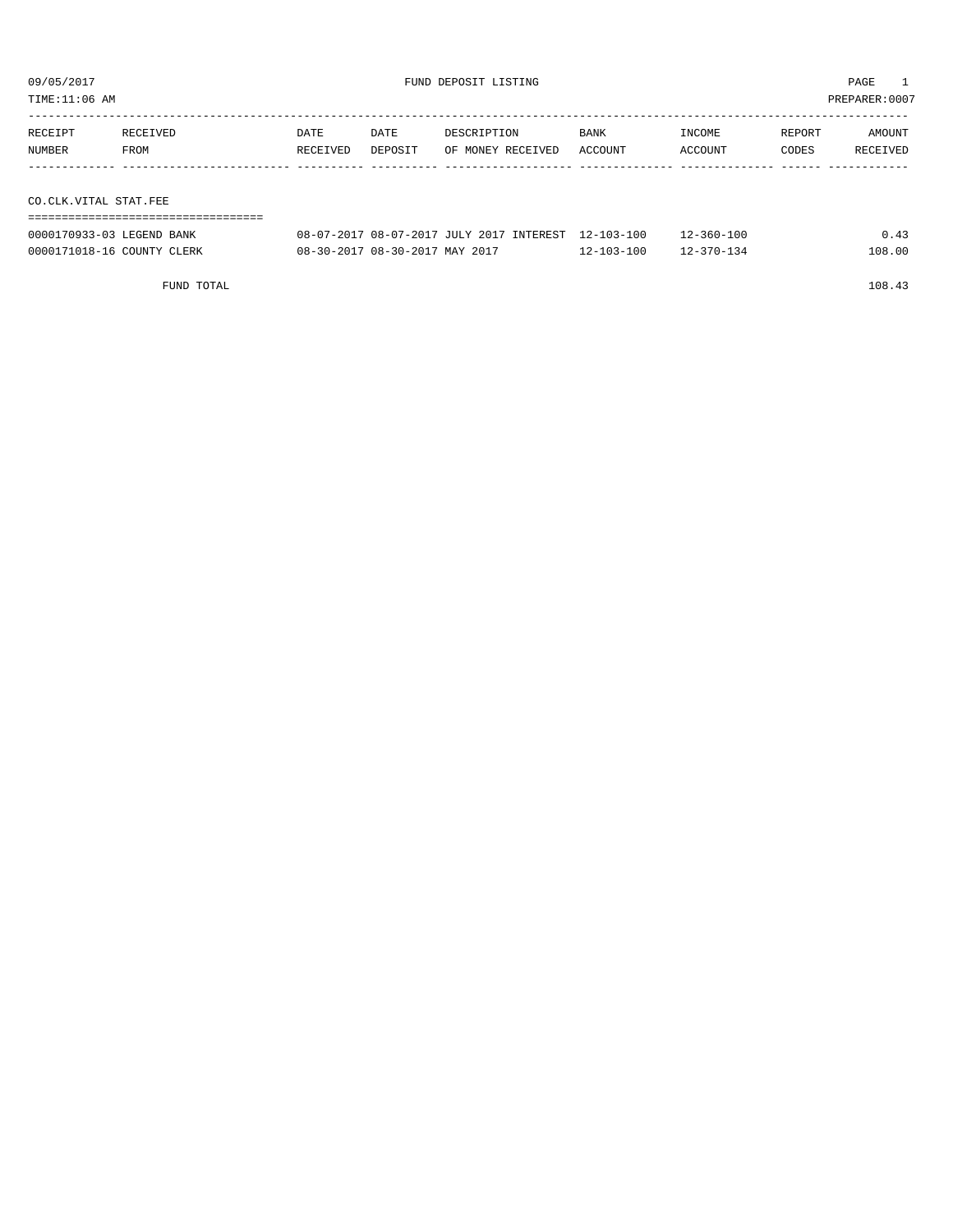## 09/05/2017 FUND DEPOSIT LISTING PAGE 1

| RECEIPT               | RECEIVED | DATE     | DATE    | DESCRIPTION       | BANK    | INCOME  | REPORT | <b>AMOUNT</b> |
|-----------------------|----------|----------|---------|-------------------|---------|---------|--------|---------------|
| NUMBER                | FROM     | RECEIVED | DEPOSIT | OF MONEY RECEIVED | ACCOUNT | ACCOUNT | CODES  | RECEIVED      |
|                       |          |          |         |                   |         |         |        |               |
|                       |          |          |         |                   |         |         |        |               |
| BAIL BONDS TRUST FUND |          |          |         |                   |         |         |        |               |

|  | --------------------------------- | ----------------------------------- |
|--|-----------------------------------|-------------------------------------|

| 0000170929-01 FANNIN COUNTY BAIL BONDS | 08-07-2017 08-07-2017 BOND FEES |  | $13 - 103 - 113$ | $13 - 345 - 113$ | 30.00  |
|----------------------------------------|---------------------------------|--|------------------|------------------|--------|
| 0000170930-01 DOC'S BAIL BONDS         | 08-07-2017 08-07-2017 BOND FEES |  | $13 - 103 - 113$ | $13 - 345 - 113$ | 60.00  |
| 0000170931-01 CARPENTER'S BAIL BONDS   | 08-07-2017 08-07-2017 BOND FEES |  | $13 - 103 - 113$ | $13 - 345 - 113$ | 45.00  |
| 0000170962-01 CARPENTER'S BAIL BONDS   | 08-16-2017 08-16-2017 BOND FEES |  | $13 - 103 - 113$ | $13 - 345 - 113$ | 60.00  |
| 0000170963-01 DOC'S BAIL BONDS         | 08-16-2017 08-16-2017 BOND FEES |  | $13 - 103 - 113$ | $13 - 345 - 113$ | 90.00  |
| 0000170964-01 FANNIN COUNTY BAIL BONDS | 08-16-2017 08-16-2017 BOND FEES |  | $13 - 103 - 113$ | $13 - 345 - 113$ | 60.00  |
| 0000171008-01 CARPENTER'S BAIL BONDS   | 08-25-2017 08-25-2017 BOND FEES |  | $13 - 103 - 113$ | $13 - 345 - 113$ | 60.00  |
| 0000171009-01 FANNIN COUNTY BAIL BONDS | 08-25-2017 08-25-2017 BOND FEES |  | $13 - 103 - 113$ | $13 - 345 - 113$ | 105.00 |
| 0000171010-01 DOC'S BAIL BONDS         | 08-25-2017 08-25-2017 BOND FEES |  | $13 - 103 - 113$ | $13 - 345 - 113$ | 45.00  |

FUND TOTAL 555.00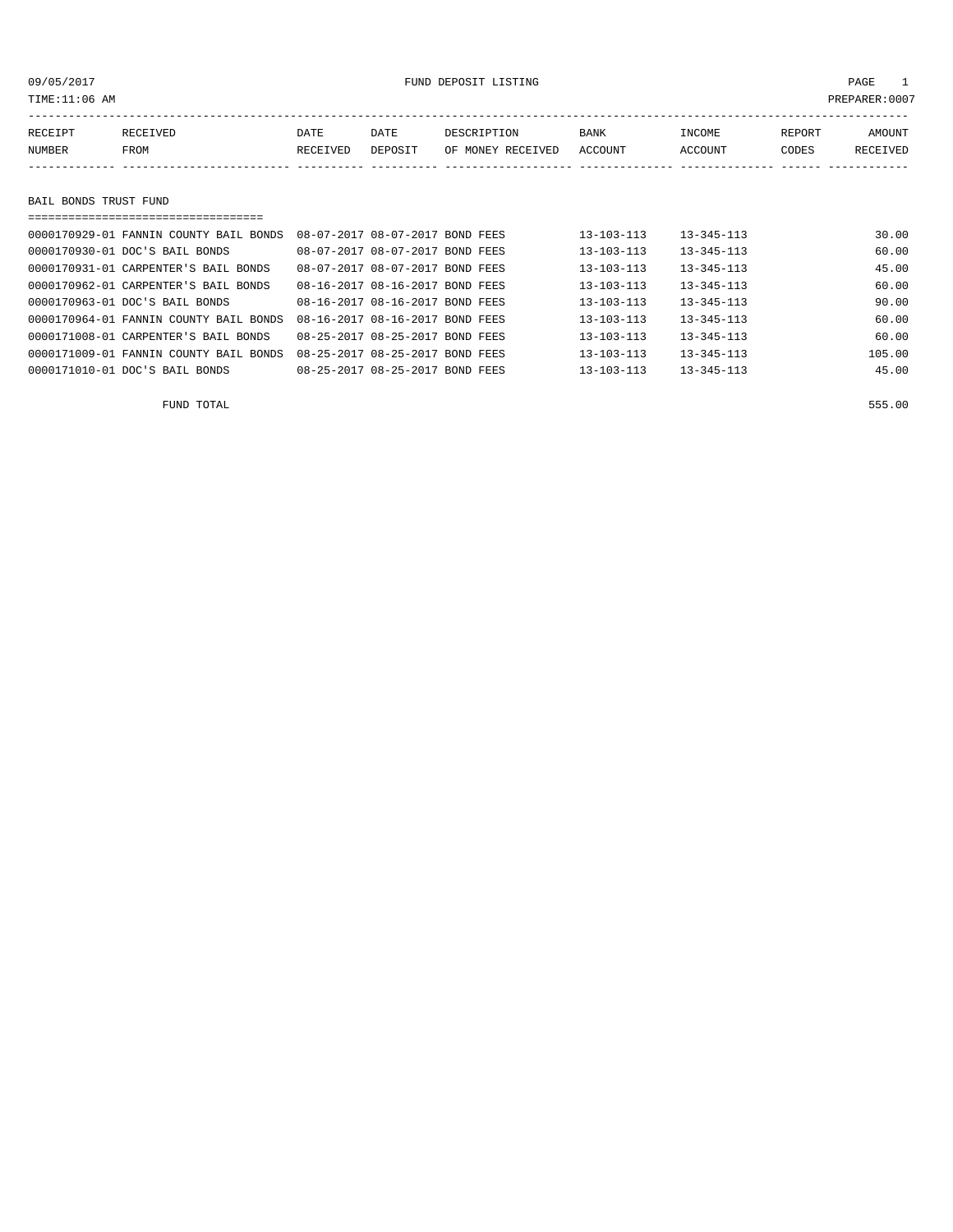| TIME:11:06 AM             |          |                                 |         |                   |                  |                  |        | PREPARER:0007 |
|---------------------------|----------|---------------------------------|---------|-------------------|------------------|------------------|--------|---------------|
| RECEIPT                   | RECEIVED | DATE                            | DATE    | DESCRIPTION       | BANK             | INCOME           | REPORT | AMOUNT        |
| NUMBER                    | FROM     | RECEIVED                        | DEPOSIT | OF MONEY RECEIVED | ACCOUNT          | ACCOUNT          | CODES  | RECEIVED      |
|                           |          |                                 |         |                   |                  |                  |        |               |
| JUSTICE CT.BLDG.SECURITY  |          |                                 |         |                   |                  |                  |        |               |
|                           |          |                                 |         |                   |                  |                  |        |               |
| 0000170978-12 JP PCT # 1  |          | 08-17-2017 08-17-2017 JUNE 2017 |         |                   | $14 - 103 - 100$ | $14 - 370 - 168$ |        | 46.22         |
| 0000170979-13 JP PCT. # 1 |          | 08-17-2017 08-17-2017 JULY 2017 |         |                   | $14 - 103 - 100$ | $14 - 370 - 168$ |        | 59.44         |
| 0000171002-10 JP PCT. # 3 |          | 08-24-2017 08-24-2017 JUNE 2017 |         |                   | $14 - 103 - 100$ | 14-370-168       |        | 20.52         |
| 0000171003-11 JP PCT. # 3 |          | 08-24-2017 08-24-2017 JULY 2017 |         |                   | $14 - 103 - 100$ | 14-370-168       |        | 27.65         |
| 0000171005-09 JP PCT. # 2 |          | 08-25-2017 08-25-2017 JUNE 2017 |         |                   | $14 - 103 - 100$ | $14 - 370 - 168$ |        | 30.82         |
| 0000171006-08 JP PCT. # 2 |          | 08-25-2017 08-25-2017 JULY 2017 |         |                   | $14 - 103 - 100$ | $14 - 370 - 168$ |        | 42.73         |
|                           |          |                                 |         |                   |                  |                  |        |               |

FUND TOTAL 227.38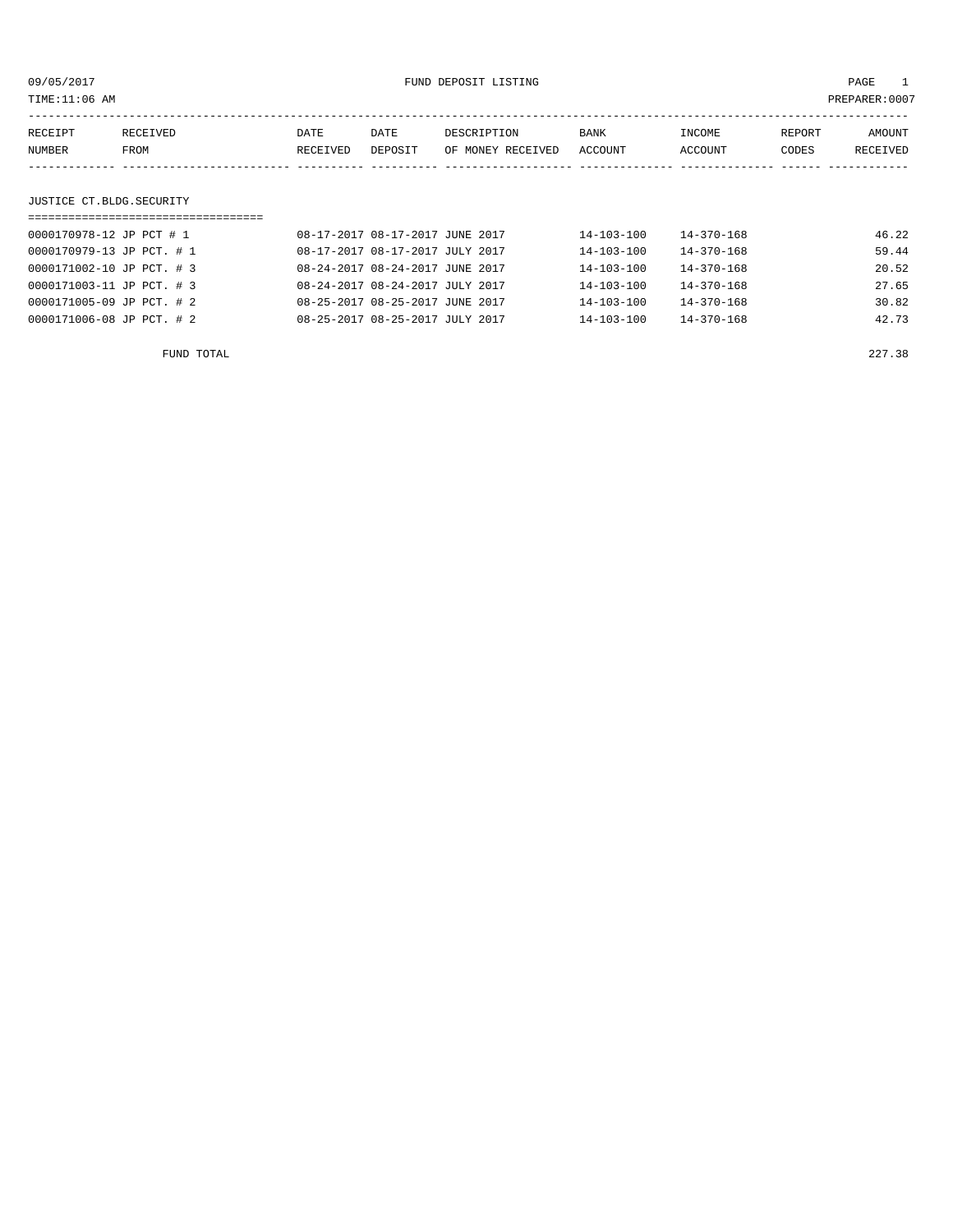| TIME:11:06 AM            |          |          |         |                   |         |         |        | PREPARER:0007 |
|--------------------------|----------|----------|---------|-------------------|---------|---------|--------|---------------|
|                          |          |          |         |                   |         |         |        |               |
| RECEIPT                  | RECEIVED | DATE     | DATE    | DESCRIPTION       | BANK    | INCOME  | REPORT | AMOUNT        |
| NUMBER                   | FROM     | RECEIVED | DEPOSIT | OF MONEY RECEIVED | ACCOUNT | ACCOUNT | CODES  | RECEIVED      |
|                          |          |          |         |                   |         |         |        |               |
|                          |          |          |         |                   |         |         |        |               |
| PROBATE JUDGES EDUCATION |          |          |         |                   |         |         |        |               |

===================================

| 0000171018-1<br>$\cap$ otintiv<br>'LERK | 08-30-2017 MAY 2017<br>- 30 – 2017<br>08- | 100 | 340-<br>. <i>. .</i> | .5.00 |
|-----------------------------------------|-------------------------------------------|-----|----------------------|-------|
|                                         |                                           |     |                      |       |

FUND TOTAL 45.00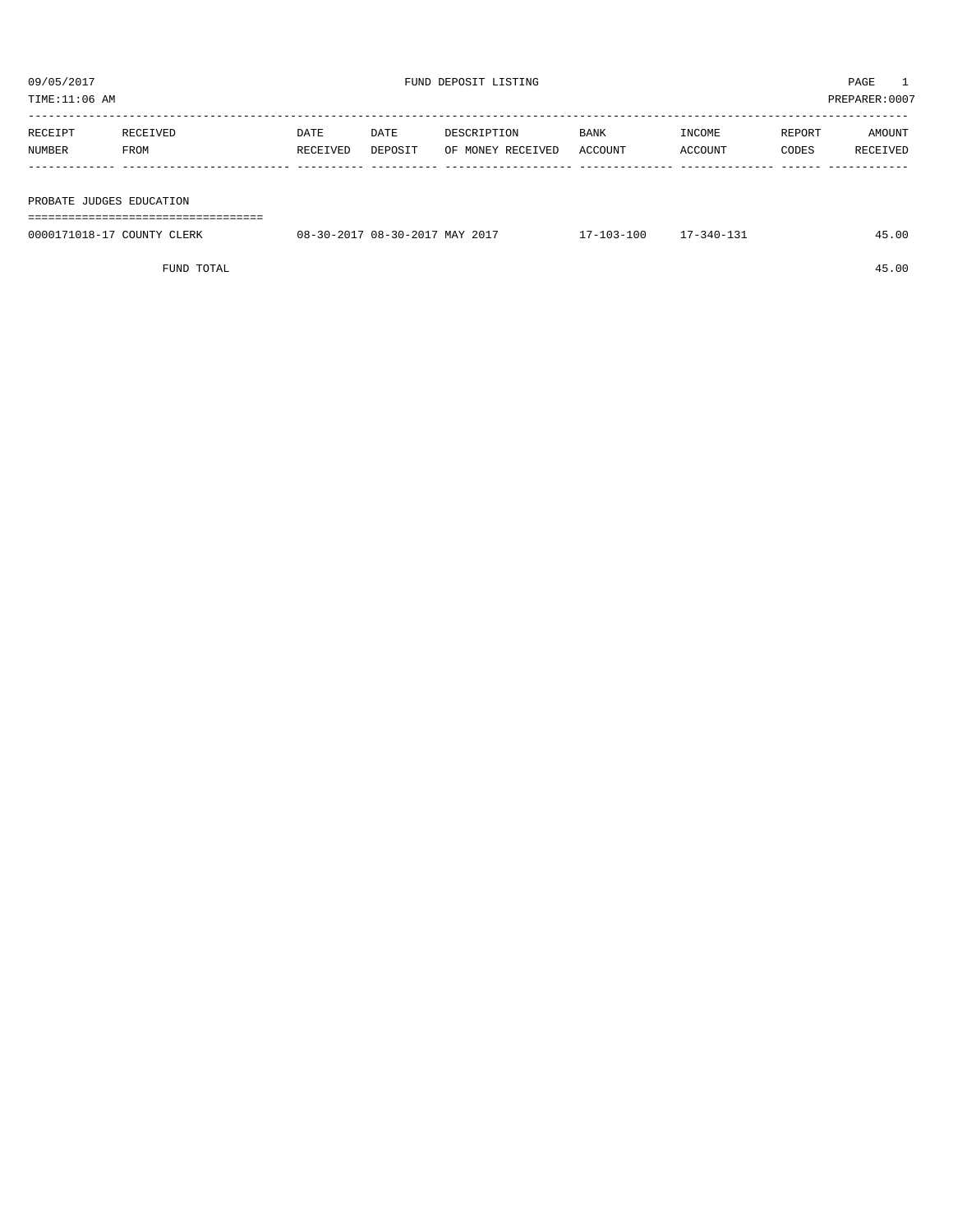| TIME:11:06 AM |                        |          |         |                   |             |         |        | PREPARER:0007 |  |  |
|---------------|------------------------|----------|---------|-------------------|-------------|---------|--------|---------------|--|--|
| RECEIPT       | RECEIVED               | DATE     | DATE    | DESCRIPTION       | <b>BANK</b> | INCOME  | REPORT | AMOUNT        |  |  |
| NUMBER        | FROM                   | RECEIVED | DEPOSIT | OF MONEY RECEIVED | ACCOUNT     | ACCOUNT | CODES  | RECEIVED      |  |  |
|               |                        |          |         |                   |             |         |        |               |  |  |
|               | CO.CLERK RECORD MNGMT. |          |         |                   |             |         |        |               |  |  |
|               |                        |          |         |                   |             |         |        |               |  |  |

| 0000170933-04 LEGEND BANK  | 08-07-2017 08-07-2017 JULY 2017 INTEREST 18-103-100 |            | $8 - 360 - 100$ | 39       |
|----------------------------|-----------------------------------------------------|------------|-----------------|----------|
| 0000171018-18 COUNTY CLERK | 08-30-2017 08-30-2017 MAY 2017                      | 18-103-100 | 18-370-133      | 7,881.37 |

FUND TOTAL 7,883.76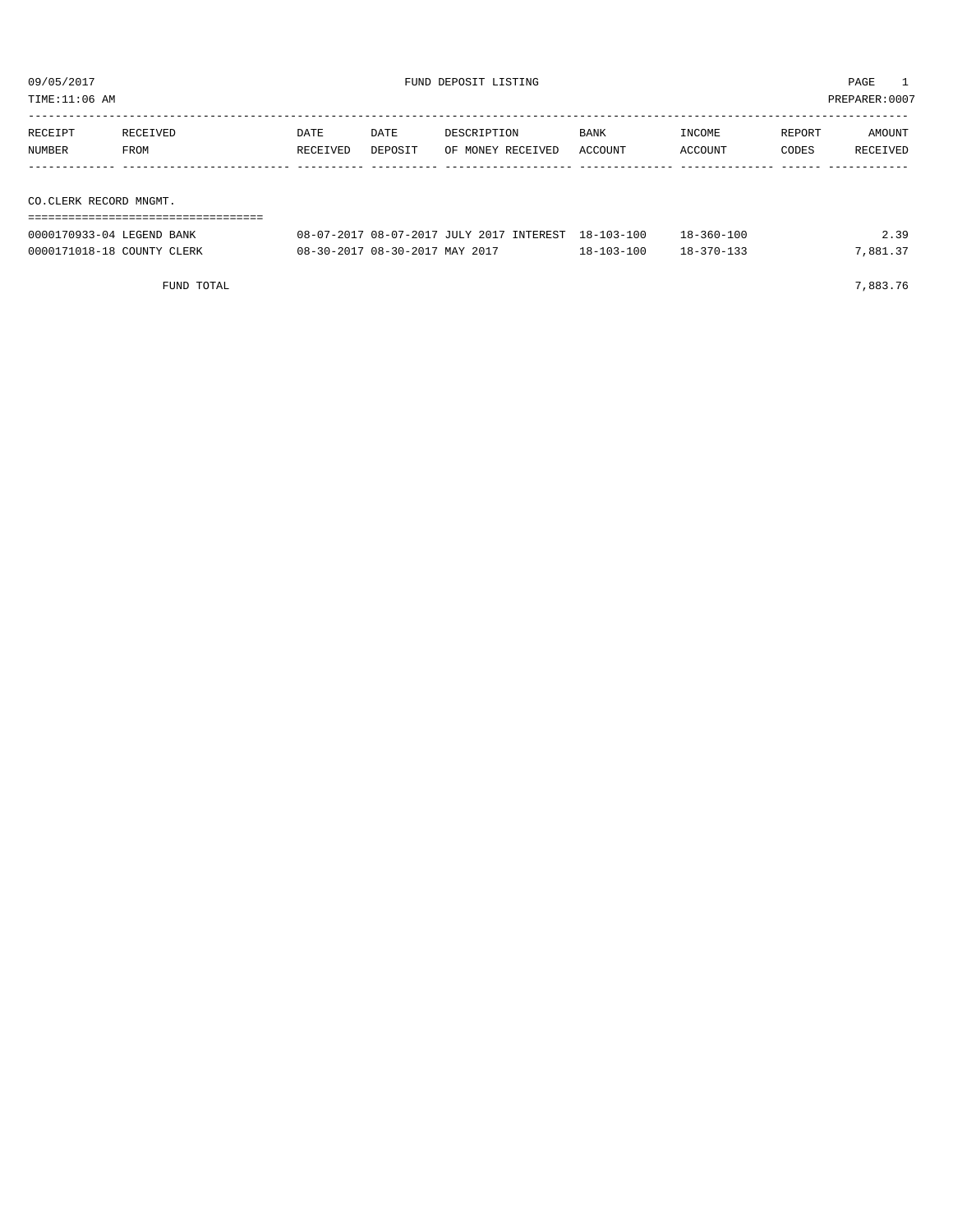TIME:11:06 AM PREPARER:0007

| RECEIPT | RECEIVED | DATE     | DATE    | DESCRIPTION       | <b>BANK</b> | INCOME  | REPORT | AMOUNT   |
|---------|----------|----------|---------|-------------------|-------------|---------|--------|----------|
| NUMBER  | FROM     | RECEIVED | DEPOSIT | OF MONEY RECEIVED | ACCOUNT     | ACCOUNT | CODES  | RECEIVED |
|         |          |          |         |                   |             |         |        |          |
|         |          |          |         |                   |             |         |        |          |

DIST.CLK.RECORDS MNGMT.

| 0000170933-05 LEGEND BANK    | 08-07-2017 08-07-2017 JULY 2017 INTEREST 19-103-100 |                  | $19 - 360 - 100$ | 0.50   |
|------------------------------|-----------------------------------------------------|------------------|------------------|--------|
| 0000170946-15 DISTRICT CLERK | 08-09-2017 08-09-2017 JULY 1-31, 2017               | $19 - 103 - 100$ | $19 - 370 - 136$ | 219.78 |

FUND TOTAL 220.28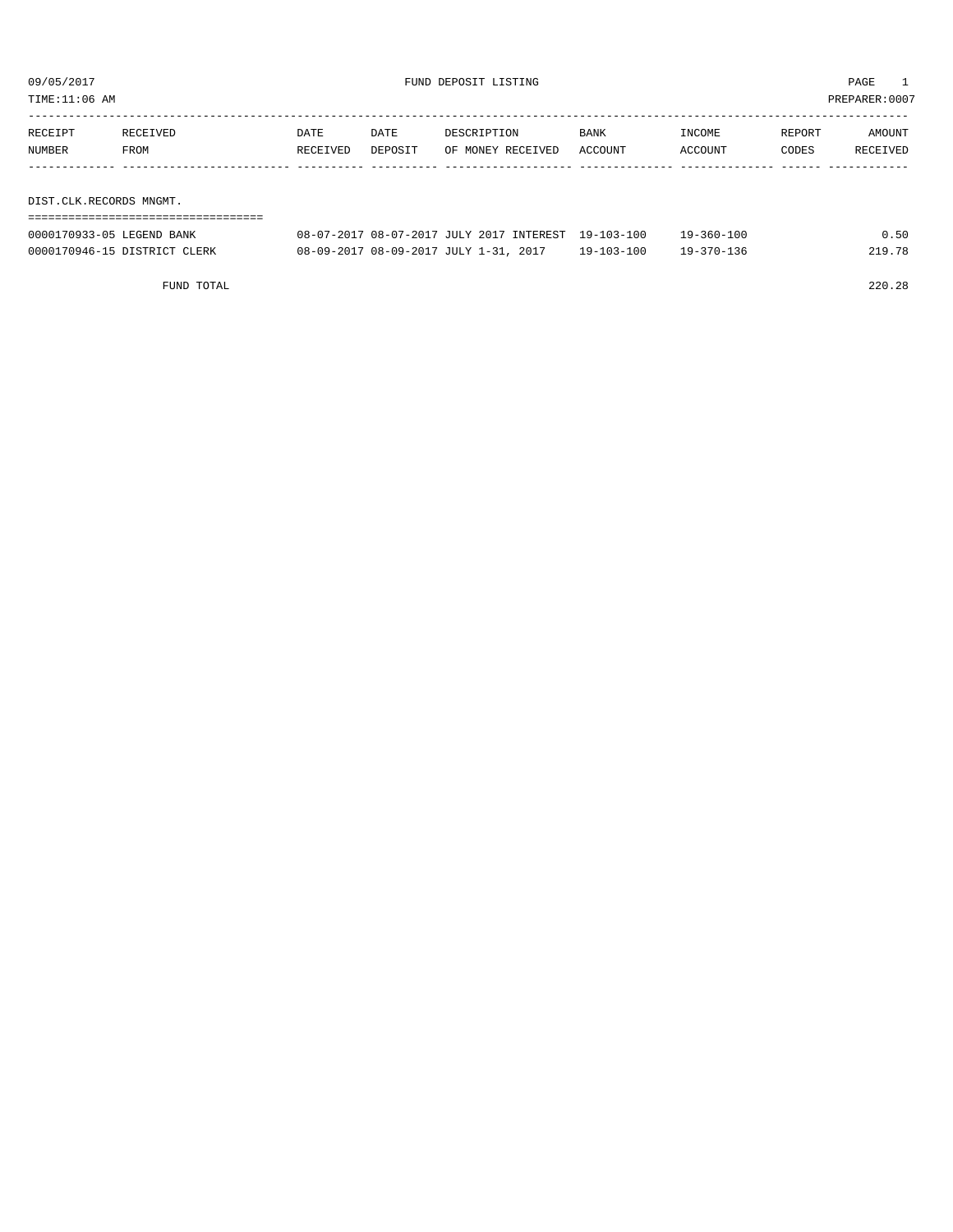TIME:11:06 AM PREPARER:0007

| RECEIPT | RECEIVED                  | DATE     | DATE    | DESCRIPTION       | <b>BANK</b> | INCOME  | REPORT | AMOUNT   |
|---------|---------------------------|----------|---------|-------------------|-------------|---------|--------|----------|
| NUMBER  | FROM                      | RECEIVED | DEPOSIT | OF MONEY RECEIVED | ACCOUNT     | ACCOUNT | CODES  | RECEIVED |
|         |                           |          |         |                   |             |         |        |          |
|         | COUNTY OFFICES REC.MNGMT. |          |         |                   |             |         |        |          |

===================================

| 0000170933-06 LEGEND BANK    | 08-07-2017 08-07-2017 JULY 2017 INTEREST 20-103-100 |                  | $20 - 360 - 100$ | 2.61   |
|------------------------------|-----------------------------------------------------|------------------|------------------|--------|
| 0000170946-16 DISTRICT CLERK | 08-09-2017 08-09-2017 JULY 1-31, 2017               | $20 - 103 - 100$ | $20 - 370 - 135$ | 260.96 |
| 0000171018-19 COUNTY CLERK   | 08-30-2017 08-30-2017 MAY 2017                      | $20 - 103 - 100$ | $20 - 370 - 135$ | 674.69 |

FUND TOTAL 938.26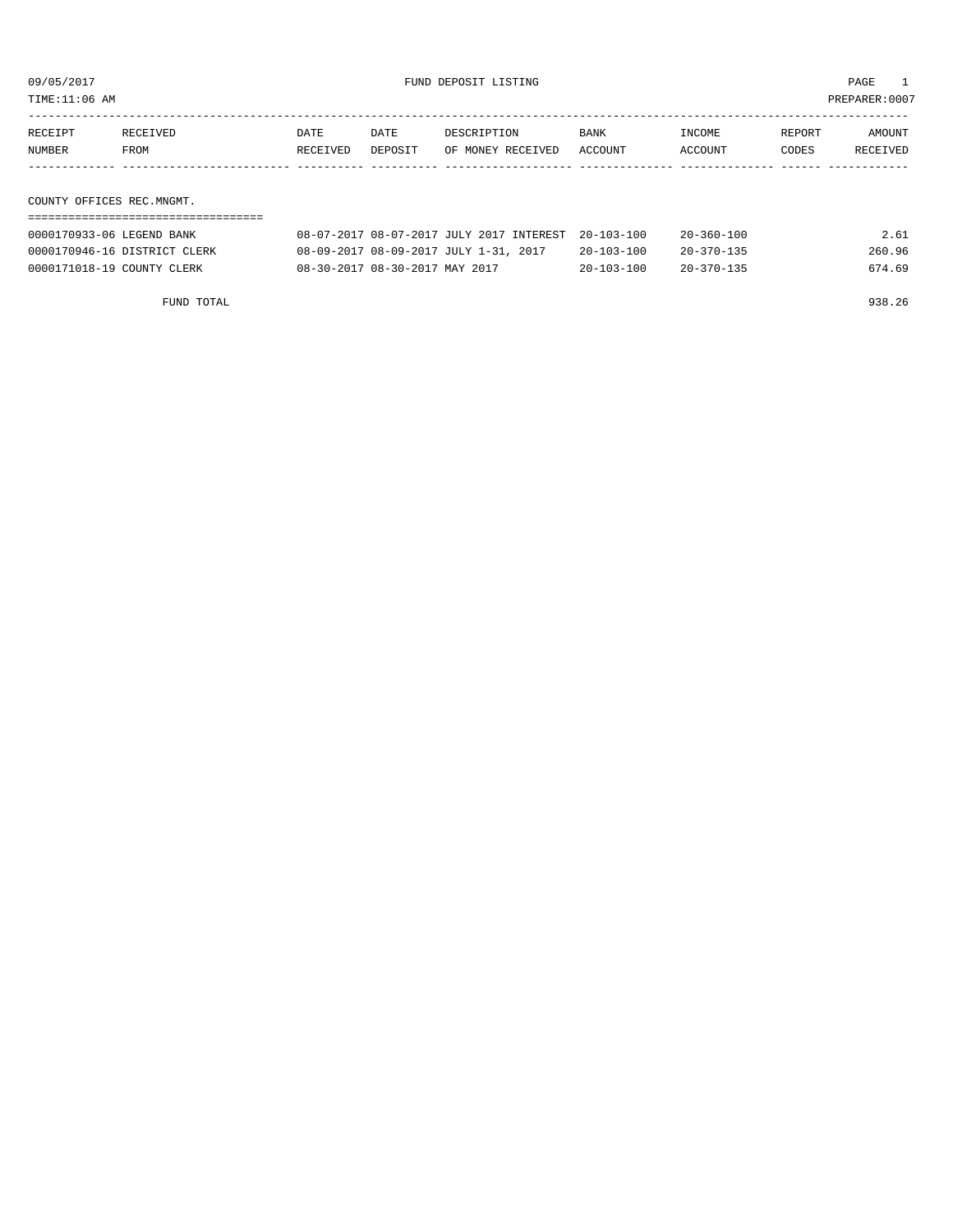09/05/2017 FUND DEPOSIT LISTING PAGE 1

| RECEIPT | <b>RECEIVED</b> | DATE            | DATE    | DESCRIPTION       | <b>BANK</b> | INCOME  | <b>REPORT</b> | AMOUNT          |
|---------|-----------------|-----------------|---------|-------------------|-------------|---------|---------------|-----------------|
| NUMBER  | FROM            | <b>RECEIVED</b> | DEPOSIT | OF MONEY RECEIVED | ACCOUNT     | ACCOUNT | CODES         | <b>RECEIVED</b> |
|         |                 |                 |         |                   |             |         |               |                 |

FANNIN CO. R & B #1 FUND

| ==================================== |                                 |                                 |                                                      |                  |                  |          |
|--------------------------------------|---------------------------------|---------------------------------|------------------------------------------------------|------------------|------------------|----------|
| 0000170913-02 TEXPOOL                |                                 |                                 | 08-01-2017 08-01-2017 JULY 2017 INTEREST             | 21-103-175       | $21 - 360 - 100$ | 14.41    |
| 0000170918-02 TAX A/C                |                                 |                                 | 08-01-2017 08-01-2017 WEEK OF 07/21/17               | $21 - 103 - 100$ | $21 - 321 - 300$ | 1,102.56 |
| 0000170924-01 TOMMY WHELESS          |                                 | 08-02-2017 08-02-2017 CULVERT   |                                                      | $21 - 103 - 100$ | $21 - 370 - 145$ | 383.40   |
| 0000170927-03 APPRAISAL DISTRICT     |                                 | 08-03-2017 08-03-2017 TAXES     |                                                      | $21 - 103 - 100$ | $21 - 310 - 110$ | 1,978.22 |
| 0000170927-08 APPRAISAL DISTRICT     |                                 | 08-03-2017 08-03-2017 TAXES     |                                                      | $21 - 103 - 100$ | $21 - 310 - 120$ | 300.71   |
| 0000170933-07 LEGEND BANK            |                                 |                                 | 08-07-2017 08-07-2017 JULY 2017 INTEREST             | $21 - 103 - 100$ | $21 - 360 - 100$ | 15.62    |
| 0000170936-01 DANITA L. WILLIAMS     | 08-08-2017 08-08-2017 CULVERT   |                                 |                                                      | $21 - 103 - 100$ | $21 - 370 - 145$ | 337.00   |
| 0000170946-19 DISTRICT CLERK         |                                 |                                 | 08-09-2017 08-09-2017 JULY 1-31, 2017                | $21 - 103 - 100$ | $21 - 350 - 450$ | 25.84    |
| 0000170947-02 TAX A/C                |                                 |                                 | 08-09-2017 08-09-2017 WEEK OF 07/28/17               | $21 - 103 - 100$ | $21 - 321 - 300$ | 1,506.08 |
| 0000170949-02 APPRAISAL DISTRICT     |                                 | 08-10-2017 08-10-2017 TAXES     |                                                      | $21 - 103 - 100$ | $21 - 310 - 110$ | 353.77   |
| 0000170949-07 APPRAISAL DISTRICT     |                                 | 08-10-2017 08-10-2017 TAXES     |                                                      | $21 - 103 - 100$ | $21 - 310 - 120$ | 58.16    |
| 0000170953-02 COMPTROLLER            |                                 |                                 | 08-11-2017 08-11-2017 JUNE 2017 LOCAL SAL 21-103-100 |                  | $21 - 318 - 160$ | 3,521.71 |
| 0000170971-02 TAX A/C                |                                 |                                 | 08-16-2017 08-16-2017 WEEK OF 08/11/17               | $21 - 103 - 100$ | $21 - 321 - 300$ | 1,245.22 |
| 0000170972-02 TAX A/C                |                                 |                                 | 08-16-2017 08-16-2017 WEEK OF 08/04/17               | $21 - 103 - 100$ | $21 - 321 - 300$ | 79.48    |
| 0000170973-02 TAX A/C                |                                 |                                 | 08-16-2017 08-16-2017 WEEK OF 07/21/17               | $21 - 103 - 100$ | $21 - 321 - 300$ | 4.08     |
| 0000170977-03 APPRAISAL DISTRICT     | 08-17-2017 08-17-2017 TAXES     |                                 |                                                      | $21 - 103 - 100$ | $21 - 310 - 110$ | 275.53   |
| 0000170977-08 APPRAISAL DISTRICT     | 08-17-2017 08-17-2017 TAXES     |                                 |                                                      | $21 - 103 - 100$ | $21 - 310 - 120$ | 300.72   |
| 0000170978-14 JP PCT # 1             | 08-17-2017 08-17-2017 JUNE 2017 |                                 |                                                      | $21 - 103 - 100$ | $21 - 350 - 455$ | 544.25   |
| 0000170979-15 JP PCT. # 1            |                                 | 08-17-2017 08-17-2017 JULY 2017 |                                                      | 21-103-100       | $21 - 350 - 455$ | 787.64   |
| 0000170980-01 ECTOR BEAUTIFICATION   |                                 | 08-17-2017 08-17-2017 CULVERT   |                                                      | $21 - 103 - 100$ | $21 - 370 - 145$ | 371.40   |
| 0000170985-01 KENNETH ATKINS         |                                 | 08-21-2017 08-21-2017 CULVERT   |                                                      | $21 - 103 - 100$ | $21 - 370 - 145$ | 186.90   |
| 0000170996-02 TAC A/C                |                                 |                                 | 08-23-2017 08-23-2017 WEEK OF 02/17/17               | $21 - 103 - 100$ | $21 - 321 - 300$ | 1,019.00 |
| 0000170996-06 TAC A/C                |                                 |                                 | 08-23-2017 08-23-2017 WEEK OF 02/17/17               | $21 - 103 - 100$ | $21 - 321 - 200$ | 5,643.10 |
| 0000170997-02 TAX A/C                |                                 |                                 | 08-23-2017 08-23-2017 WEEK OF 04/21/17               | $21 - 103 - 100$ | $21 - 321 - 300$ | 8.15     |
| 0000170998-02 TAX A/C                |                                 |                                 | 08-23-2017 08-23-2017 WEEK OF 04/14/17               | $21 - 103 - 100$ | $21 - 321 - 300$ | 16.30    |
| 0000170999-02 TAX A/C                |                                 |                                 | 08-23-2017 08-23-2017 WEEK OF 08/18/17               | $21 - 103 - 100$ | $21 - 321 - 300$ | 1,116.82 |
| 0000171001-02 APPRAISAL DISTRICT     |                                 | 08-24-2017 08-24-2017 TAXES     |                                                      | $21 - 103 - 100$ | $21 - 310 - 110$ | 361.81   |
| 0000171001-07 APPRAISAL DISTRICT     |                                 | 08-24-2017 08-24-2017 TAXES     |                                                      | $21 - 103 - 100$ | $21 - 310 - 120$ | 392.65   |
| 0000171002-12 JP PCT. # 3            |                                 | 08-24-2017 08-24-2017 JUNE 2017 |                                                      | $21 - 103 - 100$ | $21 - 350 - 457$ | 261.66   |
| 0000171003-13 JP PCT. # 3            | 08-24-2017 08-24-2017 JULY 2017 |                                 |                                                      | $21 - 103 - 100$ | $21 - 350 - 457$ | 238.57   |
| 0000171004-01 RJ METAL LLC           |                                 |                                 | 08-24-2017 08-24-2017 SALE OF SCRAP METAL 21-103-100 |                  | $21 - 370 - 130$ | 1,091.25 |
| 0000171005-11 JP PCT. # 2            |                                 | 08-25-2017 08-25-2017 JUNE 2017 |                                                      | $21 - 103 - 100$ | $21 - 350 - 456$ | 258.60   |
| 0000171006-10 JP PCT. # 2            |                                 | 08-25-2017 08-25-2017 JULY 2017 |                                                      | $21 - 103 - 100$ | $21 - 350 - 456$ | 474.45   |
| 0000171014-02 TAX A/C                |                                 |                                 | 08-29-2017 08-29-2017 WEEK OF 08/04/17               | $21 - 103 - 100$ | $21 - 321 - 300$ | 1,718.04 |
| 0000171015-02 TAX A/C                |                                 |                                 | 08-29-2017 08-29-2017 WEEK OF 08/18/17               | $21 - 103 - 100$ | $21 - 321 - 300$ | 6.11     |
| 0000171017-02 TAX A/C                |                                 |                                 | 08-29-2017 08-29-2017 WEEK OF 08/11/17               | $21 - 103 - 100$ | $21 - 321 - 300$ | 4.08     |
| 0000171018-21 COUNTY CLERK           | 08-30-2017 08-30-2017 MAY 2017  |                                 |                                                      | $21 - 103 - 100$ | $21 - 350 - 403$ | 858.09   |
| 0000171024-02 APPRAISAL DISTRICT     | 08-31-2017 08-31-2017 TAXES     |                                 |                                                      | $21 - 103 - 100$ | $21 - 310 - 110$ | 66.48    |
| 0000171024-07 APPRAISAL DISTRICT     | 08-31-2017 08-31-2017 TAXES     |                                 |                                                      | $21 - 103 - 100$ | $21 - 310 - 120$ | 38.05    |
| 0000171030-01 CODY SHOOK             | 08-31-2017 08-31-2017 CULVERTS  |                                 |                                                      | $21 - 103 - 100$ | $21 - 370 - 145$ | 373.44   |
| 0000171031-01 MANDY OUINTERO         |                                 | 08-31-2017 08-31-2017 CULVERT   |                                                      | $21 - 103 - 100$ | $21 - 370 - 145$ | 150.00   |

FUND TOTAL 27,489.35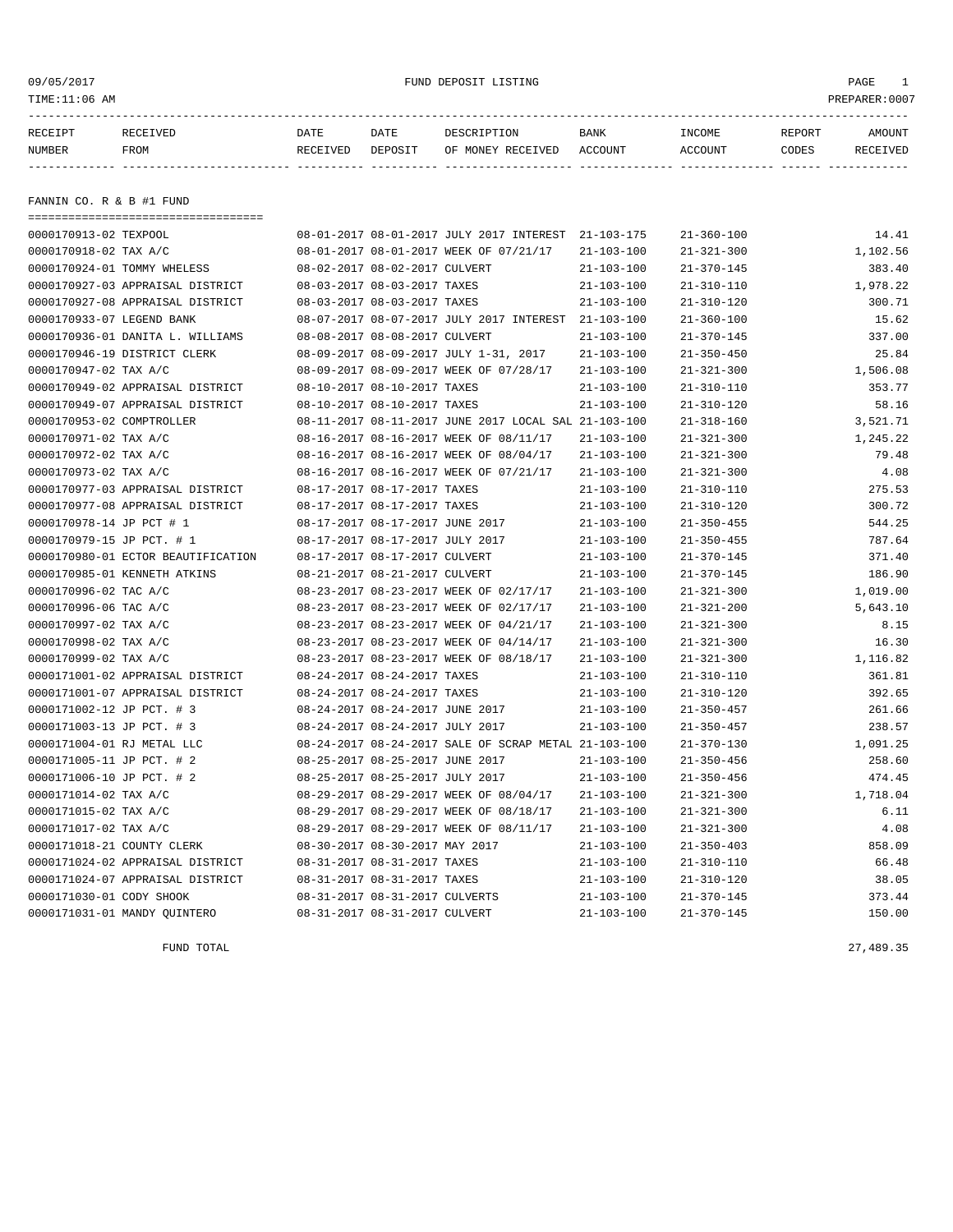## 09/05/2017 FUND DEPOSIT LISTING PAGE 1

| RECEIPT | <b>RECEIVED</b> | DATE     | DATE    | DESCRIPTION       | <b>BANK</b> | <b>TNCOME</b> | REPORT | AMOUNT          |
|---------|-----------------|----------|---------|-------------------|-------------|---------------|--------|-----------------|
| NUMBER  | FROM            | RECEIVED | DEPOSIT | OF MONEY RECEIVED | ACCOUNT     | ACCOUNT       | CODES  | <b>RECEIVED</b> |
|         |                 |          |         |                   |             |               |        |                 |

FANNIN CO. R & B #2 FUND

| =====================================                                      |                                 |                                |                                                      |                  |                  |          |
|----------------------------------------------------------------------------|---------------------------------|--------------------------------|------------------------------------------------------|------------------|------------------|----------|
| 0000170913-03 TEXPOOL                                                      |                                 |                                | 08-01-2017 08-01-2017 JULY 2017 INTEREST             | $22 - 103 - 175$ | $22 - 360 - 100$ | 313.32   |
| 0000170914-01 MONROE ESTATES LLC                                           | 08-01-2017 08-01-2017 CULVERT   |                                |                                                      | $22 - 103 - 100$ | $22 - 370 - 145$ | 570.00   |
| 0000170918-03 TAX A/C                                                      |                                 |                                | 08-01-2017 08-01-2017 WEEK OF 07/21/17               | $22 - 103 - 100$ | $22 - 321 - 300$ | 1,284.33 |
| 0000170927-04 APPRAISAL DISTRICT                                           | 08-03-2017 08-03-2017 TAXES     |                                |                                                      | $22 - 103 - 100$ | $22 - 310 - 110$ | 2,304.37 |
| 0000170927-09 APPRAISAL DISTRICT                                           | 08-03-2017 08-03-2017 TAXES     |                                |                                                      | $22 - 103 - 100$ | $22 - 310 - 120$ | 350.28   |
| 0000170933-08 LEGEND BANK                                                  |                                 |                                | 08-07-2017 08-07-2017 JULY 2017 INTEREST             | 22-103-100       | $22 - 360 - 100$ | 17.14    |
| 0000170935-01 BROTHERS WHOLESALE, LLC                                      | 08-08-2017 08-08-2017 CULVERTS  |                                |                                                      | 22-103-100       | $22 - 370 - 145$ | 544.60   |
| 0000170946-20 DISTRICT CLERK                                               |                                 |                                | 08-09-2017 08-09-2017 JULY 1-31, 2017                | $22 - 103 - 100$ | $22 - 350 - 450$ | 30.10    |
| 0000170947-03 TAX A/C                                                      |                                 |                                | 08-09-2017 08-09-2017 WEEK OF 07/28/17               | $22 - 103 - 100$ | $22 - 321 - 300$ | 1,754.39 |
| 0000170949-03 APPRAISAL DISTRICT                                           | 08-10-2017 08-10-2017 TAXES     |                                |                                                      | $22 - 103 - 100$ | $22 - 310 - 110$ | 412.10   |
| 0000170949-08 APPRAISAL DISTRICT                                           | 08-10-2017 08-10-2017 TAXES     |                                |                                                      | $22 - 103 - 100$ | $22 - 310 - 120$ | 67.75    |
| 0000170953-03 COMPTROLLER                                                  |                                 |                                | 08-11-2017 08-11-2017 JUNE 2017 LOCAL SAL 22-103-100 |                  | $22 - 318 - 160$ | 4,102.32 |
| 0000170955-01 TOMMY TALLY                                                  |                                 |                                | 08-14-2017 08-14-2017 PROPERITY ID 107931 22-103-100 |                  | $22 - 370 - 150$ | 1,025.00 |
| 0000170971-03 TAX A/C                                                      |                                 |                                | 08-16-2017 08-16-2017 WEEK OF 08/11/17               | $22 - 103 - 100$ | $22 - 321 - 300$ | 1,450.51 |
| 0000170972-03 TAX A/C                                                      |                                 |                                | 08-16-2017 08-16-2017 WEEK OF 08/04/17               | $22 - 103 - 100$ | $22 - 321 - 300$ | 92.59    |
| 0000170973-03 TAX A/C                                                      |                                 |                                | 08-16-2017 08-16-2017 WEEK OF 07/21/17               | $22 - 103 - 100$ | $22 - 321 - 300$ | 4.75     |
| 0000170975-01 LAWYERS TITLE COMPANY                                        |                                 |                                | 08-16-2017 08-16-2017 102 JUDAH CIRCLE- T 22-103-100 |                  | $22 - 370 - 150$ | 1,400.00 |
| 0000170977-04 APPRAISAL DISTRICT                                           | 08-17-2017 08-17-2017 TAXES     |                                |                                                      | $22 - 103 - 100$ | $22 - 310 - 110$ | 320.96   |
| 0000170977-09 APPRAISAL DISTRICT                                           | 08-17-2017 08-17-2017 TAXES     |                                |                                                      | $22 - 103 - 100$ | $22 - 310 - 120$ | 350.31   |
| 0000170978-15 JP PCT # 1                                                   | 08-17-2017 08-17-2017 JUNE 2017 |                                |                                                      | $22 - 103 - 100$ | $22 - 350 - 455$ | 633.98   |
| 0000170979-16 JP PCT. # 1                                                  | 08-17-2017 08-17-2017 JULY 2017 |                                |                                                      | $22 - 103 - 100$ | $22 - 350 - 455$ | 917.49   |
| 0000170996-03 TAC A/C                                                      |                                 |                                | 08-23-2017 08-23-2017 WEEK OF 02/17/17               | $22 - 103 - 100$ | $22 - 321 - 300$ | 1,187.00 |
| 0000170996-07 TAC A/C                                                      |                                 |                                | 08-23-2017 08-23-2017 WEEK OF 02/17/17               | $22 - 103 - 100$ | $22 - 321 - 200$ | 6,573.47 |
| 0000170997-03 TAX A/C                                                      |                                 |                                | 08-23-2017 08-23-2017 WEEK OF 04/21/17               | $22 - 103 - 100$ | $22 - 321 - 300$ | 9.50     |
| 0000170998-03 TAX A/C                                                      |                                 |                                | 08-23-2017 08-23-2017 WEEK OF 04/14/17               | $22 - 103 - 100$ | $22 - 321 - 300$ | 18.99    |
| 0000170999-03 TAX A/C                                                      |                                 |                                | 08-23-2017 08-23-2017 WEEK OF 08/18/17               | $22 - 103 - 100$ | $22 - 321 - 300$ | 1,300.95 |
| 0000171001-03 APPRAISAL DISTRICT                                           | 08-24-2017 08-24-2017 TAXES     |                                |                                                      | $22 - 103 - 100$ | $22 - 310 - 110$ | 421.45   |
| 0000171001-08 APPRAISAL DISTRICT                                           | 08-24-2017 08-24-2017 TAXES     |                                |                                                      | $22 - 103 - 100$ | $22 - 310 - 120$ | 457.39   |
| 0000171002-13 JP PCT. # 3                                                  | 08-24-2017 08-24-2017 JUNE 2017 |                                |                                                      | $22 - 103 - 100$ | $22 - 350 - 457$ | 304.80   |
| 0000171003-14 JP PCT. # 3                                                  | 08-24-2017 08-24-2017 JULY 2017 |                                |                                                      | $22 - 103 - 100$ | $22 - 350 - 457$ | 277.90   |
| 0000171005-12 JP PCT. # 2                                                  | 08-25-2017 08-25-2017 JUNE 2017 |                                |                                                      | $22 - 103 - 100$ | $22 - 350 - 456$ | 301.24   |
| 0000171006-11 JP PCT. # 2                                                  | 08-25-2017 08-25-2017 JULY 2017 |                                |                                                      | $22 - 103 - 100$ | $22 - 350 - 456$ | 552.67   |
| 0000171014-03 TAX A/C                                                      |                                 |                                | 08-29-2017 08-29-2017 WEEK OF 08/04/17               | $22 - 103 - 100$ | $22 - 321 - 300$ | 2,001.28 |
| 0000171015-03 TAX A/C                                                      |                                 |                                | 08-29-2017 08-29-2017 WEEK OF 08/18/17               | $22 - 103 - 100$ | $22 - 321 - 300$ | 7.12     |
| 0000171017-03 TAX A/C                                                      |                                 |                                | 08-29-2017 08-29-2017 WEEK OF 08/11/17               | $22 - 103 - 100$ | $22 - 321 - 300$ | 4.75     |
| 0000171018-22 COUNTY CLERK                                                 |                                 | 08-30-2017 08-30-2017 MAY 2017 |                                                      | $22 - 103 - 100$ | $22 - 350 - 403$ | 999.56   |
| 0000171019-01 COMPTROLLER- STATE FISCAL 08-30-2017 08-30-2017 IFTA REFUNDS |                                 |                                |                                                      | $22 - 103 - 100$ | $22 - 622 - 457$ | 76.86    |
| 0000171021-01 ERIC H. WESTBROOK                                            | 08-30-2017 08-30-2017 CULVERT   |                                |                                                      | 22-103-100       | $22 - 370 - 145$ | 187.00   |
| 0000171022-01 JEREMY LYNN MARTIN                                           | 08-30-2017 08-30-2017 CULVERT   |                                |                                                      | $22 - 103 - 100$ | $22 - 370 - 145$ | 279.00   |
| 0000171023-01 KIMBERLY LYON                                                | 08-30-2017 08-30-2017 CULVERT   |                                |                                                      | $22 - 103 - 100$ | $22 - 370 - 145$ | 249.20   |
| 0000171024-03 APPRAISAL DISTRICT                                           | 08-31-2017 08-31-2017 TAXES     |                                |                                                      | $22 - 103 - 100$ | $22 - 310 - 110$ | 77.44    |
| 0000171024-08 APPRAISAL DISTRICT                                           |                                 | 08-31-2017 08-31-2017 TAXES    |                                                      | $22 - 103 - 100$ | $22 - 310 - 120$ | 44.33    |

FUND TOTAL  $33,278.19$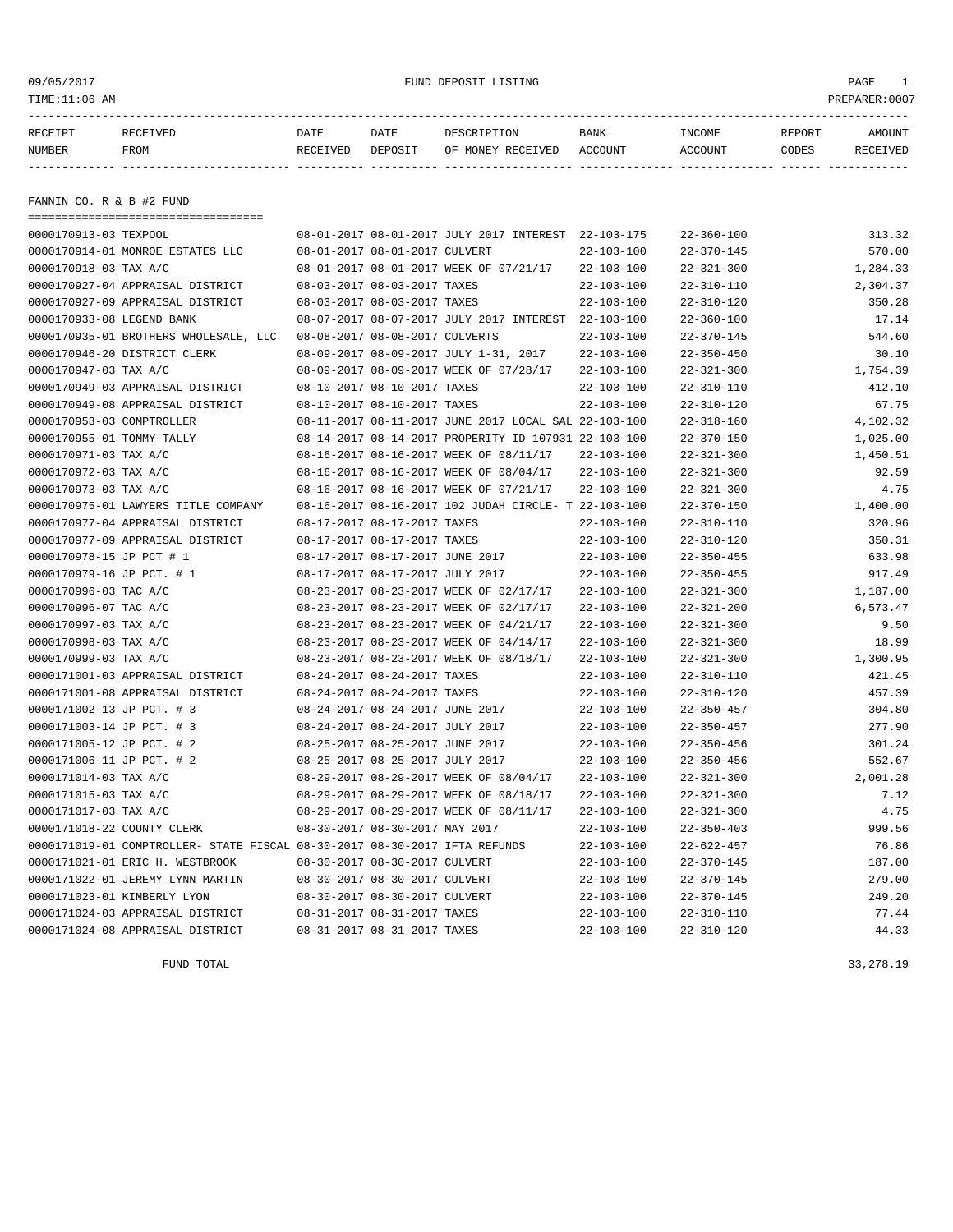## 09/05/2017 FUND DEPOSIT LISTING PAGE 1

| RECEIPT | RECEIVED | DATE     | DATE    | DESCRIPTION       | <b>BANK</b> | <b>TNCOME</b> | <b>REPORT</b> | AMOUNT          |
|---------|----------|----------|---------|-------------------|-------------|---------------|---------------|-----------------|
| NUMBER  | FROM     | RECEIVED | DEPOSIT | OF MONEY RECEIVED | ACCOUNT     | ACCOUNT       | CODES         | <b>RECEIVED</b> |
|         |          |          |         |                   |             |               |               |                 |

FANNIN CO. R & B #3 FUND

| =====================================                                      |                                 |                                 |                                                      |                  |                  |          |
|----------------------------------------------------------------------------|---------------------------------|---------------------------------|------------------------------------------------------|------------------|------------------|----------|
| 0000170913-04 TEXPOOL                                                      |                                 |                                 | 08-01-2017 08-01-2017 JULY 2017 INTEREST 23-103-175  |                  | $23 - 360 - 100$ | 188.56   |
| 0000170918-04 TAX A/C                                                      |                                 |                                 | 08-01-2017 08-01-2017 WEEK OF 07/21/17               | $23 - 103 - 100$ | $23 - 321 - 300$ | 1,926.50 |
| 0000170927-05 APPRAISAL DISTRICT                                           | 08-03-2017 08-03-2017 TAXES     |                                 |                                                      | $23 - 103 - 100$ | $23 - 310 - 110$ | 3,456.55 |
| 0000170927-10 APPRAISAL DISTRICT                                           | 08-03-2017 08-03-2017 TAXES     |                                 |                                                      | $23 - 103 - 100$ | $23 - 310 - 120$ | 525.42   |
| 0000170933-09 LEGEND BANK                                                  |                                 |                                 | 08-07-2017 08-07-2017 JULY 2017 INTEREST             | $23 - 103 - 100$ | $23 - 360 - 100$ | 38.43    |
| 0000170946-21 DISTRICT CLERK                                               |                                 |                                 | 08-09-2017 08-09-2017 JULY 1-31, 2017                | $23 - 103 - 100$ | $23 - 350 - 450$ | 45.15    |
| 0000170947-04 TAX A/C                                                      |                                 |                                 | 08-09-2017 08-09-2017 WEEK OF 07/28/17               | $23 - 103 - 100$ | $23 - 321 - 300$ | 2,631.58 |
| 0000170949-04 APPRAISAL DISTRICT                                           | 08-10-2017 08-10-2017 TAXES     |                                 |                                                      | $23 - 103 - 100$ | $23 - 310 - 110$ | 618.15   |
| 0000170949-09 APPRAISAL DISTRICT                                           | 08-10-2017 08-10-2017 TAXES     |                                 |                                                      | $23 - 103 - 100$ | $23 - 310 - 120$ | 101.62   |
| 0000170951-01 JEWEL REAL ESTATE INC.                                       | 08-11-2017 08-11-2017 CULVERTS  |                                 |                                                      | $23 - 103 - 100$ | $23 - 370 - 145$ | 379.50   |
| 0000170953-04 COMPTROLLER                                                  |                                 |                                 | 08-11-2017 08-11-2017 JUNE 2017 LOCAL SAL 23-103-100 |                  | $23 - 318 - 160$ | 6,153.48 |
| 0000170965-01 DAVID HOLMES                                                 |                                 | 08-16-2017 08-16-2017 TIN HORN  |                                                      | $23 - 103 - 100$ | $23 - 370 - 145$ | 334.00   |
| 0000170971-04 TAX A/C                                                      |                                 |                                 | 08-16-2017 08-16-2017 WEEK OF 08/11/17               | $23 - 103 - 100$ | $23 - 321 - 300$ | 2,175.77 |
| 0000170972-04 TAX A/C                                                      |                                 |                                 | 08-16-2017 08-16-2017 WEEK OF 08/04/17               | $23 - 103 - 100$ | $23 - 321 - 300$ | 138.88   |
| 0000170973-04 TAX A/C                                                      |                                 |                                 | 08-16-2017 08-16-2017 WEEK OF 07/21/17               | $23 - 103 - 100$ | $23 - 321 - 300$ | 7.12     |
| 0000170977-05 APPRAISAL DISTRICT                                           | 08-17-2017 08-17-2017 TAXES     |                                 |                                                      | $23 - 103 - 100$ | $23 - 310 - 110$ | 481.44   |
| 0000170977-10 APPRAISAL DISTRICT                                           |                                 | 08-17-2017 08-17-2017 TAXES     |                                                      | $23 - 103 - 100$ | $23 - 310 - 120$ | 525.46   |
| 0000170978-16 JP PCT # 1                                                   | 08-17-2017 08-17-2017 JUNE 2017 |                                 |                                                      | $23 - 103 - 100$ | $23 - 350 - 455$ | 950.96   |
| 0000170979-17 JP PCT. # 1                                                  |                                 | 08-17-2017 08-17-2017 JULY 2017 |                                                      | $23 - 103 - 100$ | $23 - 350 - 455$ | 1,376.24 |
| 0000170981-01 CITY OF HONEY GROVE                                          |                                 |                                 | 08-17-2017 08-17-2017 MILLINGS, FUEL, ROC 23-103-100 |                  | $23 - 370 - 145$ | 1,856.46 |
| 0000170996-04 TAC A/C                                                      |                                 |                                 | 08-23-2017 08-23-2017 WEEK OF 02/17/17               | $23 - 103 - 100$ | $23 - 321 - 300$ | 1,780.50 |
| 0000170996-08 TAC A/C                                                      |                                 |                                 | 08-23-2017 08-23-2017 WEEK OF 02/17/17               | $23 - 103 - 100$ | $23 - 321 - 200$ | 9,860.20 |
| 0000170997-04 TAX A/C                                                      |                                 |                                 | 08-23-2017 08-23-2017 WEEK OF 04/21/17               | $23 - 103 - 100$ | $23 - 321 - 300$ | 14.24    |
| 0000170998-04 TAX A/C                                                      |                                 |                                 | 08-23-2017 08-23-2017 WEEK OF 04/14/17               | $23 - 103 - 100$ | $23 - 321 - 300$ | 28.49    |
| 0000170999-04 TAX A/C                                                      |                                 |                                 | 08-23-2017 08-23-2017 WEEK OF 08/18/17               | $23 - 103 - 100$ | $23 - 321 - 300$ | 1,951.43 |
| 0000171001-04 APPRAISAL DISTRICT                                           | 08-24-2017 08-24-2017 TAXES     |                                 |                                                      | $23 - 103 - 100$ | $23 - 310 - 110$ | 632.18   |
| 0000171001-09 APPRAISAL DISTRICT                                           | 08-24-2017 08-24-2017 TAXES     |                                 |                                                      | $23 - 103 - 100$ | $23 - 310 - 120$ | 686.09   |
| 0000171002-14 JP PCT. # 3                                                  | 08-24-2017 08-24-2017 JUNE 2017 |                                 |                                                      | $23 - 103 - 100$ | $23 - 350 - 457$ | 457.19   |
| 0000171003-15 JP PCT. # 3                                                  | 08-24-2017 08-24-2017 JULY 2017 |                                 |                                                      | $23 - 103 - 100$ | $23 - 350 - 457$ | 416.85   |
| 0000171005-13 JP PCT. # 2                                                  | 08-25-2017 08-25-2017 JUNE 2017 |                                 |                                                      | 23-103-100       | $23 - 350 - 456$ | 451.85   |
| 0000171006-12 JP PCT. # 2                                                  | 08-25-2017 08-25-2017 JULY 2017 |                                 |                                                      | $23 - 103 - 100$ | $23 - 350 - 456$ | 828.99   |
| 0000171014-04 TAX A/C                                                      |                                 |                                 | 08-29-2017 08-29-2017 WEEK OF 08/04/17               | $23 - 103 - 100$ | $23 - 321 - 300$ | 3,001.92 |
| 0000171015-04 TAX A/C                                                      |                                 |                                 | 08-29-2017 08-29-2017 WEEK OF 08/18/17               | $23 - 103 - 100$ | $23 - 321 - 300$ | 10.69    |
| 0000171017-04 TAX A/C                                                      |                                 |                                 | 08-29-2017 08-29-2017 WEEK OF 08/11/17               | $23 - 103 - 100$ | $23 - 321 - 300$ | 7.12     |
| 0000171018-23 COUNTY CLERK                                                 |                                 | 08-30-2017 08-30-2017 MAY 2017  |                                                      | $23 - 103 - 100$ | $23 - 350 - 403$ | 1,499.34 |
| 0000171019-02 COMPTROLLER- STATE FISCAL 08-30-2017 08-30-2017 IFTA REFUNDS |                                 |                                 |                                                      | $23 - 103 - 100$ | $23 - 623 - 457$ | 91.27    |
| 0000171024-04 APPRAISAL DISTRICT                                           | 08-31-2017 08-31-2017 TAXES     |                                 |                                                      | $23 - 103 - 100$ | $23 - 310 - 110$ | 116.15   |
| 0000171024-09 APPRAISAL DISTRICT                                           |                                 | 08-31-2017 08-31-2017 TAXES     |                                                      | $23 - 103 - 100$ | $23 - 310 - 120$ | 66.49    |

FUND TOTAL  $45,812.26$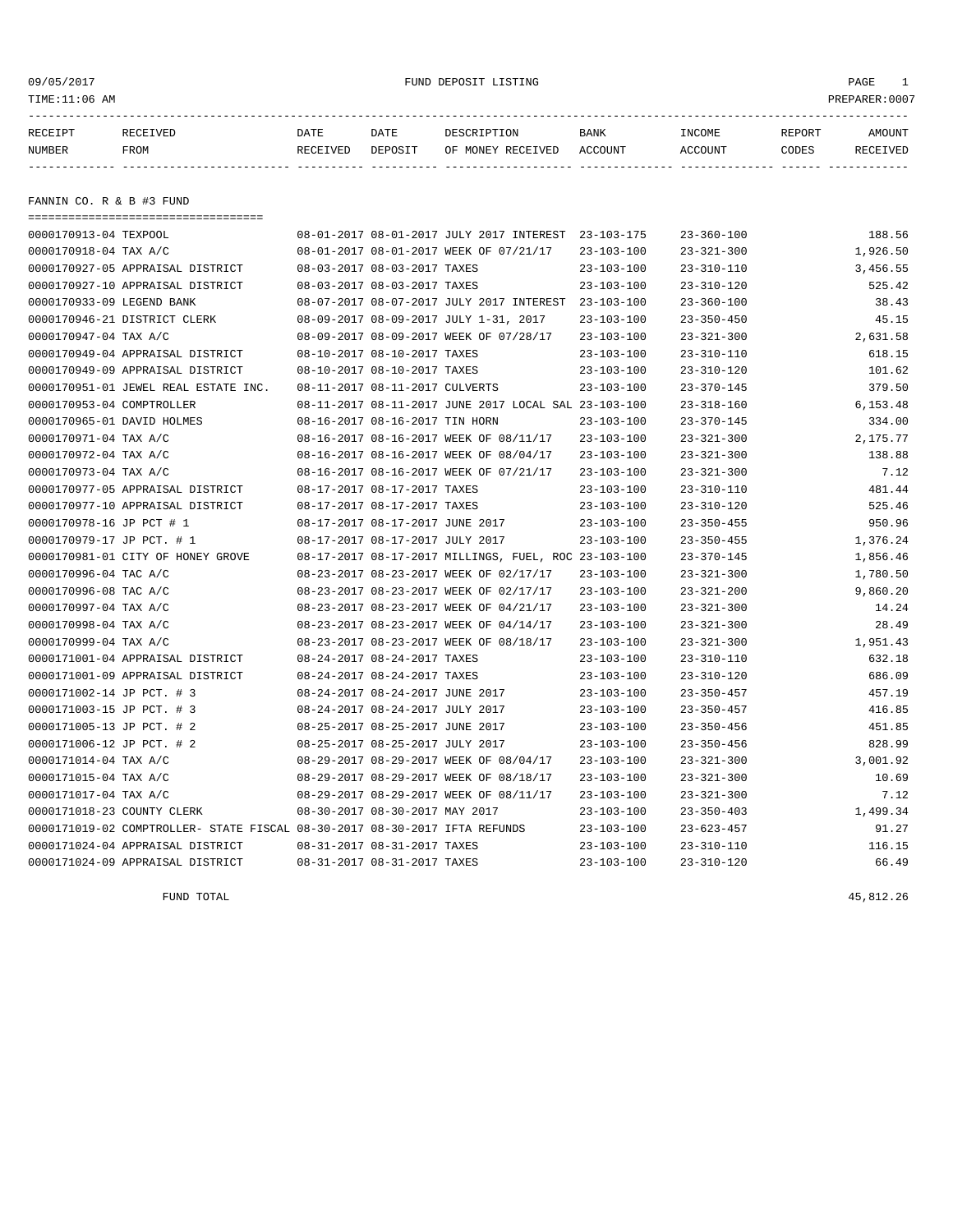## 09/05/2017 FUND DEPOSIT LISTING PAGE 1

| RECEIPT | RECEIVED | DATE            | DATE    | DESCRIPTION       | <b>BANK</b> | <b>INCOME</b> | REPORT | AMOUNT          |
|---------|----------|-----------------|---------|-------------------|-------------|---------------|--------|-----------------|
| NUMBER  | FROM     | <b>RECEIVED</b> | DEPOSIT | OF MONEY RECEIVED | ACCOUNT     | ACCOUNT       | CODES  | <b>RECEIVED</b> |
|         |          |                 |         |                   |             |               |        |                 |

FANNIN CO. R & B #4 FUND

===================================

| 0000170913-05 TEXPOOL      |                                                                            |                                 | 08-01-2017 08-01-2017 JULY 2017 INTEREST             | 24-103-175       | $24 - 360 - 100$ | 165.82   |
|----------------------------|----------------------------------------------------------------------------|---------------------------------|------------------------------------------------------|------------------|------------------|----------|
| 0000170918-05 TAX A/C      |                                                                            |                                 | 08-01-2017 08-01-2017 WEEK OF 07/21/17               | $24 - 103 - 100$ | $24 - 321 - 300$ | 1,096.61 |
|                            | 0000170927-06 APPRAISAL DISTRICT                                           | 08-03-2017 08-03-2017 TAXES     |                                                      | $24 - 103 - 100$ | $24 - 310 - 110$ | 1,967.54 |
|                            | 0000170927-11 APPRAISAL DISTRICT                                           | 08-03-2017 08-03-2017 TAXES     |                                                      | $24 - 103 - 100$ | $24 - 310 - 120$ | 299.08   |
| 0000170933-10 LEGEND BANK  |                                                                            |                                 | 08-07-2017 08-07-2017 JULY 2017 INTEREST             | 24-103-100       | $24 - 360 - 100$ | 11.04    |
|                            | 0000170946-22 DISTRICT CLERK                                               |                                 | 08-09-2017 08-09-2017 JULY 1-31, 2017                | $24 - 103 - 100$ | $24 - 350 - 450$ | 25.71    |
| 0000170947-05 TAX A/C      |                                                                            |                                 | 08-09-2017 08-09-2017 WEEK OF 07/28/17               | $24 - 103 - 100$ | $24 - 321 - 300$ | 1,497.95 |
|                            | 0000170949-05 APPRAISAL DISTRICT                                           | 08-10-2017 08-10-2017 TAXES     |                                                      | $24 - 103 - 100$ | $24 - 310 - 110$ | 351.87   |
|                            | 0000170949-10 APPRAISAL DISTRICT                                           | 08-10-2017 08-10-2017 TAXES     |                                                      | $24 - 103 - 100$ | $24 - 310 - 120$ | 57.85    |
| 0000170953-05 COMPTROLLER  |                                                                            |                                 | 08-11-2017 08-11-2017 JUNE 2017 LOCAL SAL 24-103-100 |                  | $24 - 318 - 160$ | 3,502.70 |
| 0000170971-05 TAX A/C      |                                                                            |                                 | 08-16-2017 08-16-2017 WEEK OF 08/11/17               | $24 - 103 - 100$ | $24 - 321 - 300$ | 1,238.50 |
| 0000170972-05 TAX A/C      |                                                                            |                                 | 08-16-2017 08-16-2017 WEEK OF 08/04/17               | $24 - 103 - 100$ | $24 - 321 - 300$ | 79.05    |
| 0000170973-05 TAX A/C      |                                                                            |                                 | 08-16-2017 08-16-2017 WEEK OF 07/21/17               | $24 - 103 - 100$ | $24 - 321 - 300$ | 4.05     |
|                            | 0000170977-06 APPRAISAL DISTRICT                                           | 08-17-2017 08-17-2017 TAXES     |                                                      | $24 - 103 - 100$ | $24 - 310 - 110$ | 274.05   |
|                            | 0000170977-11 APPRAISAL DISTRICT                                           | 08-17-2017 08-17-2017 TAXES     |                                                      | $24 - 103 - 100$ | $24 - 310 - 120$ | 299.10   |
| 0000170978-17 JP PCT # 1   |                                                                            | 08-17-2017 08-17-2017 JUNE 2017 |                                                      | $24 - 103 - 100$ | $24 - 350 - 455$ | 541.31   |
| 0000170979-18 JP PCT. # 1  |                                                                            | 08-17-2017 08-17-2017 JULY 2017 |                                                      | $24 - 103 - 100$ | $24 - 350 - 455$ | 783.38   |
| 0000170996-05 TAC A/C      |                                                                            |                                 | 08-23-2017 08-23-2017 WEEK OF 02/17/17               | $24 - 103 - 100$ | $24 - 321 - 300$ | 1,013.50 |
| 0000170996-09 TAC A/C      |                                                                            |                                 | 08-23-2017 08-23-2017 WEEK OF 02/17/17               | $24 - 103 - 100$ | $24 - 321 - 200$ | 5,612.65 |
| 0000170997-05 TAX A/C      |                                                                            |                                 | 08-23-2017 08-23-2017 WEEK OF 04/21/17               | $24 - 103 - 100$ | $24 - 321 - 300$ | 8.11     |
| 0000170998-05 TAX A/C      |                                                                            |                                 | 08-23-2017 08-23-2017 WEEK OF 04/14/17               | $24 - 103 - 100$ | $24 - 321 - 300$ | 16.22    |
| 0000170999-05 TAX A/C      |                                                                            |                                 | 08-23-2017 08-23-2017 WEEK OF 08/18/17               | $24 - 103 - 100$ | $24 - 321 - 300$ | 1,110.80 |
|                            | 0000171001-05 APPRAISAL DISTRICT                                           | 08-24-2017 08-24-2017 TAXES     |                                                      | $24 - 103 - 100$ | $24 - 310 - 110$ | 359.85   |
|                            | 0000171001-10 APPRAISAL DISTRICT                                           | 08-24-2017 08-24-2017 TAXES     |                                                      | $24 - 103 - 100$ | $24 - 310 - 120$ | 390.54   |
| 0000171002-15 JP PCT. # 3  |                                                                            | 08-24-2017 08-24-2017 JUNE 2017 |                                                      | $24 - 103 - 100$ | $24 - 350 - 457$ | 260.25   |
| 0000171003-16 JP PCT. # 3  |                                                                            | 08-24-2017 08-24-2017 JULY 2017 |                                                      | $24 - 103 - 100$ | $24 - 350 - 457$ | 237.28   |
| 0000171005-14 JP PCT. # 2  |                                                                            | 08-25-2017 08-25-2017 JUNE 2017 |                                                      | $24 - 103 - 100$ | $24 - 350 - 456$ | 257.21   |
| 0000171006-13 JP PCT. # 2  |                                                                            | 08-25-2017 08-25-2017 JULY 2017 |                                                      | $24 - 103 - 100$ | $24 - 350 - 456$ | 471.89   |
| 0000171014-05 TAX A/C      |                                                                            |                                 | 08-29-2017 08-29-2017 WEEK OF 08/04/17               | $24 - 103 - 100$ | $24 - 321 - 300$ | 1,708.76 |
| 0000171015-05 TAX A/C      |                                                                            |                                 | 08-29-2017 08-29-2017 WEEK OF 08/18/17               | 24-103-100       | $24 - 321 - 300$ | 6.08     |
| 0000171017-05 TAX A/C      |                                                                            |                                 | 08-29-2017 08-29-2017 WEEK OF 08/11/17               | $24 - 103 - 100$ | $24 - 321 - 300$ | 4.05     |
| 0000171018-24 COUNTY CLERK |                                                                            | 08-30-2017 08-30-2017 MAY 2017  |                                                      | $24 - 103 - 100$ | $24 - 350 - 403$ | 853.46   |
|                            | 0000171019-03 COMPTROLLER- STATE FISCAL 08-30-2017 08-30-2017 IFTA REFUNDS |                                 |                                                      | $24 - 103 - 100$ | $24 - 624 - 457$ | 72.05    |
|                            | 0000171024-05 APPRAISAL DISTRICT                                           | 08-31-2017 08-31-2017 TAXES     |                                                      | $24 - 103 - 100$ | $24 - 310 - 110$ | 66.12    |
|                            | 0000171024-10 APPRAISAL DISTRICT                                           | 08-31-2017 08-31-2017 TAXES     |                                                      | $24 - 103 - 100$ | $24 - 310 - 120$ | 37.85    |

FUND TOTAL 24,682.28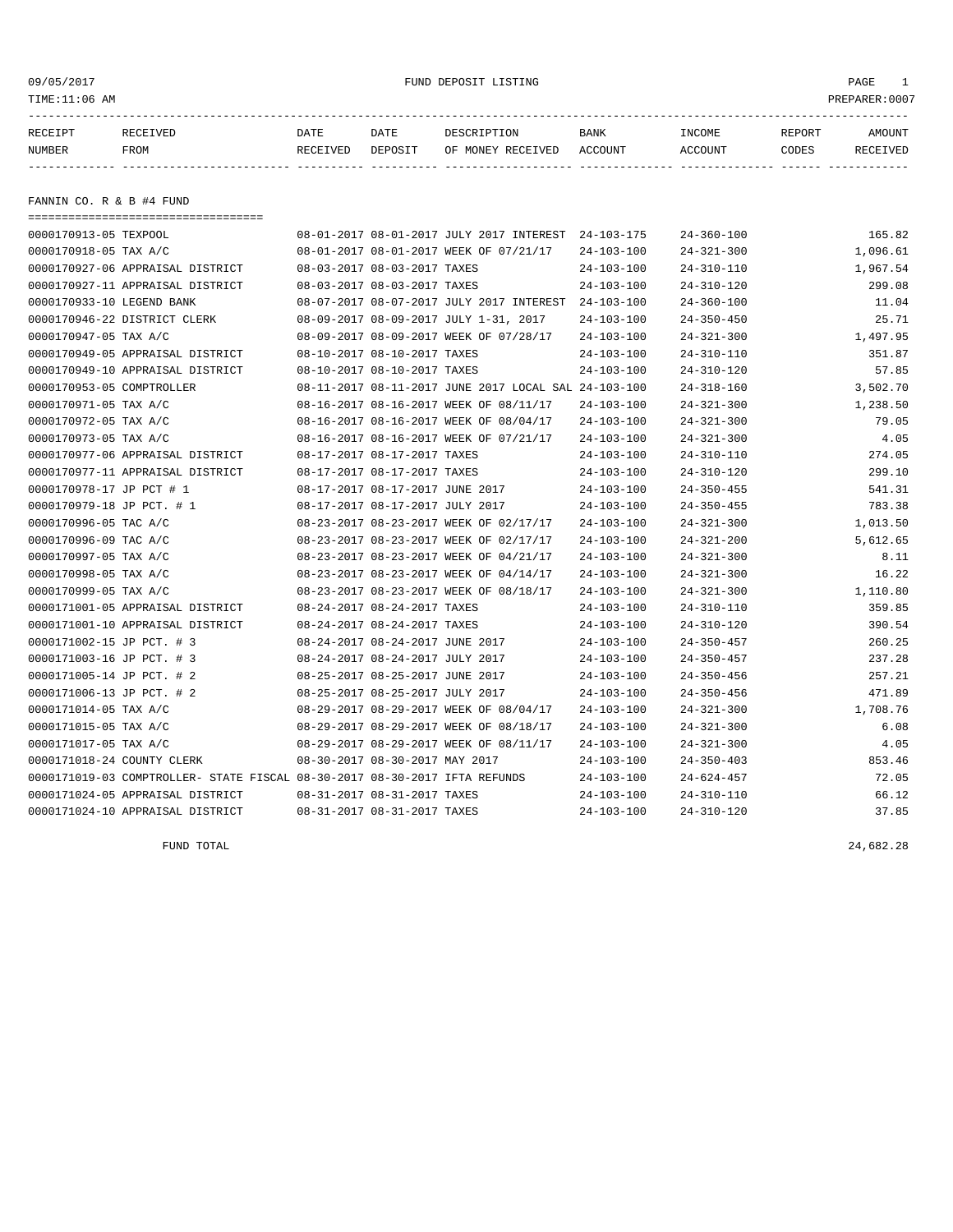| TIME:11:06 AM             |                           |          |         |                                          |                  |                  |        | PREPARER:0007 |
|---------------------------|---------------------------|----------|---------|------------------------------------------|------------------|------------------|--------|---------------|
| RECEIPT                   | RECEIVED                  | DATE     | DATE    | DESCRIPTION                              | <b>BANK</b>      | INCOME           | REPORT | AMOUNT        |
| NUMBER                    | FROM                      | RECEIVED | DEPOSIT | OF MONEY RECEIVED                        | ACCOUNT          | ACCOUNT          | CODES  | RECEIVED      |
|                           |                           |          |         |                                          |                  |                  |        |               |
| J.P.#1 JUST.CT.TECHNOLOGY |                           |          |         |                                          |                  |                  |        |               |
|                           |                           |          |         |                                          |                  |                  |        |               |
|                           | 0000170933-11 LEGEND BANK |          |         | 08-07-2017 08-07-2017 JULY 2017 INTEREST | $26 - 103 - 100$ | $26 - 360 - 100$ |        | 2.83          |

| 0000170979-14 JP PCT. # 1<br>08-17-2017 08-17-2017 JULY 2017<br>$26 - 370 - 455$<br>$26 - 103 - 100$ | 0000170978-13 JP PCT # 1 | 08-17-2017 08-17-2017 JUNE 2017 | $26 - 103 - 100$ | $26 - 370 - 455$ | 184.92 |
|------------------------------------------------------------------------------------------------------|--------------------------|---------------------------------|------------------|------------------|--------|
|                                                                                                      |                          |                                 |                  |                  | 241.78 |

FUND TOTAL 429.53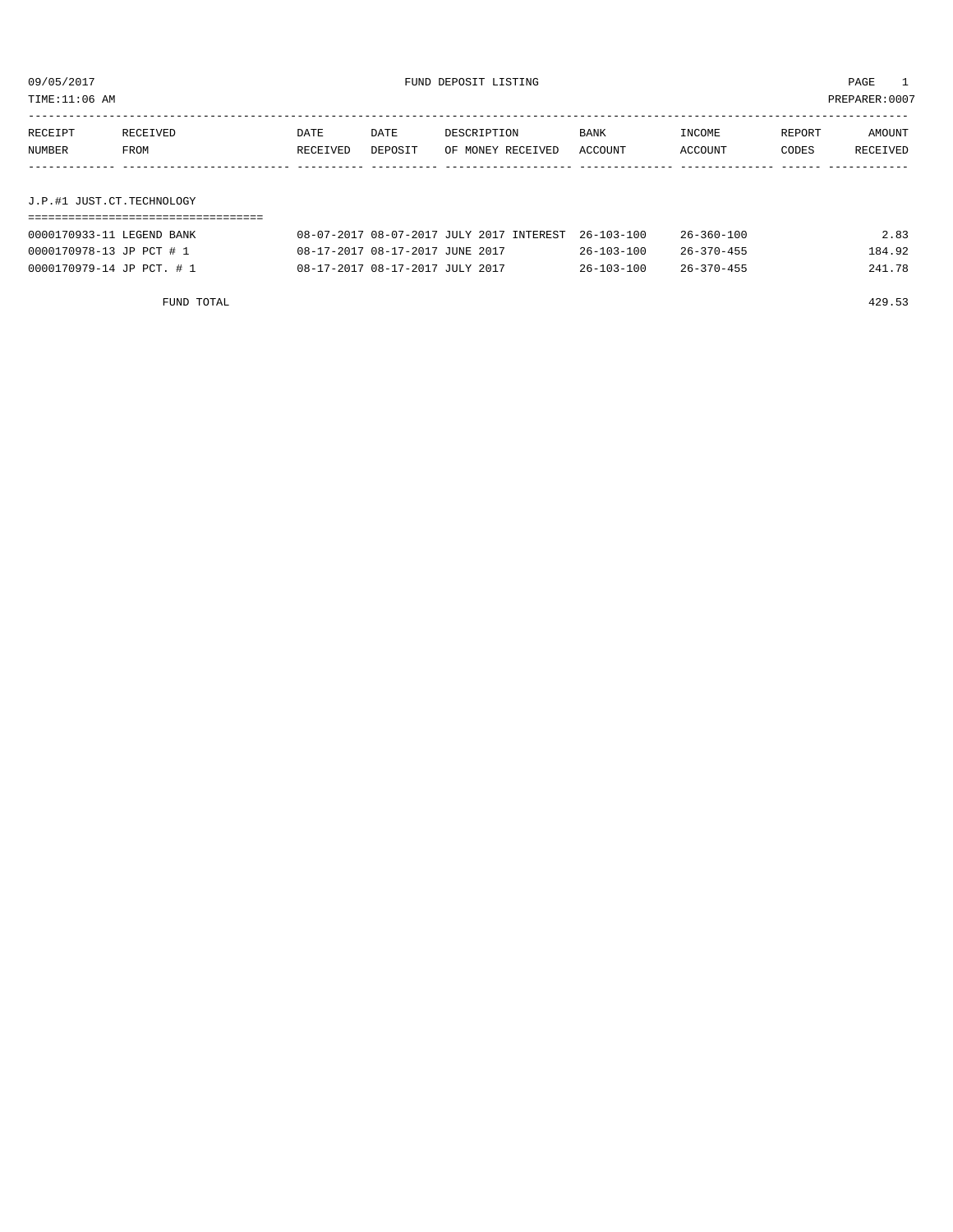TIME:11:06 AM PREPARER:0007

| RECEIPT | RECEIVED                  | DATE     | DATE    | DESCRIPTION       | <b>BANK</b> | INCOME  | REPORT | AMOUNT   |  |
|---------|---------------------------|----------|---------|-------------------|-------------|---------|--------|----------|--|
| NUMBER  | FROM                      | RECEIVED | DEPOSIT | OF MONEY RECEIVED | ACCOUNT     | ACCOUNT | CODES  | RECEIVED |  |
|         |                           |          |         |                   |             |         |        |          |  |
|         |                           |          |         |                   |             |         |        |          |  |
|         | J.P.#2 JUST.CT.TECHNOLOGY |          |         |                   |             |         |        |          |  |
|         |                           |          |         |                   |             |         |        |          |  |

| 0000170933-12 LEGEND BANK | 08-07-2017 08-07-2017 JULY 2017 INTEREST 27-103-100 |                  | $27 - 360 - 100$ | 0.65   |
|---------------------------|-----------------------------------------------------|------------------|------------------|--------|
| 0000171005-10 JP PCT. # 2 | 08-25-2017 08-25-2017 JUNE 2017                     | 27-103-100       | 27–370–456       | 127.29 |
| 0000171006-09 JP PCT. # 2 | 08-25-2017 08-25-2017 JULY 2017                     | $27 - 103 - 100$ | $27 - 370 - 456$ | 170.94 |

FUND TOTAL 298.88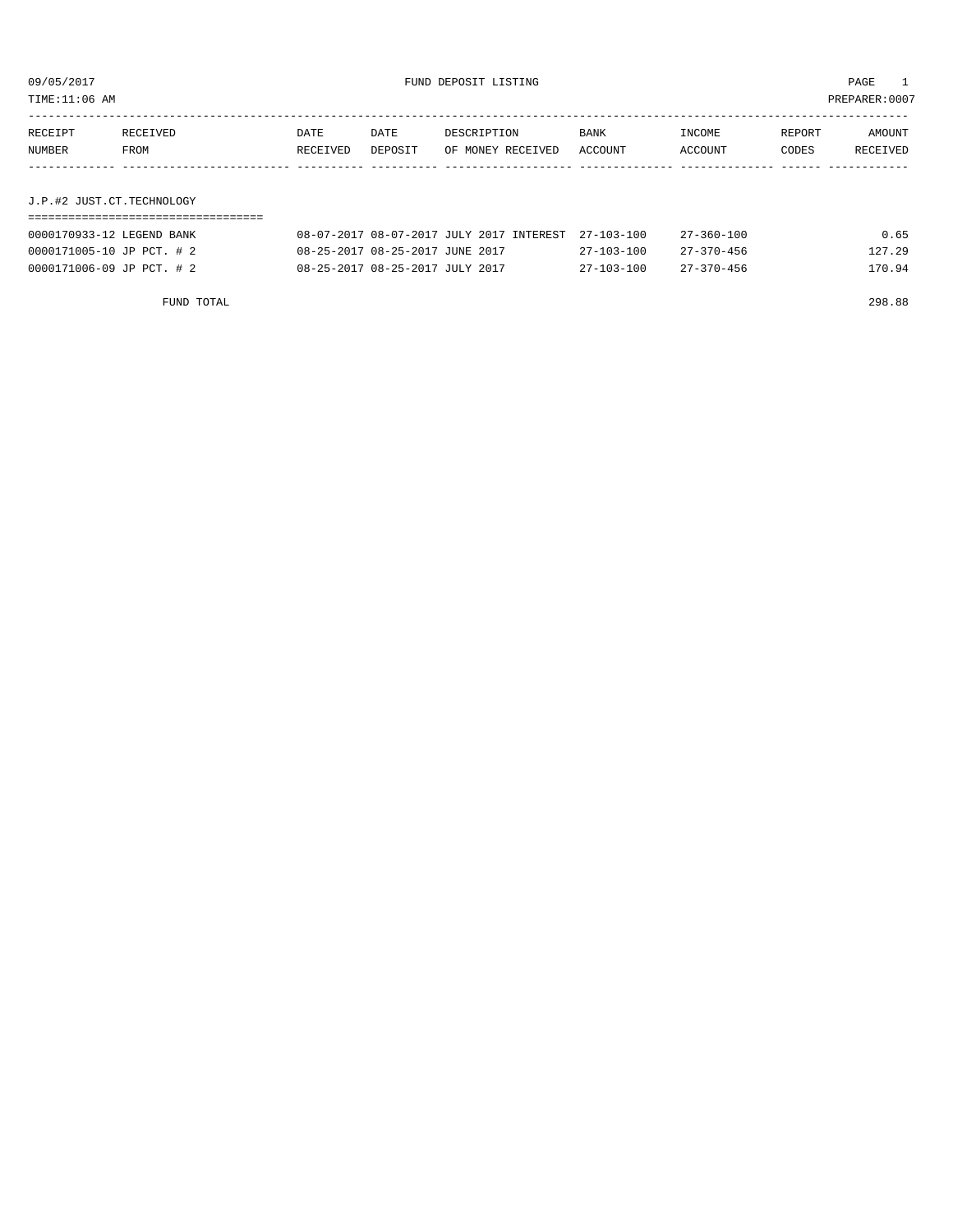TIME:11:06 AM PREPARER:0007

| RECEIPT | RECEIVED                  | DATE     | DATE    | DESCRIPTION       | <b>BANK</b> | INCOME  | REPORT | AMOUNT   |  |
|---------|---------------------------|----------|---------|-------------------|-------------|---------|--------|----------|--|
| NUMBER  | FROM                      | RECEIVED | DEPOSIT | OF MONEY RECEIVED | ACCOUNT     | ACCOUNT | CODES  | RECEIVED |  |
|         |                           |          |         |                   |             |         |        |          |  |
|         |                           |          |         |                   |             |         |        |          |  |
|         | J.P.#3 JUST.CT.TECHNOLOGY |          |         |                   |             |         |        |          |  |
|         |                           |          |         |                   |             |         |        |          |  |

| 0000170933-13 LEGEND BANK | 08-07-2017 08-07-2017 JULY 2017 INTEREST 28-103-100 |                  | $28 - 360 - 100$ | 0.29   |
|---------------------------|-----------------------------------------------------|------------------|------------------|--------|
| 0000171002-11 JP PCT. # 3 | 08-24-2017 08-24-2017 JUNE 2017                     | $28 - 103 - 100$ | 28-370-456       | 82.06  |
| 0000171003-12 JP PCT. # 3 | 08-24-2017 08-24-2017 JULY 2017                     | $28 - 103 - 100$ | $28 - 370 - 456$ | 110.60 |

FUND TOTAL 192.95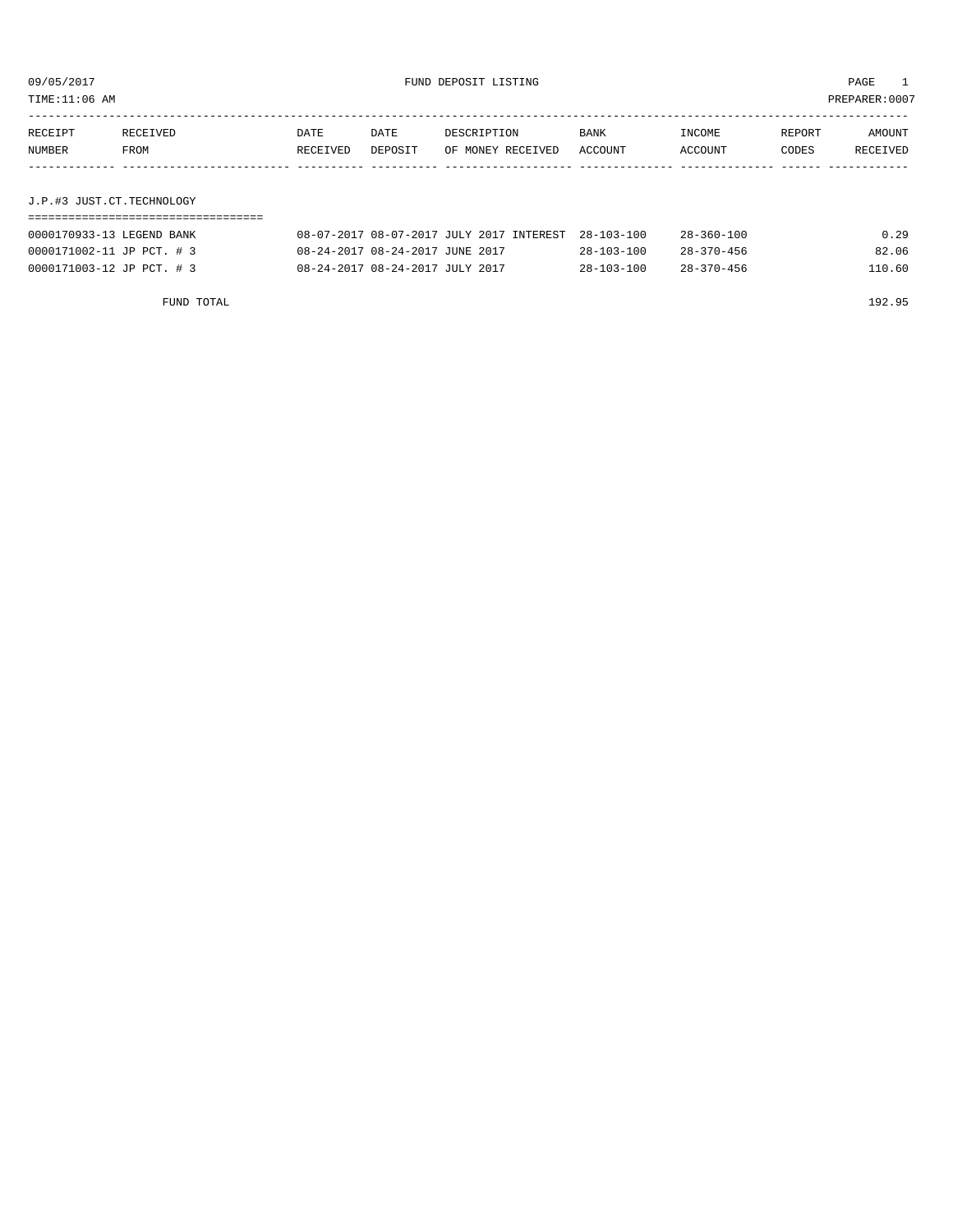TIME:11:06 AM PREPARER:0007

| RECEIPT | RECEIVED    | DATE     | DATE    | DESCRIPTION       | <b>BANK</b> | INCOME  | REPORT | AMOUNT   |
|---------|-------------|----------|---------|-------------------|-------------|---------|--------|----------|
| NUMBER  | <b>FROM</b> | RECEIVED | DEPOSIT | OF MONEY RECEIVED | ACCOUNT     | ACCOUNT | CODES  | RECEIVED |
|         |             |          |         |                   |             |         |        |          |
|         |             |          |         |                   |             |         |        |          |

DISTRICT CT.RECORDS ARCHIVE

| --------------------------   |                                                     |                  |                  |        |
|------------------------------|-----------------------------------------------------|------------------|------------------|--------|
| 0000170933-14 LEGEND BANK    | 08-07-2017 08-07-2017 JULY 2017 INTEREST 34-103-100 |                  | $34 - 360 - 100$ | 1.38   |
| 0000170946-17 DISTRICT CLERK | 08-09-2017 08-09-2017 JULY 1-31, 2017               | $34 - 103 - 100$ | $34 - 370 - 450$ | 424.23 |

FUND TOTAL 425.61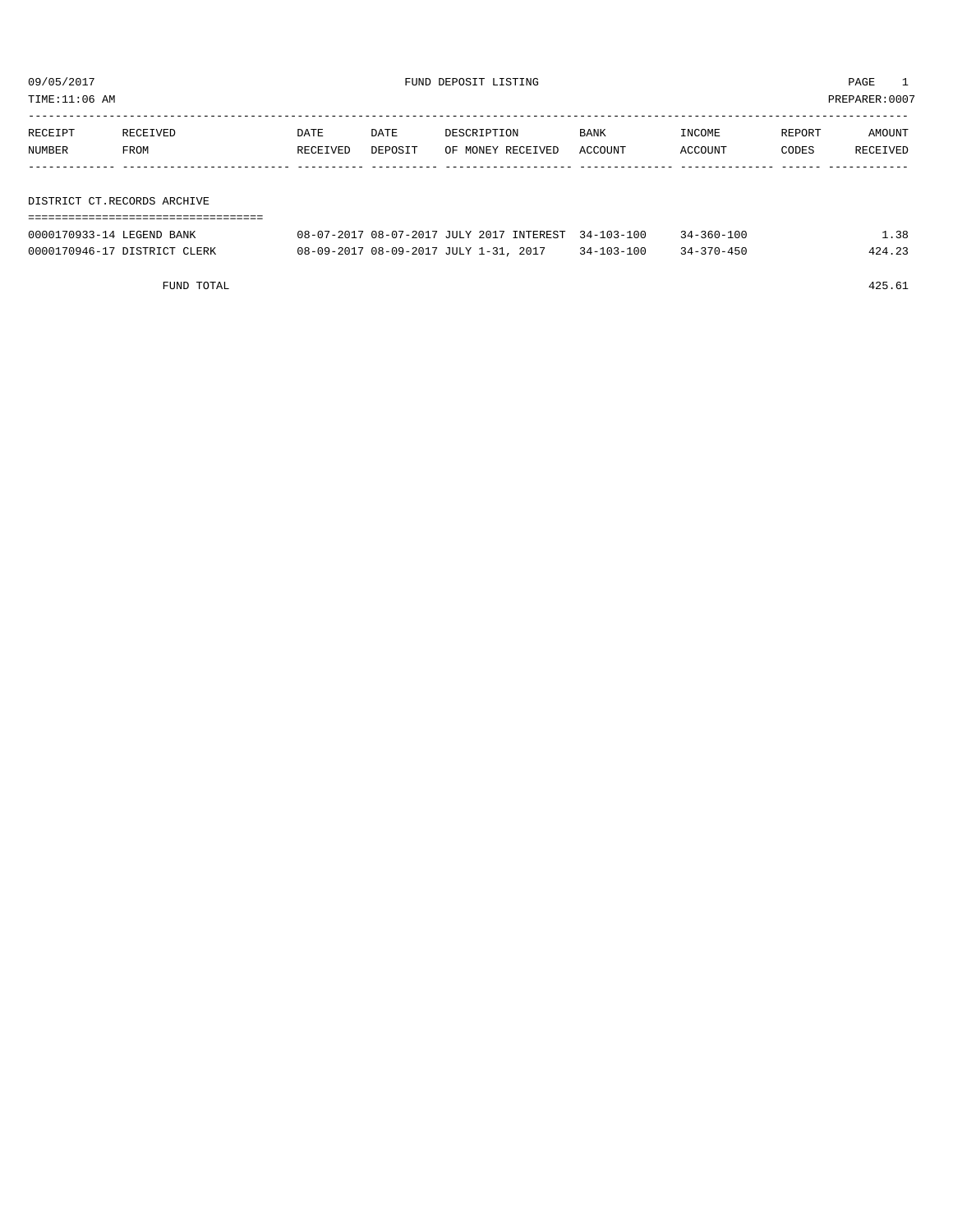TIME:11:06 AM PREPARER:0007

| RECEIPT | RECEIVED | DATE     | DATE    | DESCRIPTION       | <b>BANK</b> | INCOME         | REPORT | AMOUNT          |
|---------|----------|----------|---------|-------------------|-------------|----------------|--------|-----------------|
| NUMBER  | FROM     | RECEIVED | DEPOSIT | OF MONEY RECEIVED | ACCOUNT     | <b>ACCOUNT</b> | CODES  | <b>RECEIVED</b> |
|         |          |          |         |                   |             |                |        |                 |

#### LAW LIBRARY FUND

| 0000170933-15 LEGEND BANK    | 08-07-2017 08-07-2017 JULY 2017 INTEREST 35-103-100 |                  | $35 - 360 - 100$ | 8.71     |
|------------------------------|-----------------------------------------------------|------------------|------------------|----------|
| 0000170946-18 DISTRICT CLERK | 08-09-2017 08-09-2017 JULY 1-31, 2017               | $35 - 103 - 100$ | $35 - 340 - 450$ | 1,015.00 |
| 0000171018-20 COUNTY CLERK   | 08-30-2017 08-30-2017 MAY 2017                      | $35 - 103 - 100$ | $35 - 340 - 403$ | 385.00   |

FUND TOTAL  $1,408.71$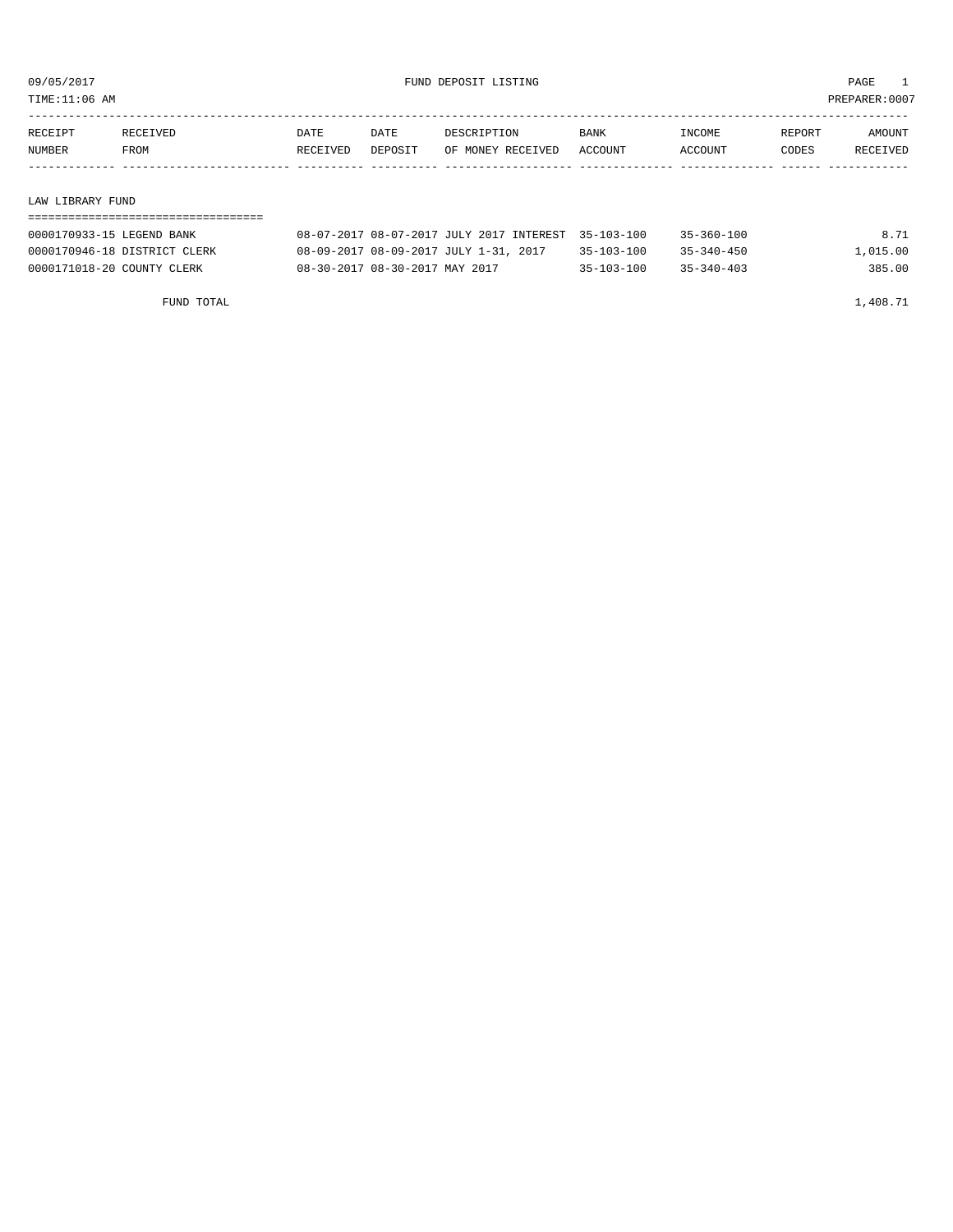09/05/2017 FUND DEPOSIT LISTING PAGE 1

| RECEIPT       | RECEIVED | DATE     | DATE    | DESCRIPTION       | BANK    | INCOME  | REPORT | AMOUNT   |
|---------------|----------|----------|---------|-------------------|---------|---------|--------|----------|
| <b>NUMBER</b> | FROM     | RECEIVED | DEPOSIT | OF MONEY RECEIVED | ACCOUNT | ACCOUNT | CODES  | RECEIVED |
|               |          |          |         |                   |         |         |        |          |
|               |          |          |         |                   |         |         |        |          |

### D.A. FEE ACCOUNT FUND

| ===================================    |                                                      |                  |                  |        |
|----------------------------------------|------------------------------------------------------|------------------|------------------|--------|
| 0000170922-01 DISTRICT ATTORNEY TRUST  | 08-02-2017 08-02-2017 DISTRICT ATTORNEY F 36-103-136 |                  | $36 - 340 - 475$ | 95.00  |
| 0000170933-23 LEGEND BANK              | 08-07-2017 08-07-2017 JULY 2017 INTEREST 36-103-136  |                  | $36 - 360 - 100$ | 0.06   |
| 0000170933-24 LEGEND BANK              | 08-07-2017 08-07-2017 JULY 2017 INTEREST             | $36 - 103 - 236$ | $36 - 360 - 236$ | 0.15   |
| 0000170954-01 FANNIN COUNTY CSCD       | 08-11-2017 08-11-2017 BLOOD DRAWS                    | $36 - 103 - 136$ | $36 - 370 - 130$ | 38.76  |
| 0000170966-01 BONHAM POLICE DEPARTMENT | 08-16-2017 08-16-2017 CAUSE # CV-16-42858 36-103-236 |                  | $36 - 352 - 200$ | 151.80 |
| 0000170969-01 COUNTY CLERK             | 08-16-2017 08-16-2017 BLOOD DRAW BRYAN HA 36-103-136 |                  | $36 - 370 - 130$ | 20.00  |
|                                        |                                                      |                  |                  |        |

FUND TOTAL  $305.77$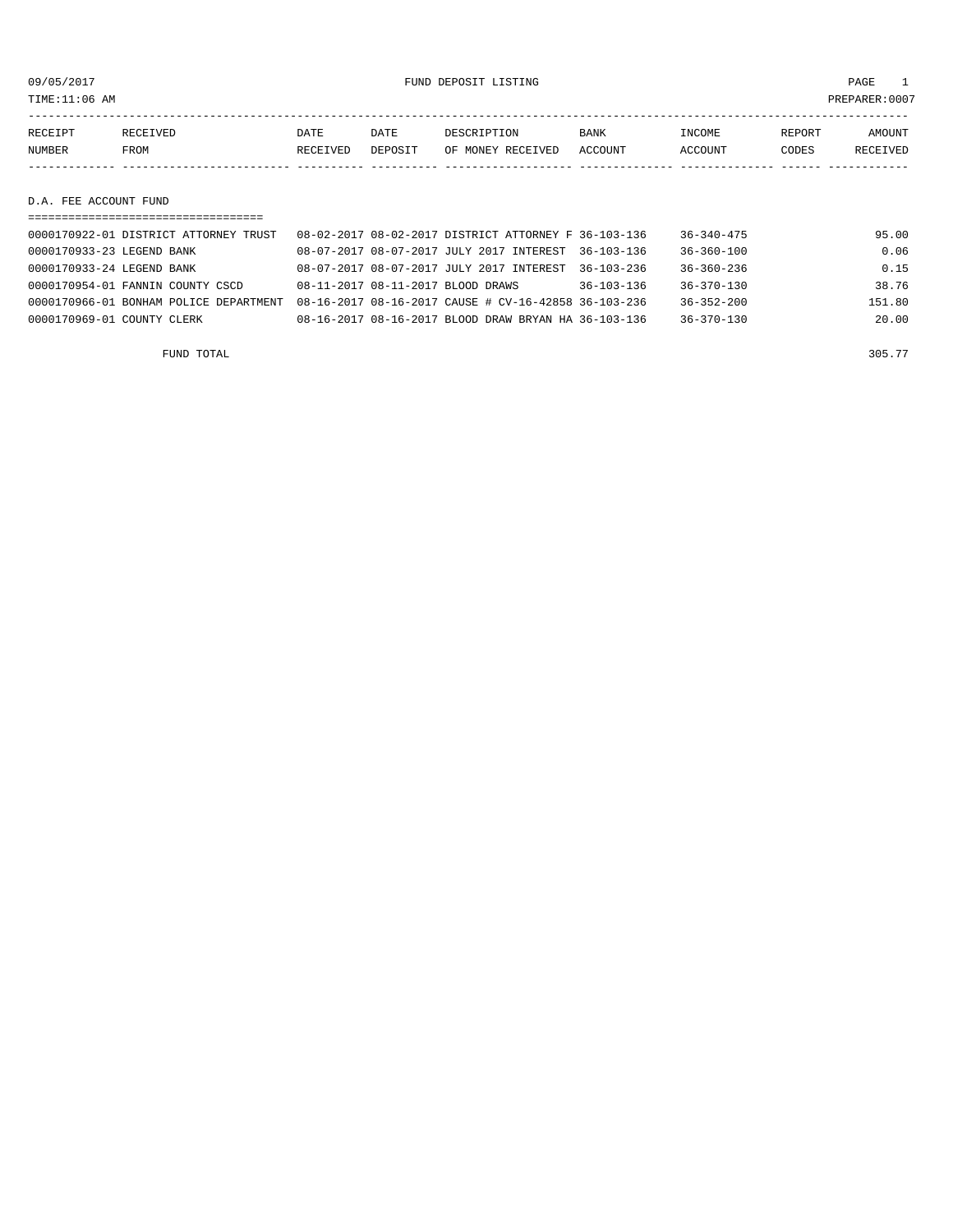TIME:11:06 AM PREPARER:0007

| RECEIPT | RECEIVED | DATE     | DATE    | DESCRIPTION       | BANK    | INCOME  | REPORT | AMOUNT   |
|---------|----------|----------|---------|-------------------|---------|---------|--------|----------|
| NUMBER  | FROM     | RECEIVED | DEPOSIT | OF MONEY RECEIVED | ACCOUNT | ACCOUNT | CODES  | RECEIVED |
|         |          |          |         |                   |         |         |        |          |

#### CONTRABAND SEIZURE

===================================

| 0000170933-25 LEGEND BANK |  |  | 08-07-2017 08-07-2017 JULY 2017 INTEREST 37-103-137 | $37 - 360 - 100$ |  |
|---------------------------|--|--|-----------------------------------------------------|------------------|--|
|                           |  |  |                                                     |                  |  |

FUND TOTAL 0.05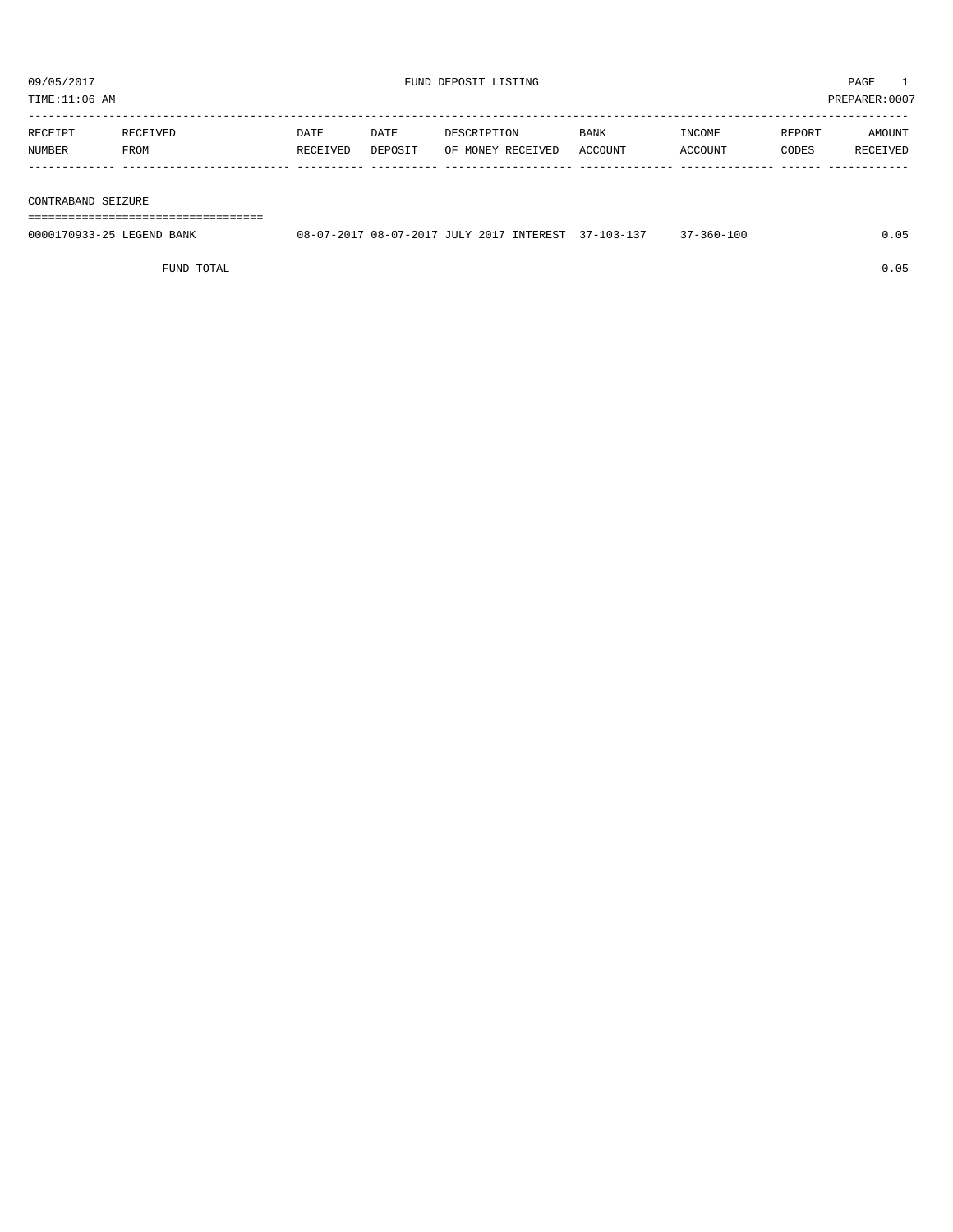TIME:11:06 AM PREPARER:0007

| RECEIPT | RECEIVED | DATE     | DATE    | DESCRIPTION       | <b>BANK</b> | INCOME  | REPORT | AMOUNT   |
|---------|----------|----------|---------|-------------------|-------------|---------|--------|----------|
| NUMBER  | FROM     | RECEIVED | DEPOSIT | OF MONEY RECEIVED | ACCOUNT     | ACCOUNT | CODES  | RECEIVED |
|         |          |          |         |                   |             |         |        |          |
|         |          |          |         |                   |             |         |        |          |

#### IHC CO-OP GIN

| ------------------------------------ |  |  |                                                     |                  |       |
|--------------------------------------|--|--|-----------------------------------------------------|------------------|-------|
| 0000170913-06 TEXPOOL                |  |  | 08-01-2017 08-01-2017 JULY 2017 INTEREST 38-103-175 | $38 - 360 - 100$ | 15.10 |
| 0000170933-16 LEGEND BANK            |  |  | 08-07-2017 08-07-2017 JULY 2017 INTEREST 38-103-100 | $38 - 360 - 100$ | 0.02  |

FUND TOTAL 15.12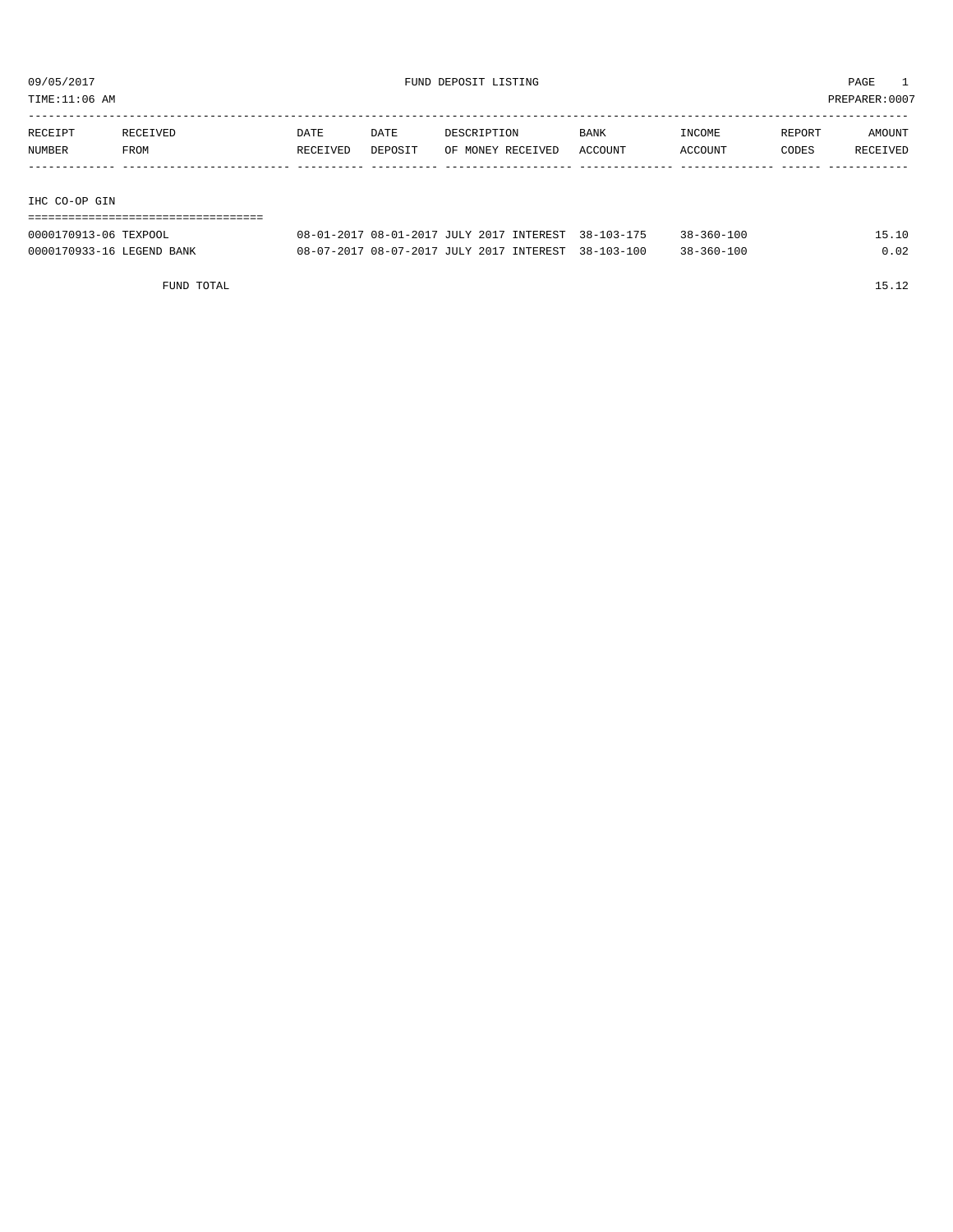TIME:11:06 AM PREPARER:0007

| RECEIPT | RECEIVED | DATE     | DATE    | DESCRIPTION       | <b>BANK</b> | INCOME         | REPORT | AMOUNT   |
|---------|----------|----------|---------|-------------------|-------------|----------------|--------|----------|
| NUMBER  | FROM     | RECEIVED | DEPOSIT | OF MONEY RECEIVED | ACCOUNT     | <b>ACCOUNT</b> | CODES  | RECEIVED |
|         |          |          |         |                   |             |                |        |          |
|         |          |          |         |                   |             |                |        |          |

#### IHC B.R. COOPER

| ================================= |                                                     |                  |      |
|-----------------------------------|-----------------------------------------------------|------------------|------|
| 0000170913-07 TEXPOOL             | 08-01-2017 08-01-2017 JULY 2017 INTEREST 39-103-175 | 39-360-100       | 5.03 |
| 0000170933-17 LEGEND BANK         | 08-07-2017 08-07-2017 JULY 2017 INTEREST 39-103-100 | $39 - 360 - 100$ | 0.72 |

FUND TOTAL 5.75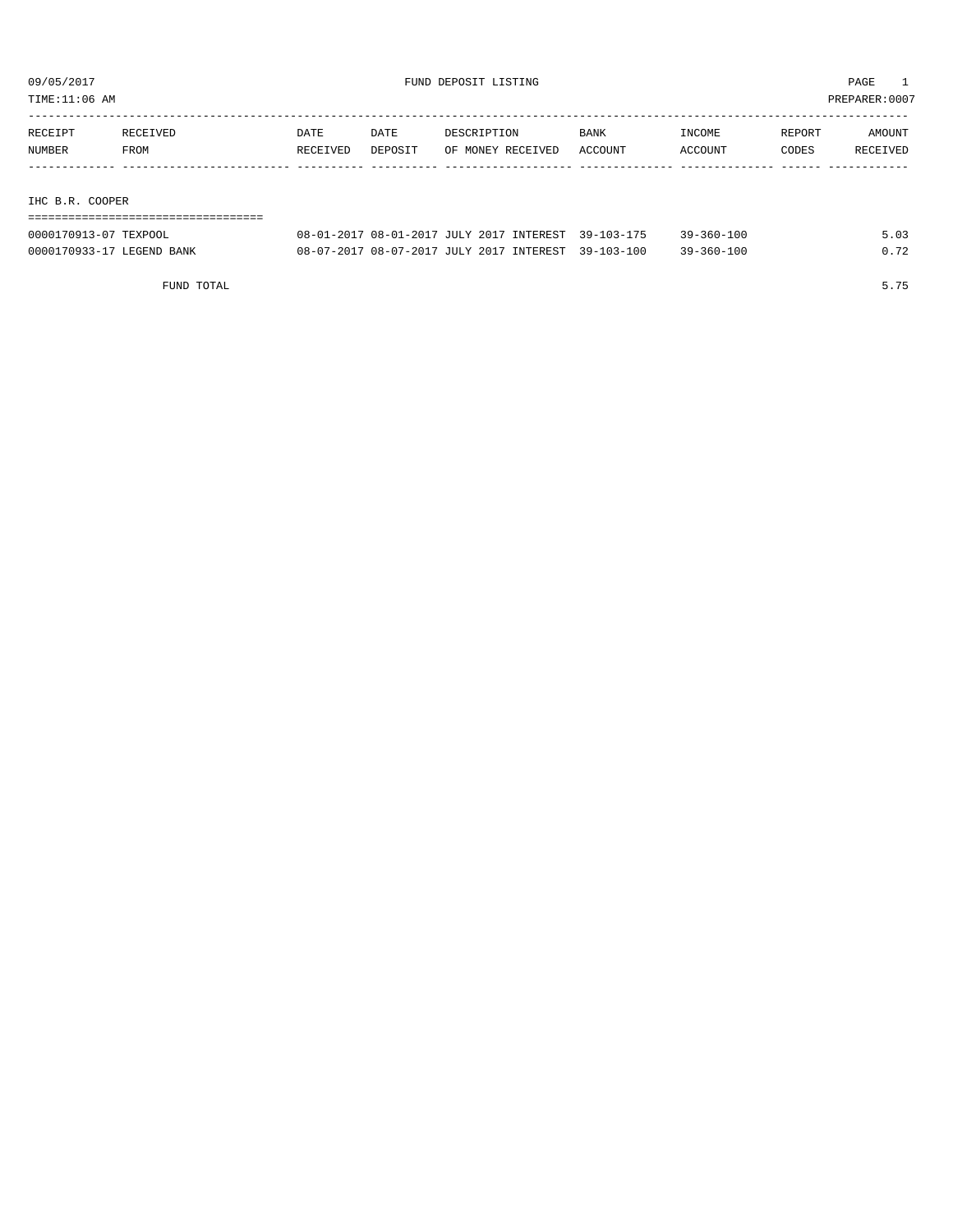TIME:11:06 AM PREPARER:0007

| RECEIPT       | <b>RECEIVED</b> | DATE     | DATE    | DESCRIPTION       | <b>BANK</b> | <b>TNCOME</b> | REPORT | AMOUNT          |
|---------------|-----------------|----------|---------|-------------------|-------------|---------------|--------|-----------------|
| <b>NUMBER</b> | FROM            | RECEIVED | DEPOSIT | OF MONEY RECEIVED | ACCOUNT     | ACCOUNT       | CODES  | <b>RECEIVED</b> |
|               |                 |          |         |                   |             |               |        |                 |

#### SAFE ROOM REIMBURSEMENT PROGRAM

| 0000170952-01 TEXAS DEPT. OF PUBLIC SAF 08-11-2017 08-11-2017 4029 WILDFIRES PW#1 46-103-100 |  |  |  |  |  | $46 - 330 - 475$ | 37,812.99 |
|----------------------------------------------------------------------------------------------|--|--|--|--|--|------------------|-----------|
| 0000170952-02 TEXAS DEPT. OF PUBLIC SAF 08-11-2017 08-11-2017 4029 WILDFIRES PW#1 46-103-100 |  |  |  |  |  | $46 - 330 - 476$ | 1,800.00  |

FUND TOTAL 39,612.99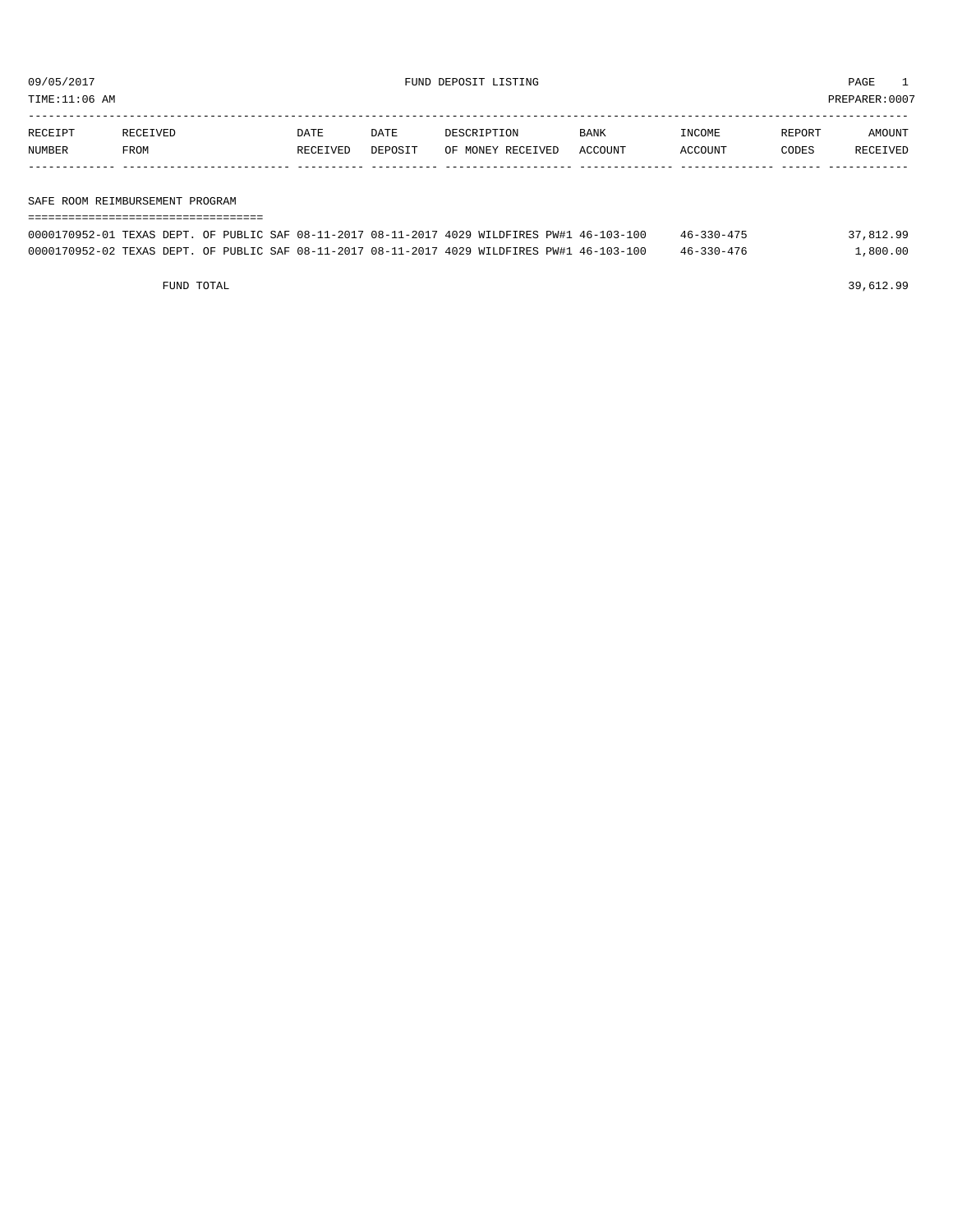TIME:11:06 AM PREPARER:0007 ----------------------------------------------------------------------------------------------------------------------------------- RECEIPT RECEIVED DATE DATE DESCRIPTION BANK INCOME REPORT AMOUNT NUMBER FROM RECEIVED DEPOSIT OF MONEY RECEIVED ACCOUNT ACCOUNT CODES RECEIVED

------------- ------------------------- ---------- ---------- ------------------- -------------- -------------- ------ ------------ CO.CLERK CO.& DIST.CT. TECHNOLOGY =================================== 0000171018-25 COUNTY CLERK 08-30-2017 08-30-2017 MAY 2017 51-103-100 51-370-440 64.71

FUND TOTAL 64.71

| $\sim$ 11<br>___ |   |
|------------------|---|
|                  | - |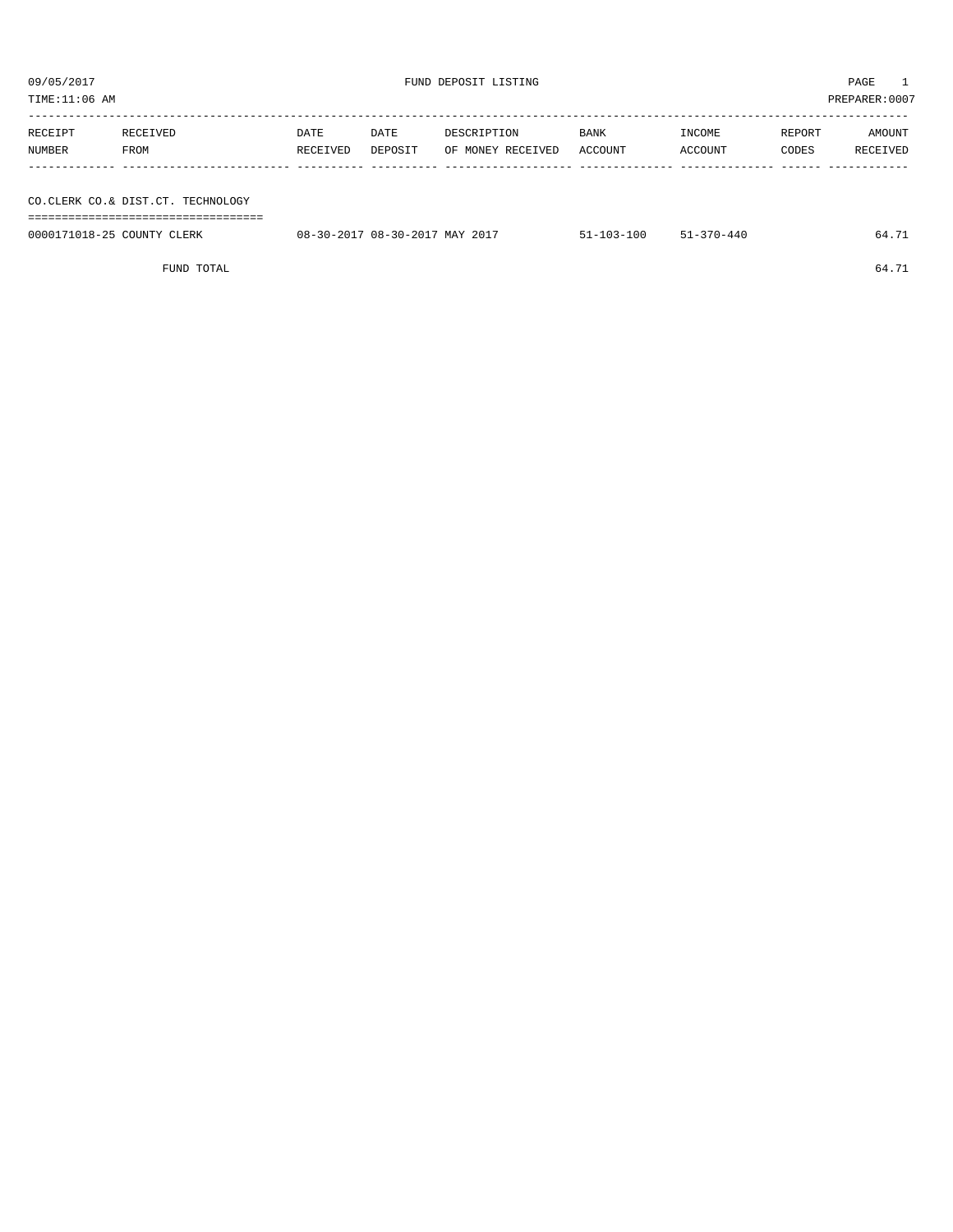TIME:11:06 AM PREPARER:0007

----------------------------------------------------------------------------------------------------------------------------------- RECEIPT RECEIVED DATE DATE DESCRIPTION BANK INCOME REPORT AMOUNT NUMBER FROM RECEIVED DEPOSIT OF MONEY RECEIVED ACCOUNT ACCOUNT CODES RECEIVED ------------- ------------------------- ---------- ---------- ------------------- -------------- -------------- ------ ------------ CO.CLK.COURT RECORDS PRESERVATION

===================================

| 0000170933-18 LEGEND BANK  | 08-07-2017 08-07-2017 JULY 2017 INTEREST 52-103-100 |                  | 52-360-100 | 0.72   |
|----------------------------|-----------------------------------------------------|------------------|------------|--------|
| 0000171018-26 COUNTY CLERK | 08-30-2017 08-30-2017 MAY 2017                      | $52 - 103 - 100$ | 52-370-133 | 120.00 |

FUND TOTAL 120.72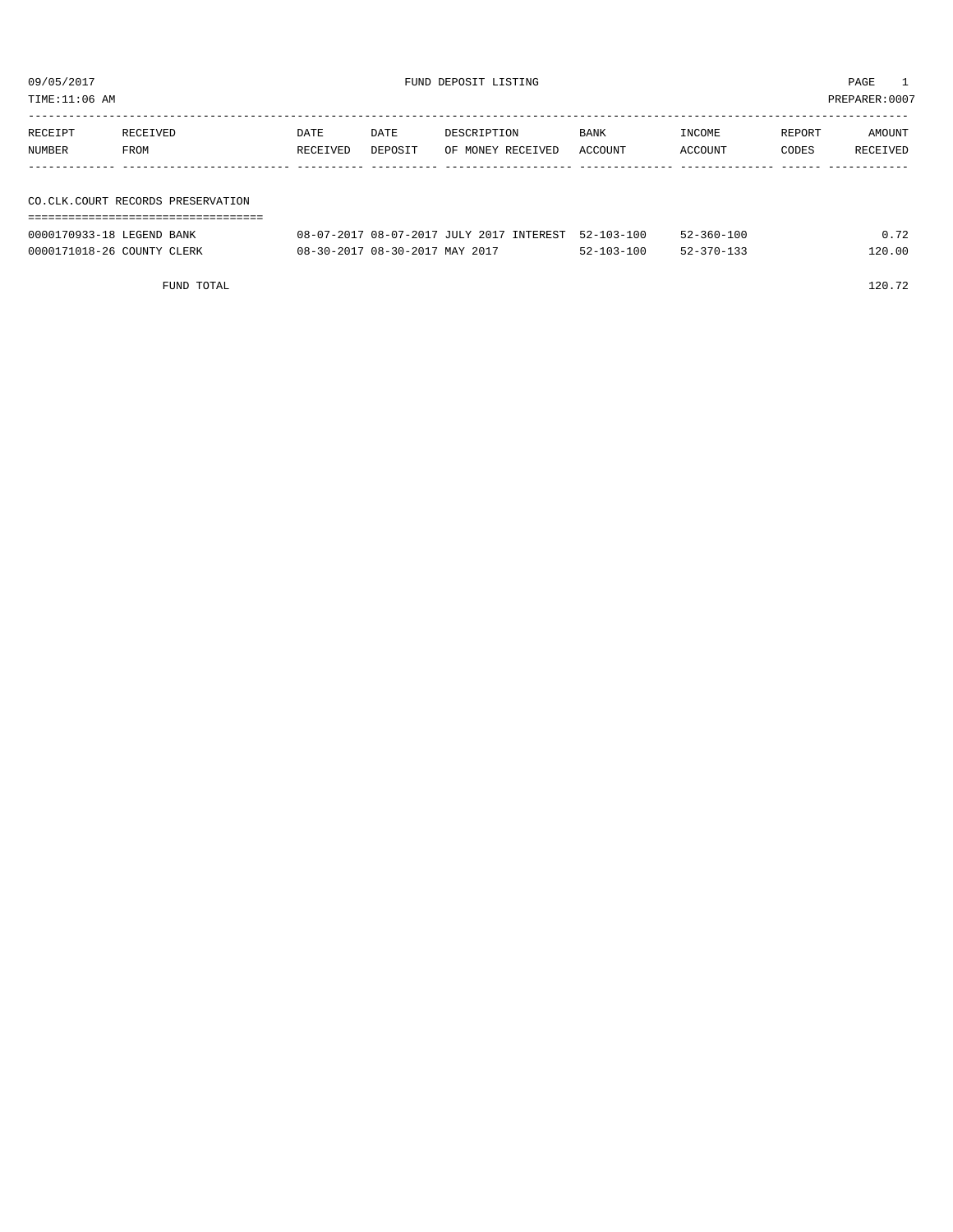| 09/05/2017<br>TIME:11:06 AM |                          |                  |                 | FUND DEPOSIT LISTING             | PAGE<br>PREPARER: 0007 |                   |                 |                    |
|-----------------------------|--------------------------|------------------|-----------------|----------------------------------|------------------------|-------------------|-----------------|--------------------|
| RECEIPT<br>NUMBER           | RECEIVED<br>FROM         | DATE<br>RECEIVED | DATE<br>DEPOSIT | DESCRIPTION<br>OF MONEY RECEIVED | BANK<br>ACCOUNT        | INCOME<br>ACCOUNT | REPORT<br>CODES | AMOUNT<br>RECEIVED |
|                             | CO.CLERK RECORDS ARCHIVE |                  |                 |                                  |                        |                   |                 |                    |

| 0000171018-27 COUNTY CLERK | 08-30-2017 08-30-2017 MAY 2017 | $53 - 103 - 100$ | $53 - 370 - 133$ | 100.00 |
|----------------------------|--------------------------------|------------------|------------------|--------|
|                            |                                |                  |                  |        |

FUND TOTAL 8,100.00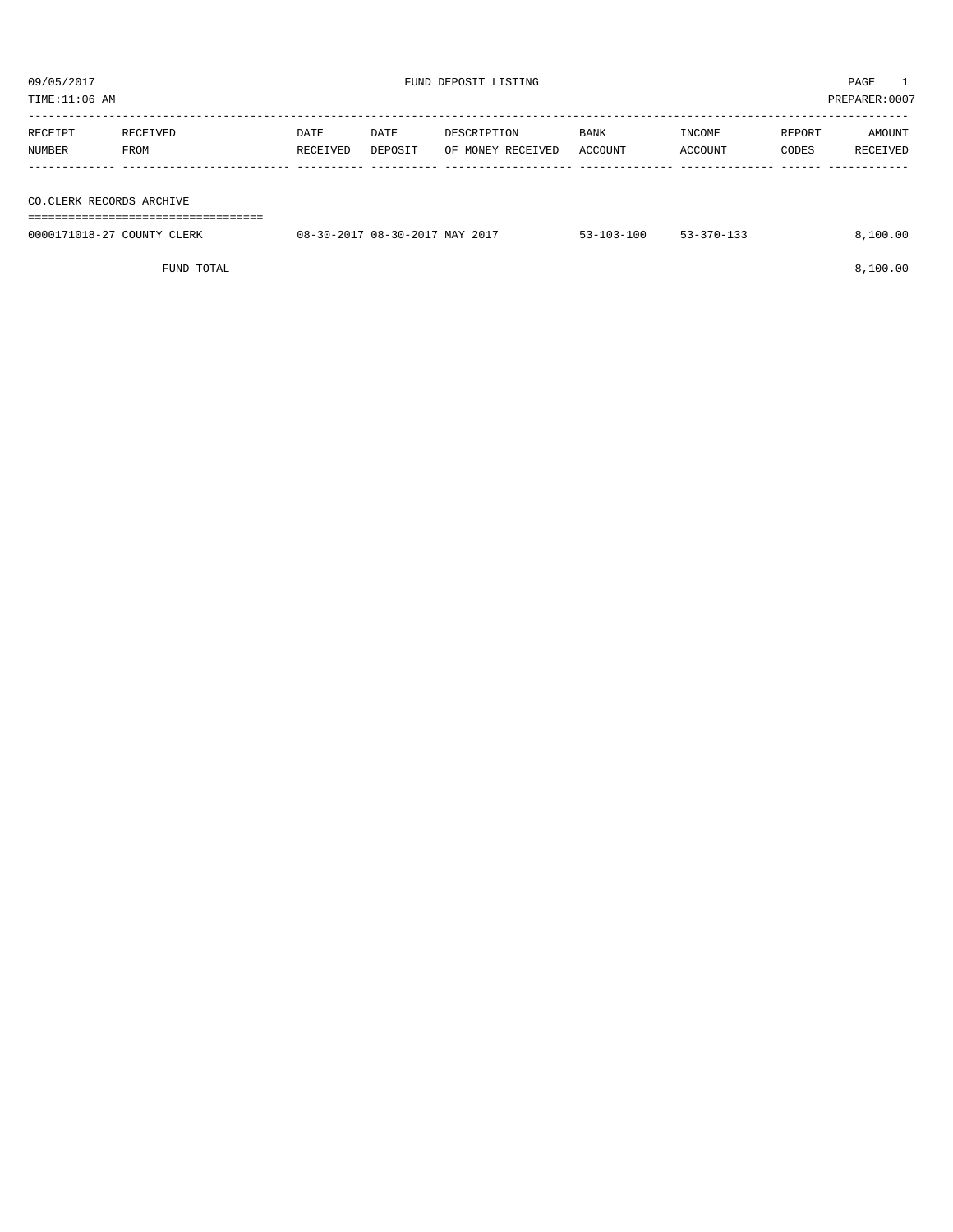TIME:11:06 AM PREPARER:0007

| DATE<br>DATE        | <b>BANK</b>                      | INCOME  |         | AMOUNT   |
|---------------------|----------------------------------|---------|---------|----------|
| DEPOSIT<br>RECEIVED |                                  |         | CODES   | RECEIVED |
|                     |                                  |         |         |          |
|                     | DESCRIPTION<br>OF MONEY RECEIVED | ACCOUNT | ACCOUNT | REPORT   |

### F.C. LAW ENFORCEMENT EDUCATION

===================================

| 0000170933-26 LEGEND BANK |  |  | 08-07-2017 08-07-2017 JULY 2017 INTEREST 55-103-155 | $55 - 360 - 100$ | .02 |
|---------------------------|--|--|-----------------------------------------------------|------------------|-----|
|                           |  |  |                                                     |                  |     |

FUND TOTAL 0.02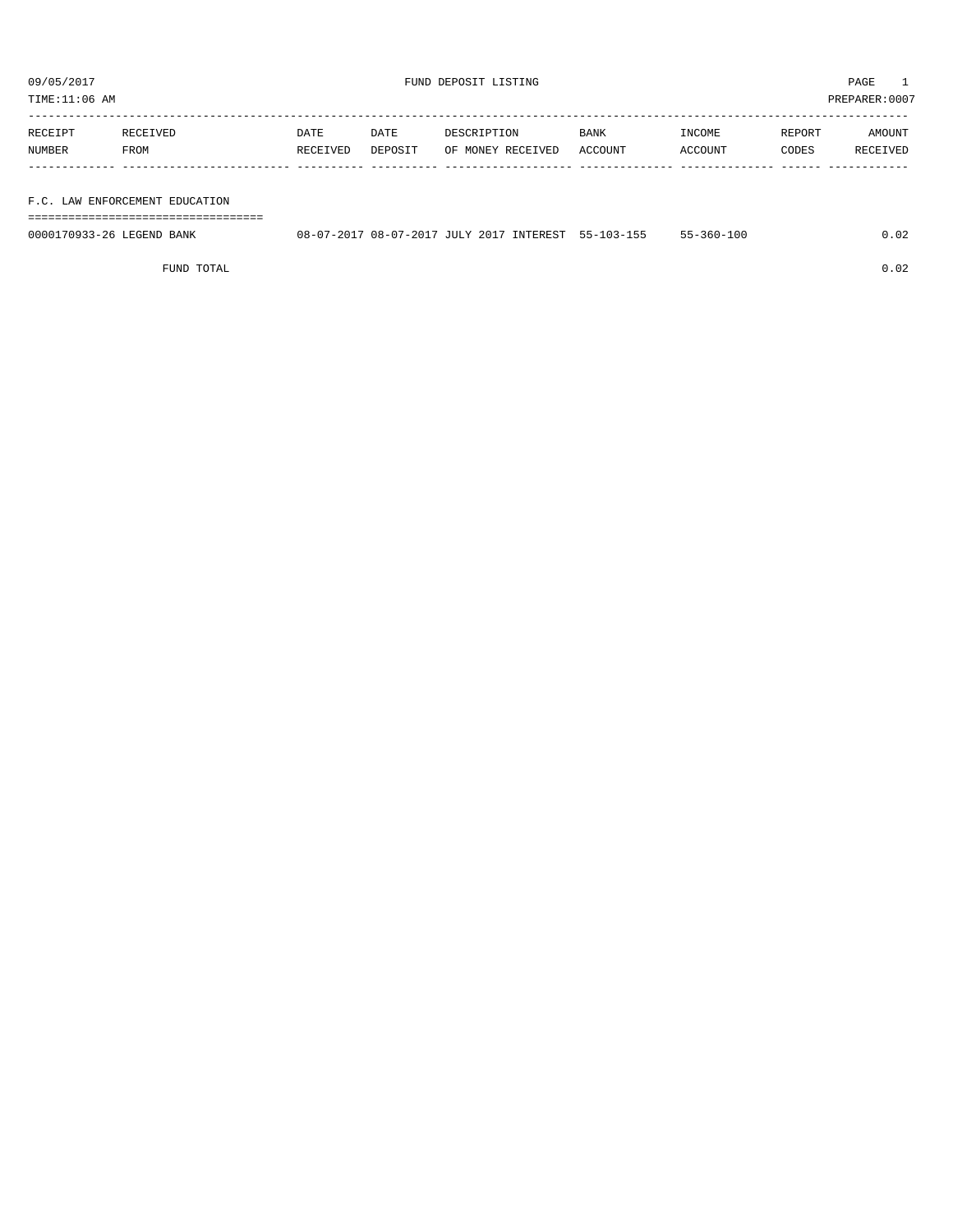TIME:11:06 AM PREPARER:0007

| RECEIPT | <b>RECEIVED</b> | DATE     | DATE    | DESCRIPTION       | <b>BANK</b> | <b>INCOME</b> | REPORT | AMOUNT          |
|---------|-----------------|----------|---------|-------------------|-------------|---------------|--------|-----------------|
| NUMBER  | <b>FROM</b>     | RECEIVED | DEPOSIT | OF MONEY RECEIVED | ACCOUNT     | ACCOUNT       | CODES  | <b>RECEIVED</b> |
|         |                 |          |         |                   |             |               |        |                 |

### F C SHERIFF FORFEITURE

| 0000170933-27 LEGEND BANK         | 08-07-2017 08-07-2017 JULY 2017 INTEREST 56-103-156 |  | 56-360-100       | 0.09     |
|-----------------------------------|-----------------------------------------------------|--|------------------|----------|
| 0000170957-01 BONHAM POLICE DEPT. | 08-14-2017 08-14-2017 GAME MACHINE MONEY 56-103-156 |  | $56 - 352 - 200$ | 4,429.33 |
| 0000170958-01 BONHAM POLICE DEPT. | 08-14-2017 08-14-2017 GAME MACHINE MONEY 56-103-156 |  | $56 - 352 - 200$ | 5.010.00 |

FUND TOTAL 9,439.42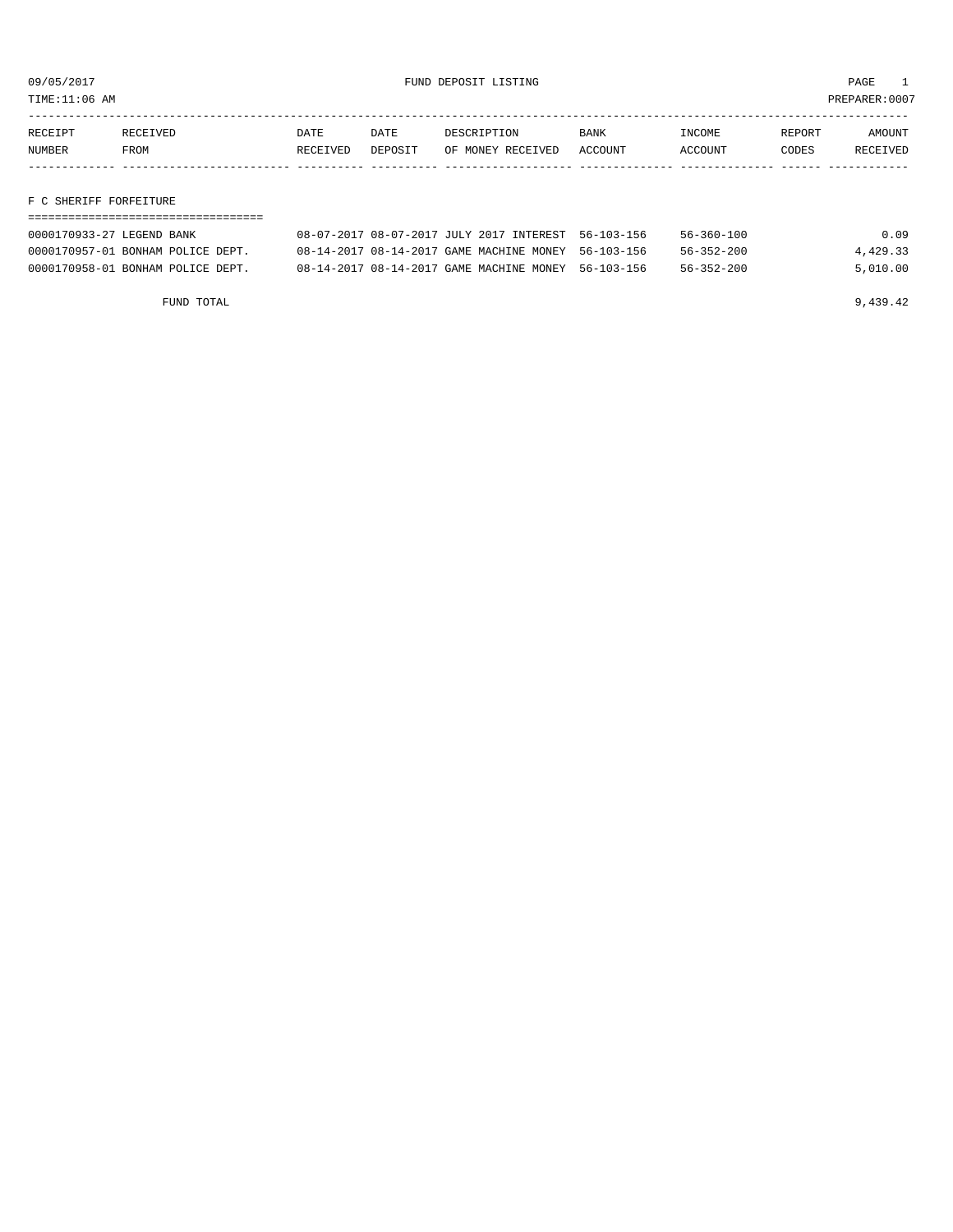TIME:11:06 AM PREPARER:0007

| RECEIPT | <b>RECEIVED</b> | DATE     | DATE    | DESCRIPTION       | <b>BANK</b> | TNCOME. | <b>REPORT</b> | AMOUNT          |
|---------|-----------------|----------|---------|-------------------|-------------|---------|---------------|-----------------|
| NUMBER  | FROM            | RECEIVED | DEPOSIT | OF MONEY RECEIVED | ACCOUNT     | ACCOUNT | CODES         | <b>RECEIVED</b> |
|         |                 |          |         |                   |             |         |               |                 |

DRUG COURT PROGRAM

## =================================== 0000170933-19 LEGEND BANK 08-07-2017 08-07-2017 JULY 2017 INTEREST 59-103-100 59-360-100 2.10 0000170946-25 DISTRICT CLERK 08-09-2017 08-09-2017 JULY 1-31, 2017 59-103-100 59-370-425 45.66 0000171018-28 COUNTY CLERK 08-30-2017 08-30-2017 MAY 2017 59-103-100 59-370-425 235.92

FUND TOTAL 283.68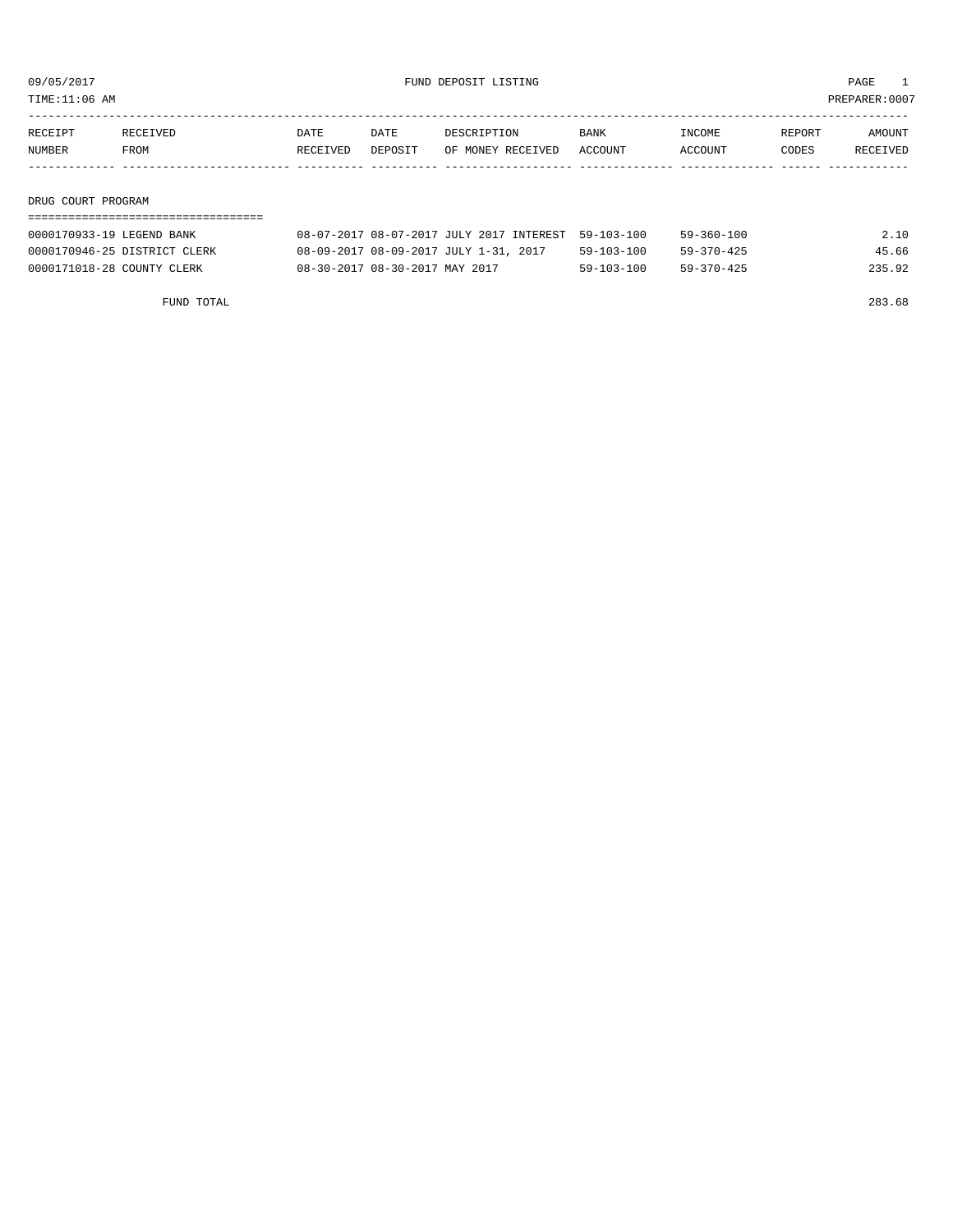| TIME:11:06 AM |                                     |          |         |                   |         |         |        | PREPARER:0007 |
|---------------|-------------------------------------|----------|---------|-------------------|---------|---------|--------|---------------|
|               |                                     |          |         |                   |         |         |        |               |
| RECEIPT       | RECEIVED                            | DATE     | DATE    | DESCRIPTION       | BANK    | INCOME  | REPORT | AMOUNT        |
| NUMBER        | FROM                                | RECEIVED | DEPOSIT | OF MONEY RECEIVED | ACCOUNT | ACCOUNT | CODES  | RECEIVED      |
|               |                                     |          |         |                   |         |         |        |               |
|               |                                     |          |         |                   |         |         |        |               |
|               | DIST.CLK.CO.&DIST.CT.TECH.-COMB.FUN |          |         |                   |         |         |        |               |
|               |                                     |          |         |                   |         |         |        |               |

| 0000170946-23 DISTRICT CLERK | 08-09-2017 08-09-2017 JULY 1-31, 2017 | $61 - 103 - 100$ | -370-440- | $\sim$ $\sim$<br>. 44 |
|------------------------------|---------------------------------------|------------------|-----------|-----------------------|
|                              |                                       |                  |           |                       |

FUND TOTAL 9.22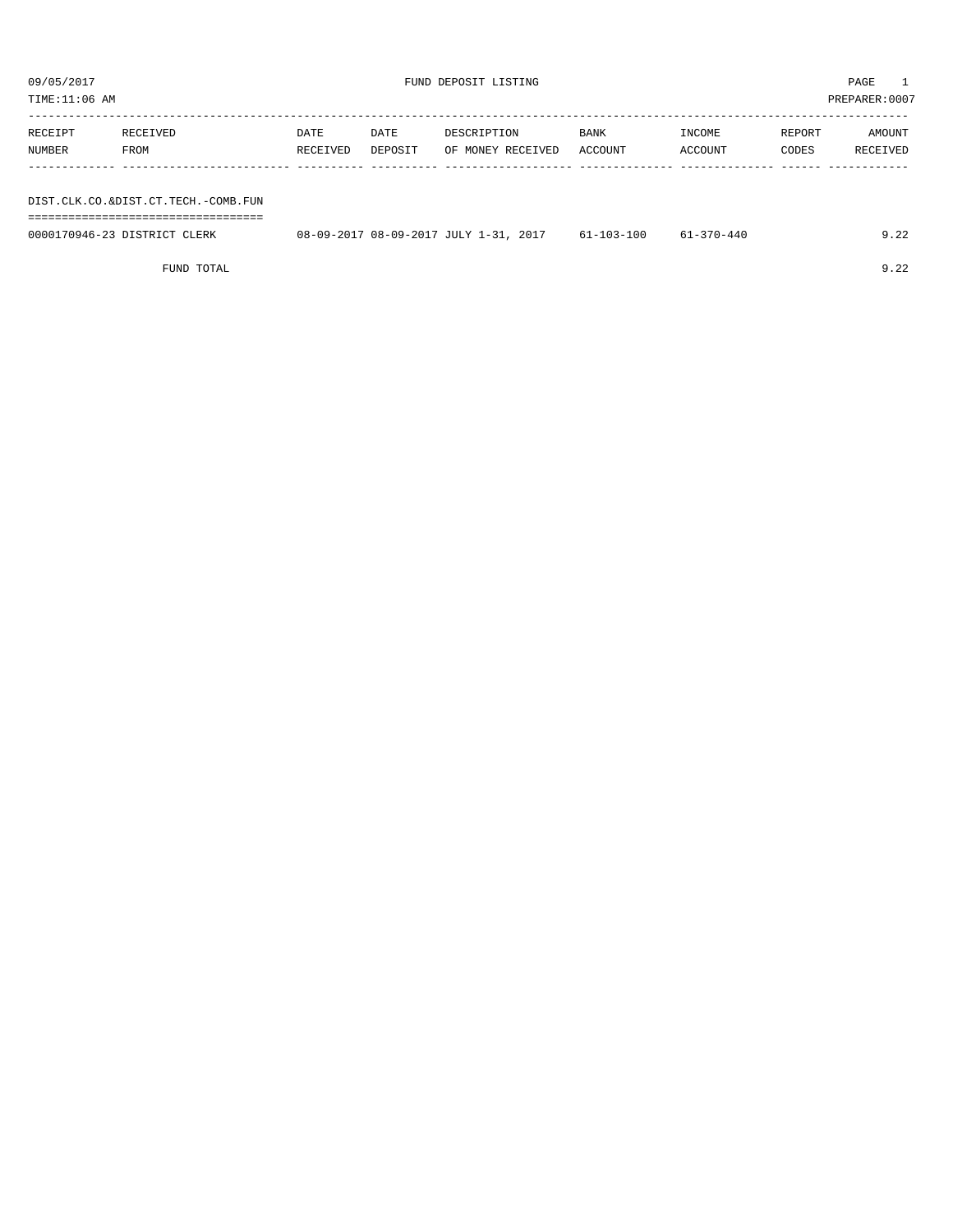TIME:11:06 AM PREPARER:0007

| RECEIPT | RECEIVED                              | DATE     | DATE    | DESCRIPTION       | <b>BANK</b> | INCOME  | REPORT | AMOUNT   |
|---------|---------------------------------------|----------|---------|-------------------|-------------|---------|--------|----------|
| NUMBER  | FROM                                  | RECEIVED | DEPOSIT | OF MONEY RECEIVED | ACCOUNT     | ACCOUNT | CODES  | RECEIVED |
|         |                                       |          |         |                   |             |         |        |          |
|         |                                       |          |         |                   |             |         |        |          |
|         | DIST. CLK. COURT RECORDS PRESERVATION |          |         |                   |             |         |        |          |
|         |                                       |          |         |                   |             |         |        |          |

| 0000170933-20 LEGEND BANK    | 08-07-2017 08-07-2017 JULY 2017 INTEREST 62-103-100 |                  | $62 - 360 - 100$ | 1.67   |
|------------------------------|-----------------------------------------------------|------------------|------------------|--------|
| 0000170946-24 DISTRICT CLERK | 08-09-2017 08-09-2017 JULY 1-31, 2017               | $62 - 103 - 100$ | $62 - 370 - 133$ | 331.31 |

FUND TOTAL 332.98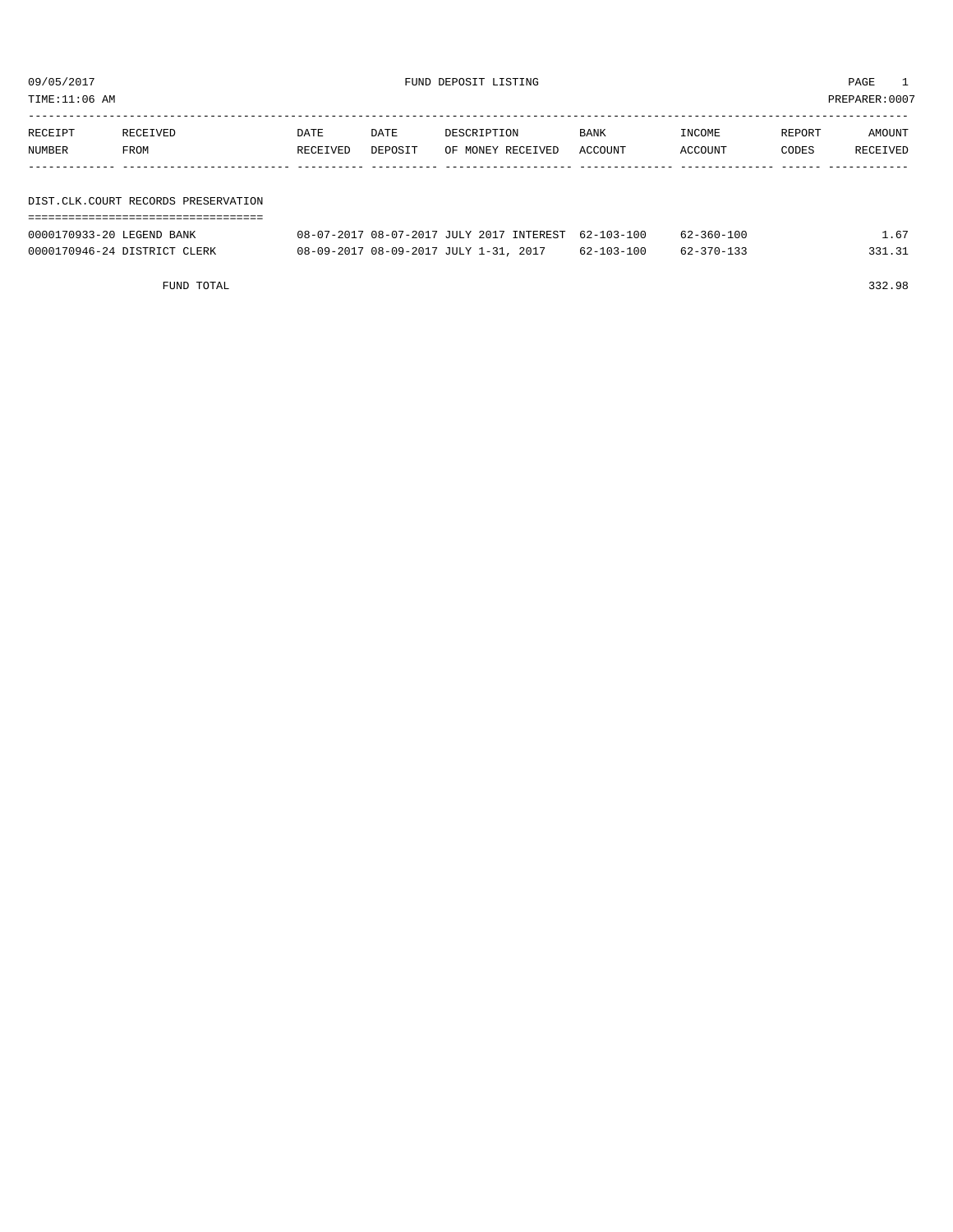TIME:11:06 AM PREPARER:0007

| RECEIPT | RECEIVED | DATE     | DATE    | DESCRIPTION       | BANK    | INCOME  | REPORT | AMOUNT   |
|---------|----------|----------|---------|-------------------|---------|---------|--------|----------|
| NUMBER  | FROM     | RECEIVED | DEPOSIT | OF MONEY RECEIVED | ACCOUNT | ACCOUNT | CODES  | RECEIVED |
|         |          |          |         |                   |         |         |        |          |
|         |          |          |         |                   |         |         |        |          |
|         |          |          |         |                   |         |         |        |          |

RIGHT OF WAY FUND

| 0000170913-08 TEXPOOL     | 08-01-2017 08-01-2017 JULY 2017 INTEREST 70-103-175 |  | $70 - 360 - 100$ | 66.61 |
|---------------------------|-----------------------------------------------------|--|------------------|-------|
| 0000170933-21 LEGEND BANK | 08-07-2017 08-07-2017 JULY 2017 INTEREST 70-103-100 |  | $70 - 360 - 100$ | 1 ∩1  |

FUND TOTAL 67.62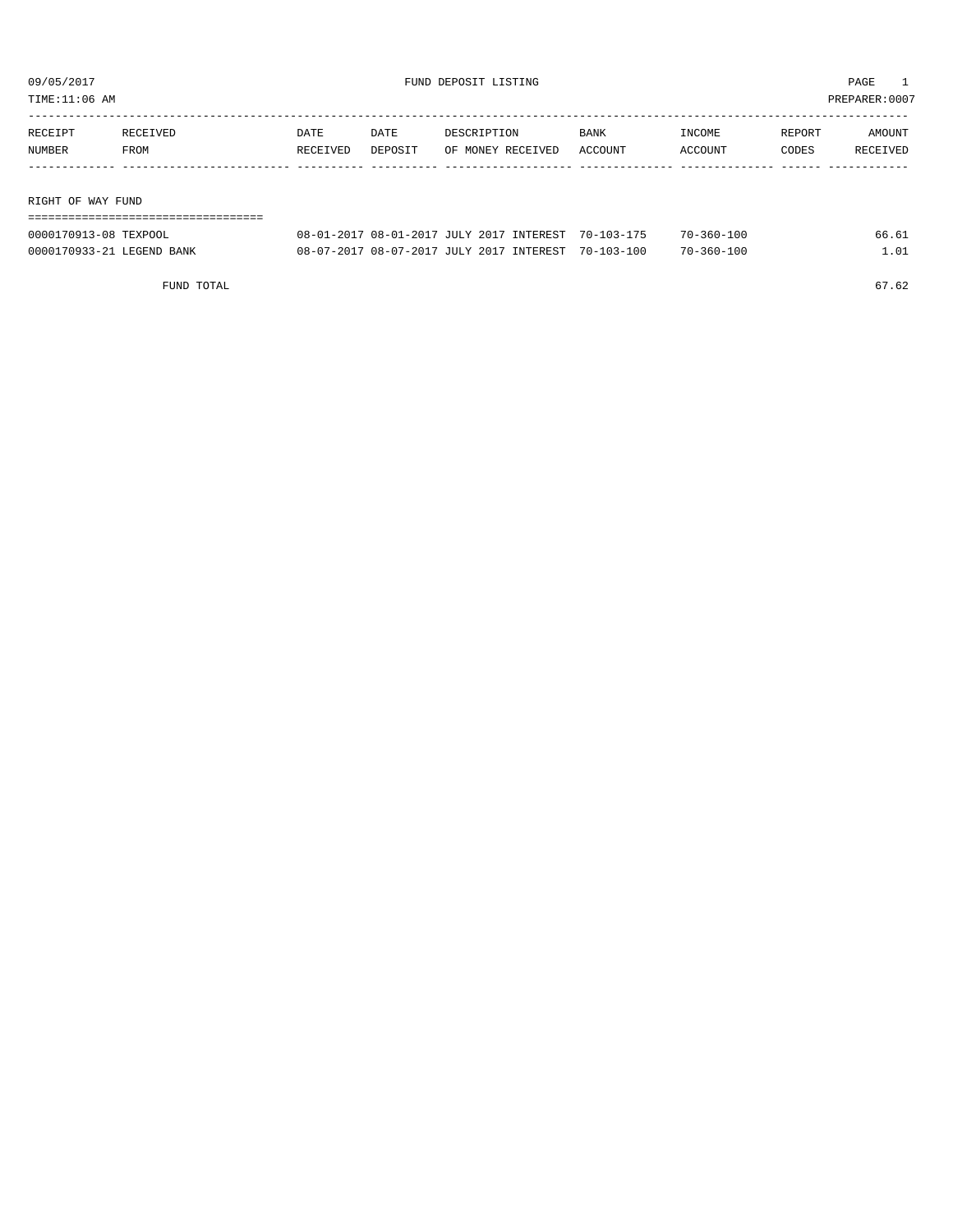09/05/2017 FUND DEPOSIT LISTING PAGE 1

| RECEIPT | RECEIVED | DATE     | DATE    | DESCRIPTION       | <b>BANK</b> | INCOME  | <b>REPORT</b> | AMOUNT          |
|---------|----------|----------|---------|-------------------|-------------|---------|---------------|-----------------|
| NUMBER  | FROM     | RECEIVED | DEPOSIT | OF MONEY RECEIVED | ACCOUNT     | ACCOUNT | CODES         | <b>RECEIVED</b> |
|         |          |          |         |                   |             |         |               |                 |

JUVENILE PROBATION

| _________________________________ |                                          |                                                      |                  |                  |        |
|-----------------------------------|------------------------------------------|------------------------------------------------------|------------------|------------------|--------|
| 0000170937-01 JUVENILE PROBATION  |                                          | 08-08-2017 08-08-2017 PID-2195 DEFERRED P 87-103-187 |                  | $87 - 340 - 575$ | 10.00  |
| 0000170938-01 JUVENILE PROBATION  |                                          | 08-08-2017 08-08-2017 PID-2188 JOINT REST 87-103-187 |                  | $87 - 340 - 576$ | 101.00 |
| 0000170939-01 JUVENILE PROBATION  |                                          | 08-08-2017 08-08-2017 PID-2194 DEFERRED P 87-103-187 |                  | $87 - 340 - 575$ | 10.00  |
| 0000170940-01 JUVENILE PROBATION  |                                          | 08-08-2017 08-08-2017 PID-2197 DEFERRED P 87-103-187 |                  | $87 - 340 - 575$ | 10.00  |
| 0000170941-01 JUVENILE PROBATION  | 08-08-2017 08-08-2017 PID-2000 PROBATION |                                                      | 87-103-187       | $87 - 340 - 575$ | 265.00 |
| 0000170942-01 JUVENILE PROBATION  | 08-08-2017 08-08-2017 PID-2065 PROBATION |                                                      | $87 - 103 - 187$ | $87 - 340 - 575$ | 80.00  |
| 0000170943-01 JUVENILE PROBATION  | 08-08-2017 08-08-2017 PID-2168 PROBATION |                                                      | $87 - 103 - 187$ | $87 - 340 - 575$ | 5.00   |
| 0000170944-01 JUVENILE PROBATION  |                                          | 08-08-2017 08-08-2017 PID-2200 RESTITUTIO 87-103-187 |                  | $87 - 340 - 576$ | 50.00  |
| 0000170992-01 JUVENILE PROBATION  |                                          | 08-23-2017 08-23-2017 PID-2191 JOINT REST 87-103-187 |                  | $87 - 340 - 576$ | 168.00 |
| 0000170993-01 JUVENILE PROBATION  |                                          | 08-23-2017 08-23-2017 PID-2158 COURT COST 87-103-187 |                  | $87 - 340 - 577$ | 20.00  |
| 0000170993-02 JUVENILE PROBATION  | 08-23-2017 08-23-2017 PID-2158 PROBATION |                                                      | $87 - 103 - 187$ | $87 - 340 - 575$ | 5.00   |
| 0000170994-01 JUVENILE PROBATION  | 08-23-2017 08-23-2017 PID-2189 DEFERRED  |                                                      | $87 - 103 - 187$ | $87 - 340 - 575$ | 21.00  |
| 0000170995-01 JUVENILE PROBATION  | 08-23-2017 08-23-2017 PID-2188 DEFERRED  |                                                      | $87 - 103 - 187$ | $87 - 340 - 575$ | 30.00  |

FUND TOTAL 775.00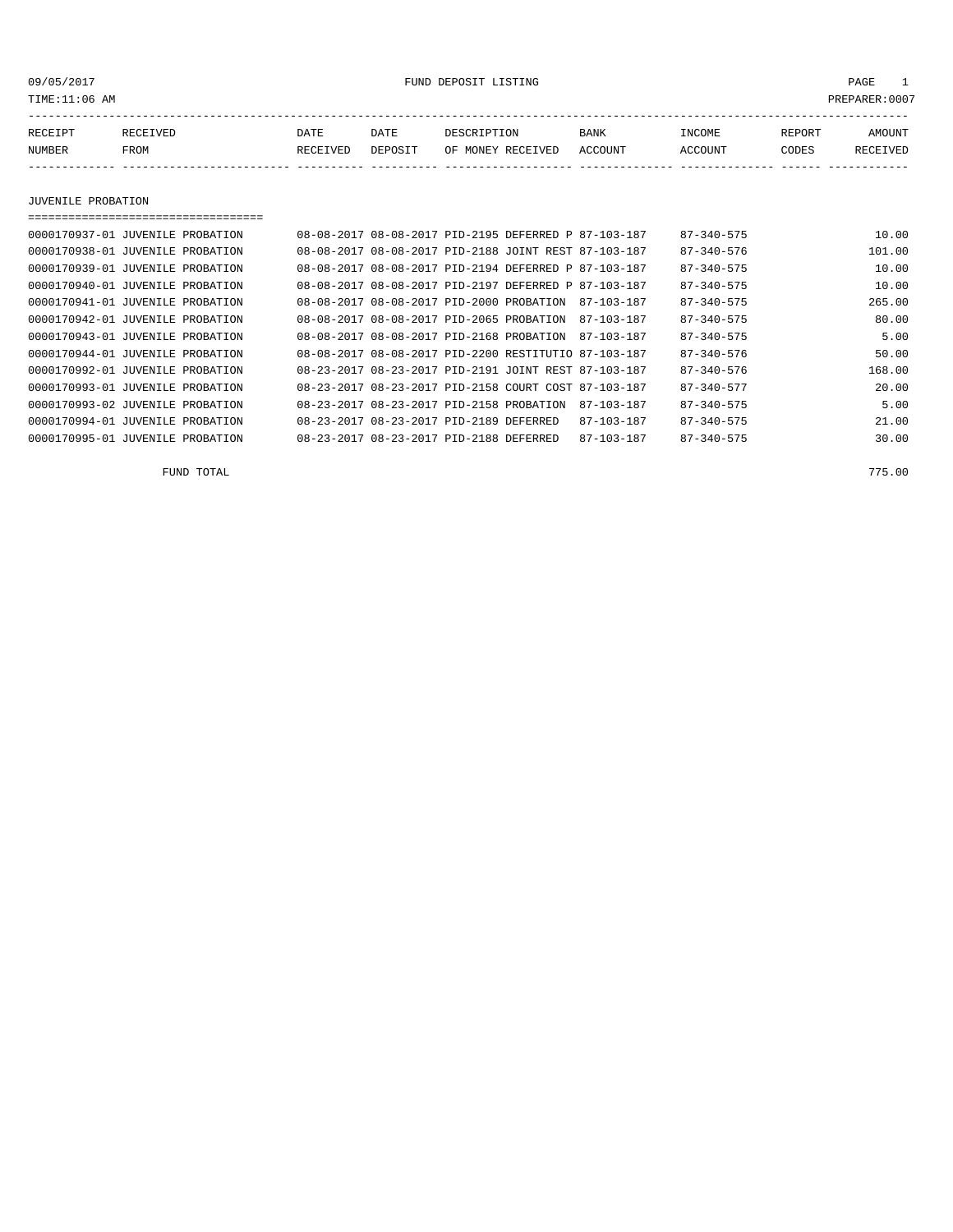TIME:11:06 AM PREPARER:0007

| RECEIPT | RECEIVED    | DATE     | DATE    | DESCRIPTION       | <b>BANK</b> | INCOME         | REPORT | AMOUNT          |
|---------|-------------|----------|---------|-------------------|-------------|----------------|--------|-----------------|
| NUMBER  | <b>FROM</b> | RECEIVED | DEPOSIT | OF MONEY RECEIVED | ACCOUNT     | <b>ACCOUNT</b> | CODES  | <b>RECEIVED</b> |
|         |             |          |         |                   |             |                |        |                 |

TEXAS JUVENILE JUSTICE DEPT.

| ---------------------------------- |                                                      |            |      |
|------------------------------------|------------------------------------------------------|------------|------|
| 0000170933-28 LEGEND BANK          | 08-07-2017 08-07-2017 JULY 2017 INTEREST 89-103-992  | 89-360-189 | 1.06 |
| 0000170934-01 BRANDON CAFFEE       | 08-08-2017 08-08-2017 TRAVEL REIMBURSEMEN 89-103-993 | 89-590-310 | 9.00 |

FUND TOTAL 10.06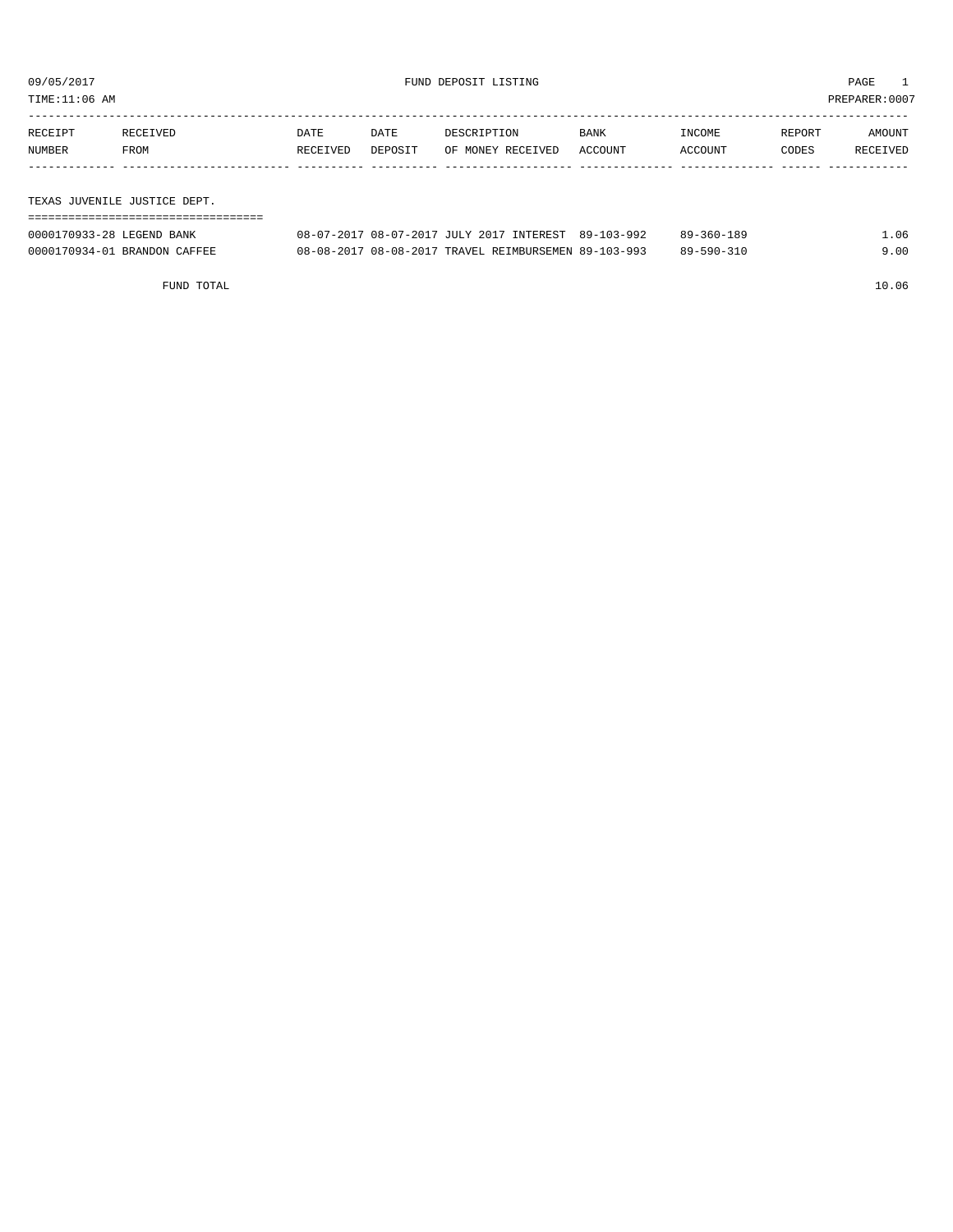TIME:11:06 AM PREPARER:0007

| RECEIPT | RECEIVED | DATE     | DATE    | DESCRIPTION       | <b>BANK</b> | INCOME  | REPORT | AMOUNT   |
|---------|----------|----------|---------|-------------------|-------------|---------|--------|----------|
| NUMBER  | FROM     | RECEIVED | DEPOSIT | OF MONEY RECEIVED | ACCOUNT     | ACCOUNT | CODES  | RECEIVED |
|         |          |          |         |                   |             |         |        |          |

#### STATZER FUND

| 0000170913-09 TEXPOOL     | 08-01-2017 08-01-2017 JULY 2017 INTEREST 92-103-175 | $92 - 360 - 100$ | 32.50 |
|---------------------------|-----------------------------------------------------|------------------|-------|
| 0000170933-22 LEGEND BANK | 08-07-2017 08-07-2017 JULY 2017 INTEREST 92-103-100 | $92 - 360 - 100$ | 0.21  |

FUND TOTAL 32.71